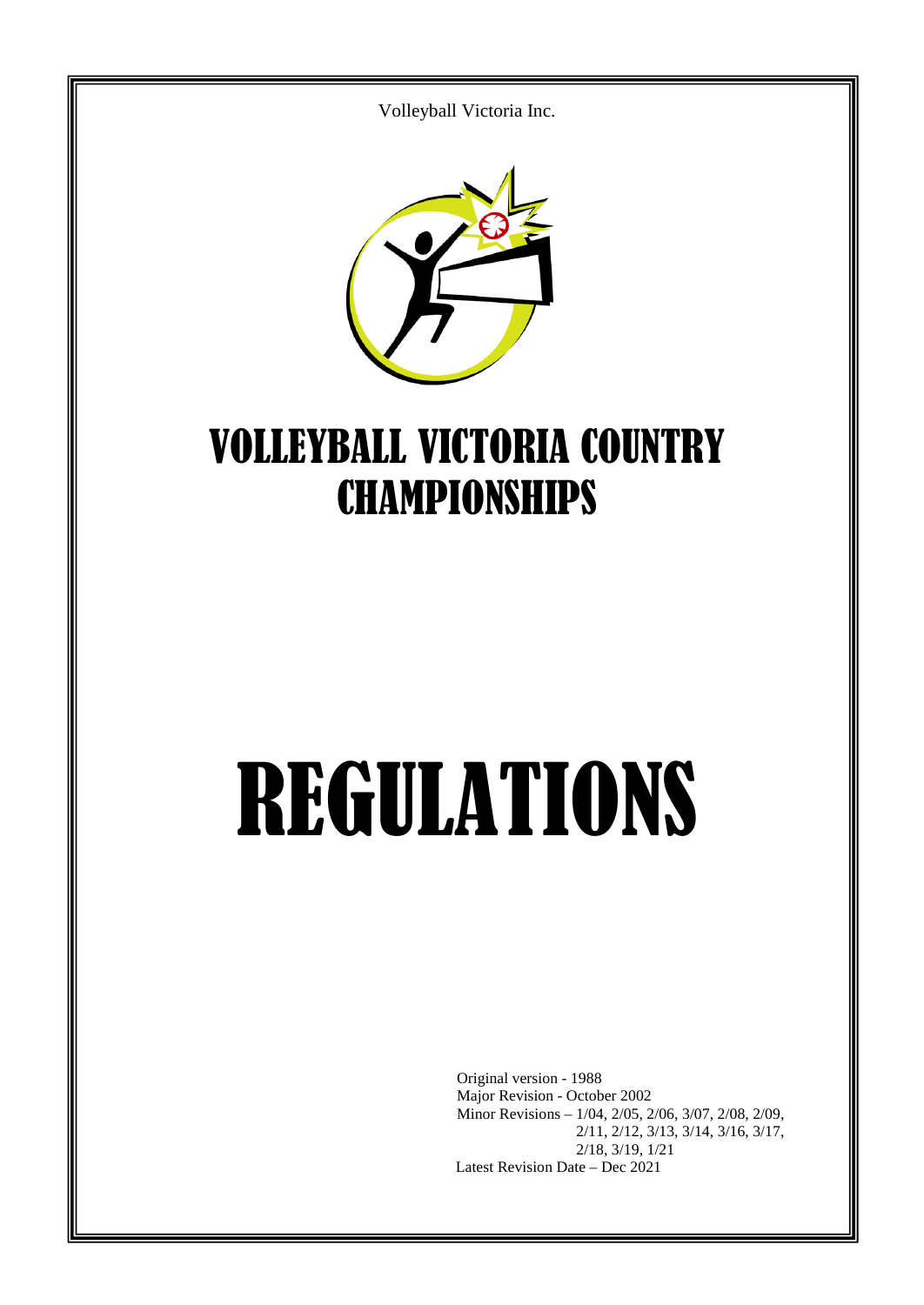# **Contents**

|           |                   | 2. Championship Organisation                           |
|-----------|-------------------|--------------------------------------------------------|
|           | A.                |                                                        |
|           | <b>B.</b>         | Volleyball Victoria Country Championships Commission 3 |
|           | $C_{\cdot}$       |                                                        |
|           | D.                |                                                        |
|           | Ε.                |                                                        |
|           | $F_{\cdot}$       |                                                        |
|           | G.                | Awards & Trophies                                      |
|           |                   | Description<br>(i)                                     |
|           |                   | (ii)                                                   |
|           |                   | (iii)                                                  |
|           |                   | (iv)                                                   |
| <b>3.</b> |                   | <b>Competition Regulations</b>                         |
|           |                   |                                                        |
|           | A.<br><b>B.</b>   |                                                        |
|           | $C$ .             |                                                        |
|           | D.                | <b>Invited Players</b>                                 |
|           | E.                |                                                        |
|           | F.                |                                                        |
|           | G.                |                                                        |
|           | H.                | Draw                                                   |
|           | L.                | Results                                                |
|           | J.                |                                                        |
|           | K.                |                                                        |
|           | L.                | <b>Officials</b>                                       |
|           |                   | (i)                                                    |
|           |                   | (ii)                                                   |
|           |                   | Duty Teams<br>(iii)                                    |
|           | M.                | <b>Fines and Penalties</b>                             |
|           | N.                | Code of Conduct                                        |
|           | <b>O.</b>         | Disciplinary Action                                    |
|           | P.                | <b>Childsafe Policy</b>                                |
|           | <b>APPENDICES</b> |                                                        |
|           | 1                 | <b>VVCCC Structure</b>                                 |
|           | $\overline{2}$    |                                                        |

| $\mathcal{D}_{\mathcal{L}}$ |                                                         |  |
|-----------------------------|---------------------------------------------------------|--|
| 3                           |                                                         |  |
| $\overline{4}$              |                                                         |  |
| 5                           |                                                         |  |
| 6                           |                                                         |  |
|                             |                                                         |  |
| 8                           | Field of Play Layout, Facilities and Equipment List  29 |  |
| 9                           |                                                         |  |
| 10                          |                                                         |  |
| 11                          |                                                         |  |
| 12                          | Declaration of Division One Player Eligibility          |  |
| -13                         | Referee Delegate Authority and Responsibilities         |  |
| 14                          | Championship Activity and Timeline Summary              |  |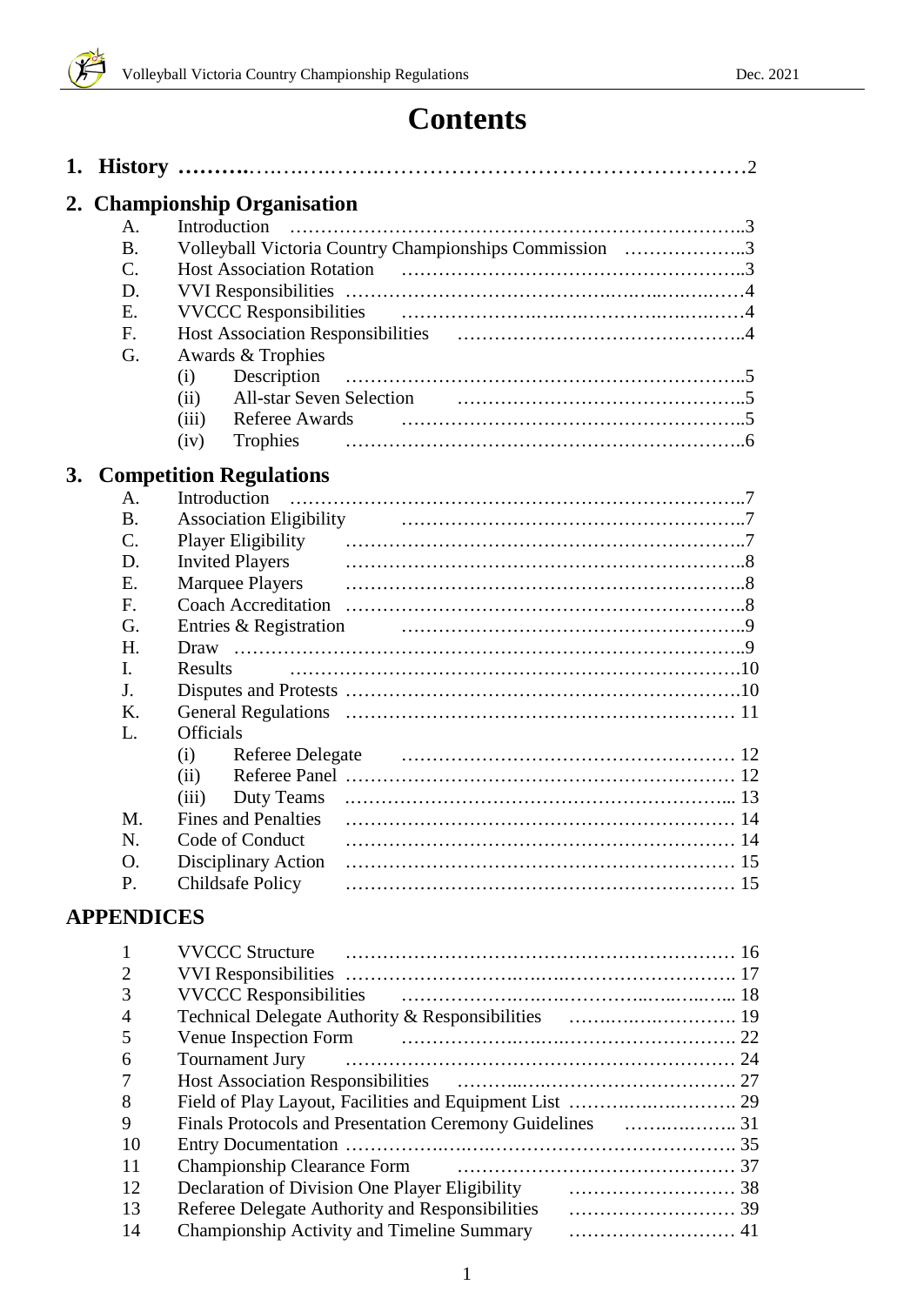

# **1. HISTORY**

Volleyball has been played in regional Victoria since the early-1960's. During those early days, most competitions, like the founders of our great sport, were run by, or in conjunction with, the YMCA.

Competitions were running at the Ballarat School of Mines and the YMCA's of Bendigo, Geelong and Warrnambool. In August 1966, an invitation was extended by the Victorian Amateur Volleyball Association to play in the first State-wide event at Monash University. Geelong and Bendigo accepted the invitation with Melbourne represented by Sisu.

For Bendigo players at least, this was the first exposure to 'international rules', which prevented upward scoops with open hands, introduced an action called a 'dig' and seemed to penalise most overhead actions using the fingers as 'double hits'!

Over the next few years, the sport expanded through the YMCA movement with weekly competitions starting up in Ararat, Warrnambool and Latrobe Valley. The Victorian Regional Council of YMCA's proposed the first Victorian YMCA Championship in Warrnambool on 30<sup>th</sup> March 1968 with an entry fee of \$4.00 per team.

The sport continued to grow with additional regional associations affiliating with the Victorian Amateur Volleyball Association (now VVI) who provided the coaching and refereeing assistance needed to raise the standard of play. In 1970, the YMCA Championships started to give way to the Victorian Country Championships with the first ever event held in Bendigo.

In 1973, a re-organisation of the VAVA saw the proposal to create separate Victorian Country and Metropolitan Volleyball Councils. The VCVC was established in 1974 and took over the organisation of the Victorian Country Championships.

For the next 10-12 years, the Country Championships grew in stature with the inclusion of two divisions for open men and women and junior divisions for boys and girls. Representative teams successfully contested Australian Country Championships between Victoria, South Australia and New South Wales on several occasions.

In October 1985, the VCVC voluntarily wound up the Council and handed the responsibility for the Country Championships back to Volleyball Victoria, who by that time had full-time State Executive and Coaching Directors.

Since that time, the Long Weekend in June has continued to be the date of the major annual volleyball event for most regional associations, even though in 1986 the Junior Country Championships were woundup in favour of state and national schools events. A number of regional associations have ceased to exist, as have a number of regional tournaments. Regional leagues were created in both the Gippsland and Central-North-West regions, with Gippsland the only one to survive. Some associations have successfully competed in the State League competitions at various times.

Following the experience gained by a number of regional administrators working on the Sydney Olympic Games, a proposal to revamp the Victorian Country Championship was put to VVI in early 2002. Later that year, the Volleyball Victoria Country Championships Commission was formed to implement the recommendations of the review and take control of the event into the future.

These championships now provide regional players and officials an opportunity to participate in a consistently well-managed event, using many international protocols and a high standard of presentation. Without doubt, this event now ranks as one of the best volleyball events in Australia.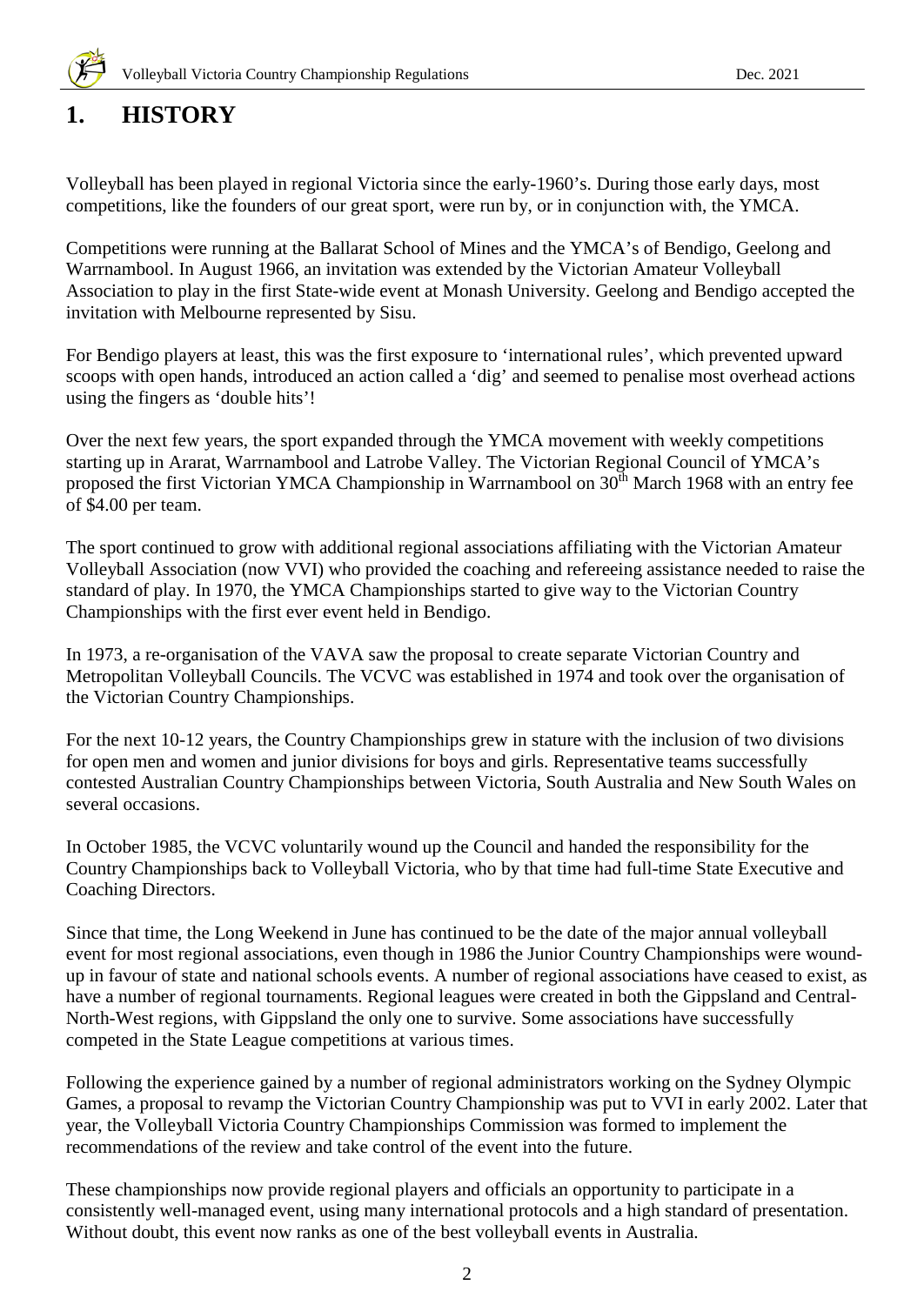

# **2. CHAMPIONSHIP ORGANISATION**

# **2A. Introduction**

Victorian Country Championships shall be contested in separate competitions for Men and Women and in one or more Open and Junior divisions according to demand.

Each championship shall be contested annually with the hosting of each event delegated to an affiliated association.

The Championship shall be played on as many consecutive days as necessary, using as many playing courts as required in no more than three venues.

# **2B. Volleyball Victoria Country Championships Commission**

Victorian Country Volleyball Championships are major events of Volleyball Victoria Inc.

The control and conduct of each championship is vested in the Volleyball Victoria Country Championships Commission (VVCCC), established by VVI in November 2002. Appendix 1 defines the structure of the Commission.

# **2C. Host Association Rotation**

The following rotational sequence shall apply until 2024:

| 2022 Horsham                                    |
|-------------------------------------------------|
| 2023 Sunraysia                                  |
| 2024 Latrobe Valley (Subject to pending review) |

Should any association be unable to host a particular Open Championship according to the above sequence, the VVCCC may select any affiliated association to host that championship, or rearrange the schedule as it sees fit.

Hosting of new championships will be at the discretion of the VVCCC, with preference given to associations with suitable facilities that are not already in the schedule.

Prior to the conclusion of each sequence, the VVCCC shall review the facilities required for championships, the available events to be hosted and potential host associations, before publishing a new rotational sequence.

Host associations are required to pay a licence fee to Volleyball Victoria to host any Country Championship. The licence fee is currently set at 25% of the final profit for the event.

# **2D. VVI Responsibilities**

VVI shall be responsible for the following:

- provide and maintain perpetual trophies for all divisions;
- provide top quality leather volleyballs for the event;
- cover the costs associated with the appointment of a Technical Delegate;
- cover the costs associated with the appointment of a Referee Delegate;
- seek nominations for VVCCC members from affiliated regional associations;
- appoint replacement members to the VVCCC.

Appendix 2 provides additional detail on the above responsibilities.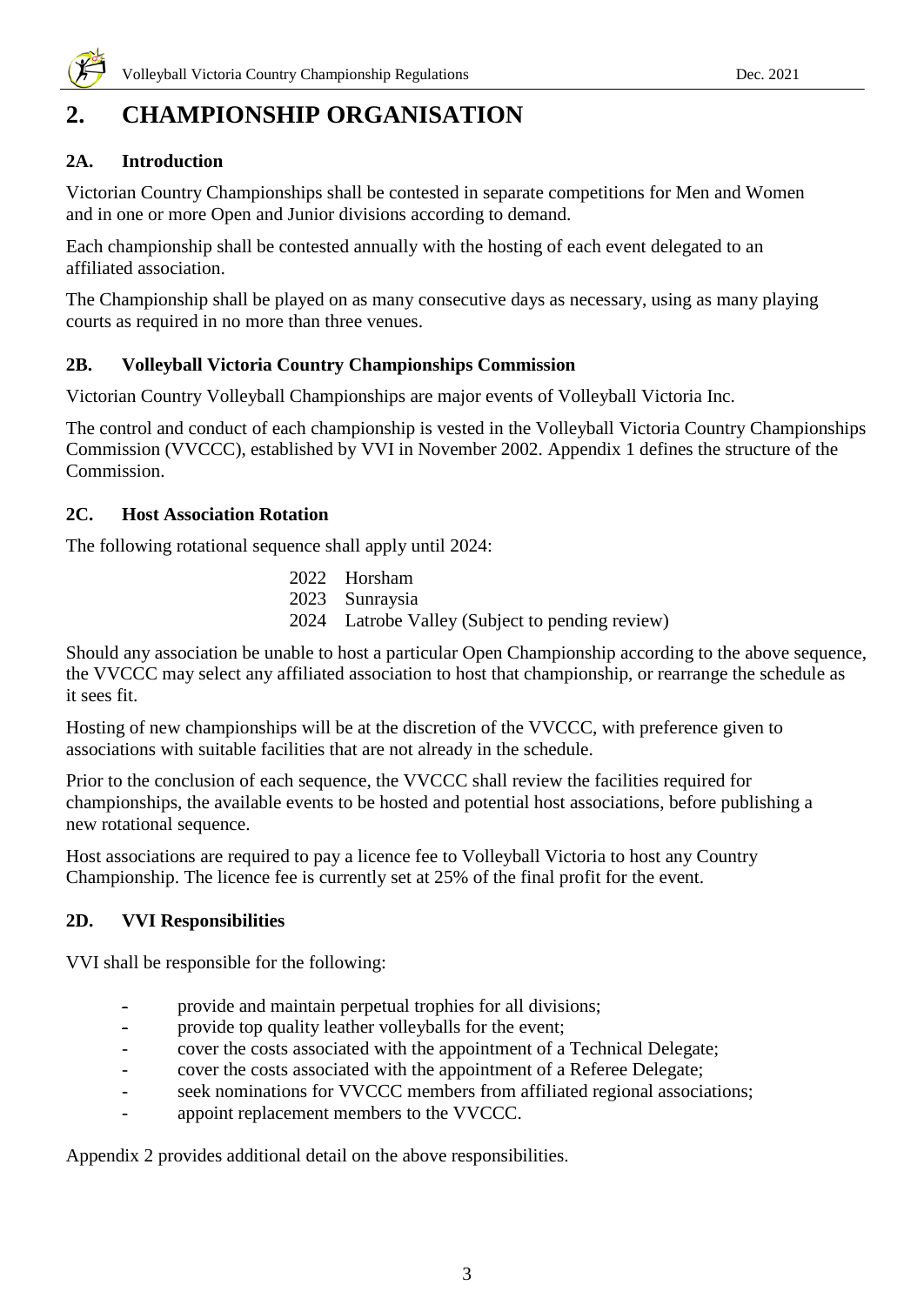

## **2E. VVCCC Responsibilities:**

The VVCCC shall be responsible for:

- confirming the date and location of the next championship;
- the appointment of Technical and Referee Delegates;
- approving the preliminary budget as submitted by the Host Association;
- carrying out preliminary inspection of facilities and reviewing the plans of the Organizing Committee;
- approving division/pool composition and approving the competition draw;
- verifying the eligibility of participants;
- providing guidance and monitoring the general organisation of the championship;
- preparing appropriate reports for the championship.

Appendix 3 provides additional detail on the above responsibilities.

# **2F. Host Association Responsibilities:**

Host associations shall be responsible for:

- appointing an Organising Committee and Tournament Manager;
- preparing and submitting a preliminary budget for approval;
- marketing the event at least in the local region;
- managing the entry process;
- preparing preliminary pools and draws;
- providing approved, medals and award trophies;
- preparing and distributing pre- and post-event media releases;
- producing a championship program;
- hiring and preparing competition courts, equipment and facilities;
- providing the services of a qualified Sports Trainer for the entire event;
- providing and preparing scoresheets and result system;
- overseeing the general running of the championship;
- preparing finals and presentation ceremonies;
- settling financial accounts and preparing a financial statement, including the payment of the agreed licence fee to Volleyball Victoria.

Appendix 7 provides additional detail on the above responsibilities.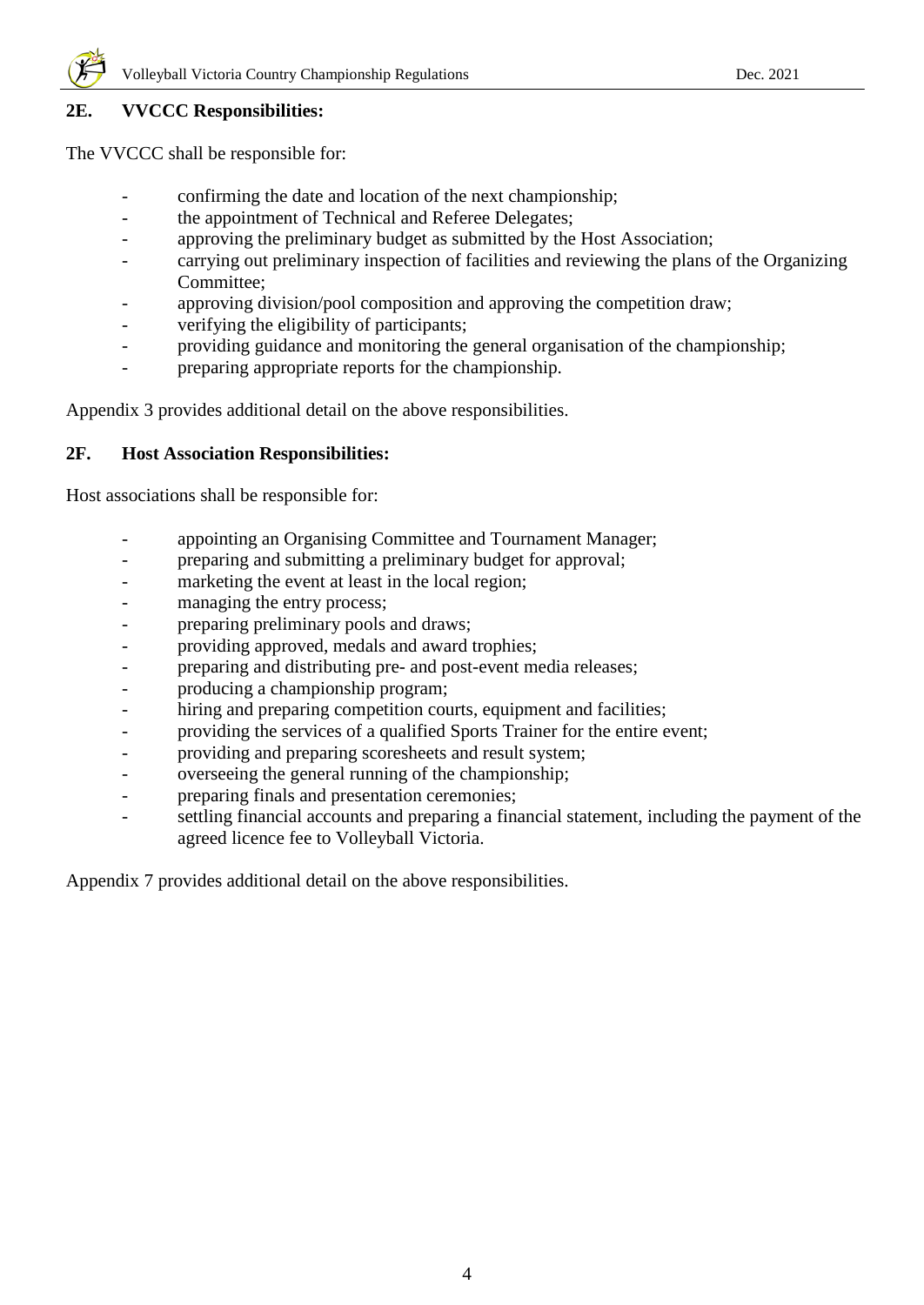

## **2G. Awards & Trophies:**

# **(i) Description**

For each division of each championship, a perpetual trophy shall be awarded to the winner of that division. From 2013 and beyond, the Women's Division One trophy shall be known as the John Rosso Memorial Trophy.

Each member of the  $1<sup>st</sup>$ ,  $2<sup>nd</sup>$  and  $3<sup>rd</sup>$  placed teams shall receive individual gold, silver or bronze medals respectively.

 Individual trophies shall be presented for the Referee of the Tournament and a Referee Encouragement Award.

Each member of All-star Seven teams shall receive an individual trophy.

### **(ii) All-star Seven Selection**

Seven players from each senior division contested, shall be selected throughout the course of the championship as the All-star Seven for that division.

 Each All-star Seven shall specify a Setter and a Libero, but the remaining five positions shall be based on 'most valuable player' criteria, WITHOUT consideration of playing positions.

 The selection panel shall comprise the Technical Delegate (Chair), Referee Delegate and Tournament Manager. The first referee of each match, in consultation with the Duty Team shall allocate votes on a 3:2:1 basis to the three best players in the match, plus nominate the best setter in the match and the best libero (if applicable).

 The selection panel shall select the best setter and best libero (if applicable) from the referee nominations, followed by the next highest vote recipients to complete the All-star seven for each division, and submit their selections to the Presentation Manager prior to the appropriate presentation ceremony.

 No justification or further correspondence shall be entered into in relation to the selections of any member of the selection panel.

### **(iii) Referee Awards**

Two referees shall be selected throughout the course of the championship to receive the awards of Referee of the Tournament and Referee Encouragement Award.

Both referee awards shall be the responsibility of the Referee Delegate to determine.

The Referee of the Tournament Award shall be selected from the nominated referees forming the Referee Panel.

The Referee Encouragement Award shall be selected from the qualified referees officiating other senior division matches.

The Referee Delegate shall submit his/her selections to the Presentation Manager prior to the appropriate presentation ceremony.

No justification or further correspondence shall be entered into in relation to the selections for these awards.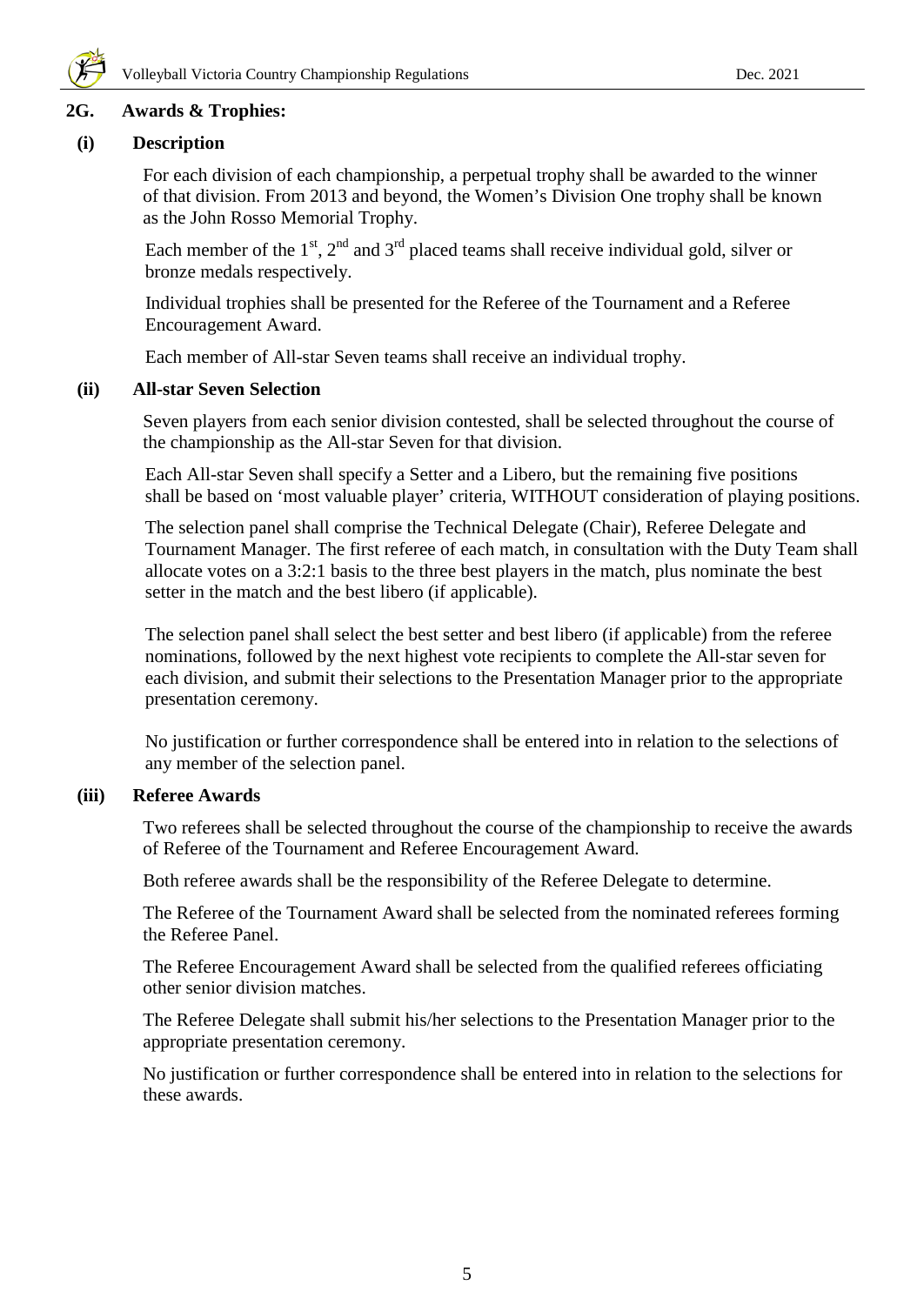

#### **(iv) Trophies**

Perpetual trophies shall be supplied and maintained (engraving) by Volleyball Victoria, and be retained by the recipient association until approximately one month prior to the following championship.

Each recipient association shall be responsible for the safe keeping of their perpetual trophy, for the return of the trophy prior to the next championships, and shall be liable for any repair or replacement costs in the event of damage or loss to the trophy.

 Individual gold, silver and bronze medals (standard VVCCC medals if available) shall be engraved with the words 'Victorian Country Volleyball Championships', the division and the year, and shall be supplied by the Host Association.

 Individual trophies for All-star Seven awards (standard VVCCC trophies if available) shall be engraved with the words 'Victorian Country Volleyball Championships', 'All-star Seven', the division and the year, and shall be supplied by the Host Association.

 Individual trophies for the referee awards (standard VVCCC trophies if available) shall be engraved with the words 'Victorian Country Volleyball Championships', 'Referee of the Tournament/Referee Encouragement Award' as appropriate, and the year, and shall be supplied by the Host Association.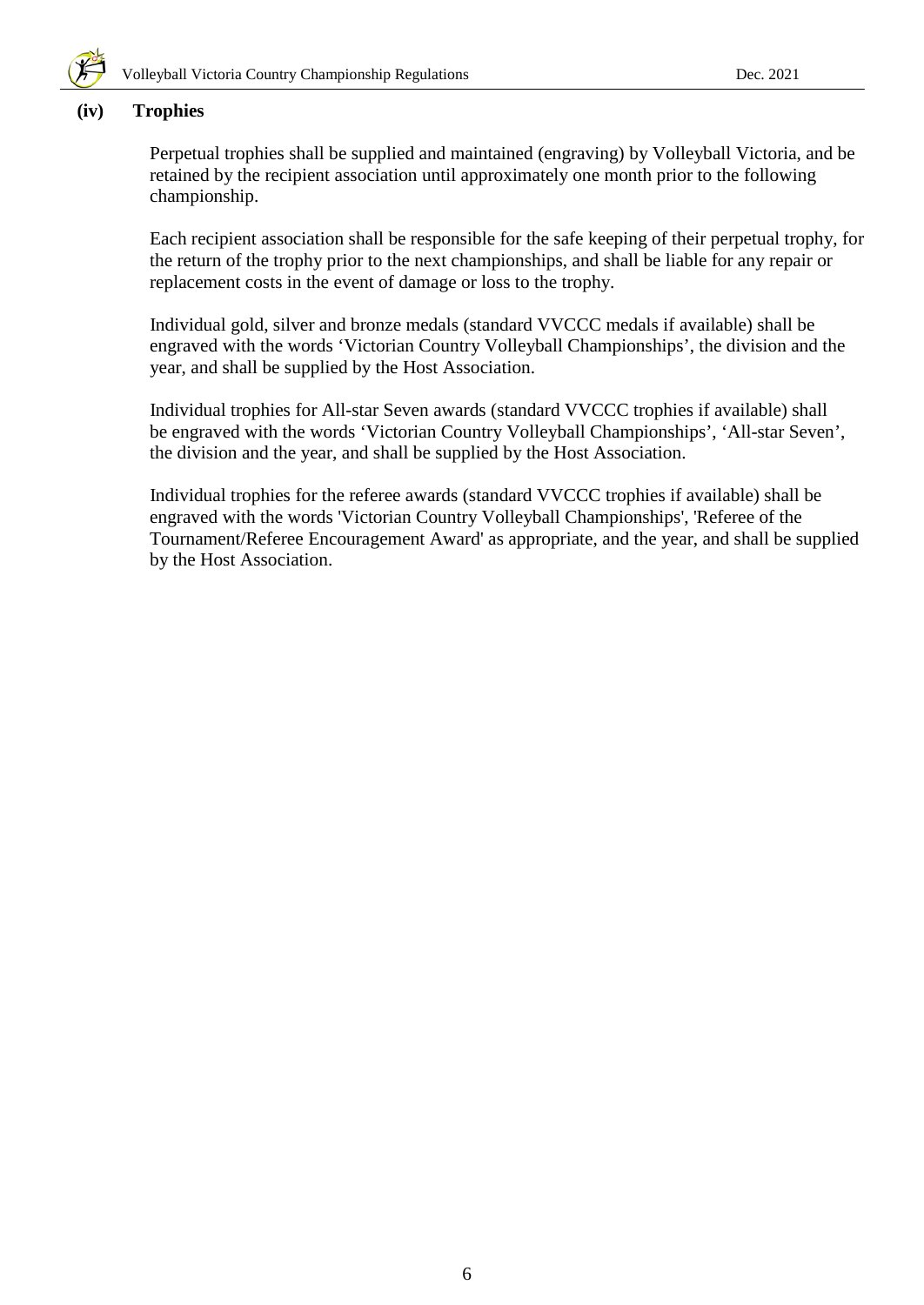

# **3. COMPETITION REGULATIONS**

# **3A. Introduction**

For many regional players, a Country Championship is the major volleyball event on the annual calendar, with participation limited to players registered in country associations.

The aim of the Championships is to determine the Association with the strongest domestic competitions as at the date set for the Championship.

These regulations have been developed to encourage associations to better prepare for a Country Championship, and to provide an event that is enjoyable for all participants, both of which impact directly on the success of the event.

Regrettably, penalties for non-compliance become necessary, but are set to be reasonable considering the impact non-compliance has on the organisers and other participants.

Unless otherwise specified in these regulations, the Rules of Play shall be those published by the FIVB at the time of a championship.

# **3B. Association Eligibility**

- (i) Country Championships may only be contested by players registered in associations outside a radius of 40km of the Melbourne CBD.
- (ii) Only associations that comply fully with the affiliation requirements of Volleyball Victoria Inc. shall be eligible to enter a team in a Country Championship.
- (iii) Associations may nominate club-based teams, but such teams shall compete in the name of the association and shall be treated in every respect as fully representative of their nominating association.
- (iv) Participating teams must include the name of an eligible town or region in their team name.

# **3C. Player Eligibility**

- (i) All players must appear on the registration database of Volleyball Victoria Inc.
- (ii) With the exception of invited and marquee players, all players must be registered in the name of the association they represent.
- (iii) Individual player registrations MUST be submitted to Volleyball Victoria Inc no later than the date set for the provision of the final Team List documentation. Non-compliance shall incur a penalty of 2 penalty units per listed unregistered player to be deducted from the team bond. NB: Every listed player must be registered by the close of player registrations.
- (iv) Players under suspension, as advised to Volleyball Victoria Inc. prior to the event, are ineligible to compete.
- (v) Except for eligible invited and marquee players, all players must have played at least eight (8) matches in their association's regular weekly competition on eight (8) different days, during the period commencing at the start of the year until the time final Team List documentation is due for submission.

For Division One teams, the team captain will be required to sign a declaration in the competition office, verifying the above requirement, prior to playing their first match of the tournament. Failure to sign the declaration will result in the forfeiture of every match until such time as the declaration is signed.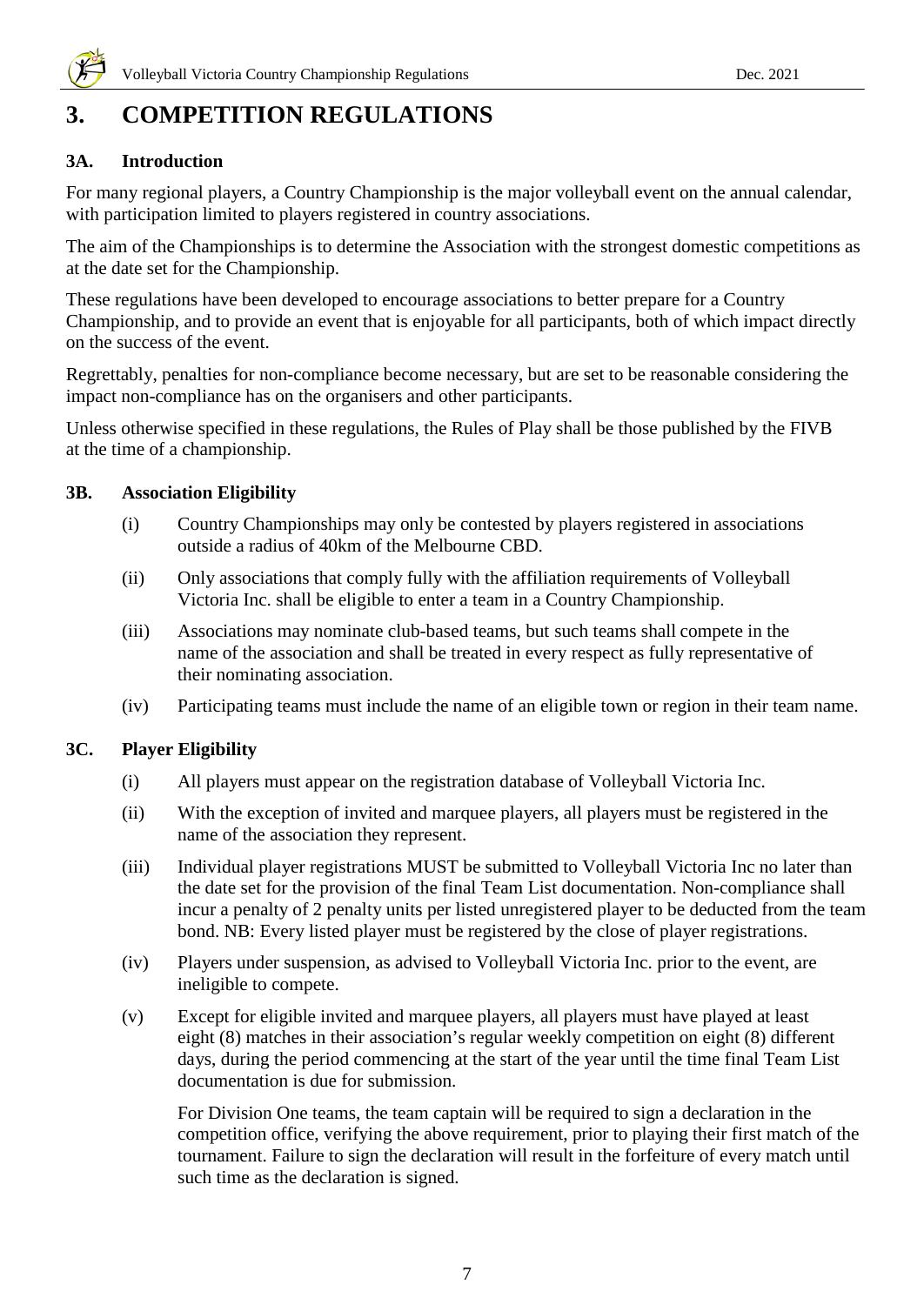

(vi) Any player found to be ineligible in accordance with these regulations shall cause their team to forfeit all matches in which that player took any part, 3 sets to nil, 25-0 each set, and in addition, the association shall forfeit their entire bond.

### **3D. Invited Players**

- (i) Subject to fulfilling the applicable requirements of Articles 3B  $\&$  3C above, players from an association not entered in a Championship, may be eligible to be invited to play for a different association.
- (ii) Subject to fulfilling the applicable requirements of Articles 3B  $\&$  3C above, players not selected by an association to represent them in a Championship, may be eligible to be invited to play for a different association, provided the player obtains a written clearance from their association to play for another association. A sample clearance form is included in Appendix 11.
- (iii) Invited players must have played at least eight (8) matches in their affiliated country association's regular weekly competition on eight (8) different days, during the period commencing at the start of the year until the time final Team List documentation is due for submission.

The player may be required to obtain written verification of this requirement prior to the Championship.

- (iv) Participating teams shall be limited to a maximum of one invited player.
- (v) Permission to include invited players may only be granted by the VVCCC after receipt of the initial Entry Documentation for a particular team, which must clearly indicate the invited player and their details.

### **3E. Marquee Players**

- (i) Teams entered into Division One shall be permitted to include one player to be known as a 'Marquee' player.
- (ii) A Marquee player shall be a player who:
	- a. commenced their playing career in that teams association at any level, and has left that association for study or career development;
	- b. has represented that teams association at any level in a previous country championship;
	- c. meets the requirements of Article 3C (i)  $\&$  (vi) only.

### **3F. Coach Accreditation**

- (i) For 2022, all Head coaches of Division One teams shall be qualified to at least Level 1. For 2023 and beyond, all Head coaches of Division One teams shall be qualified to at least Level 2.
- (ii) For 2023 and beyond, all Head coaches of Division Two teams shall be qualified to at least Level 1.
- (iii) For 2024 and beyond, all Head coaches of Division Three teams shall be qualified to at least Level 1.
- (iv) Teams without a suitably qualified Head Coach shall be required to compete without any coach on the team bench.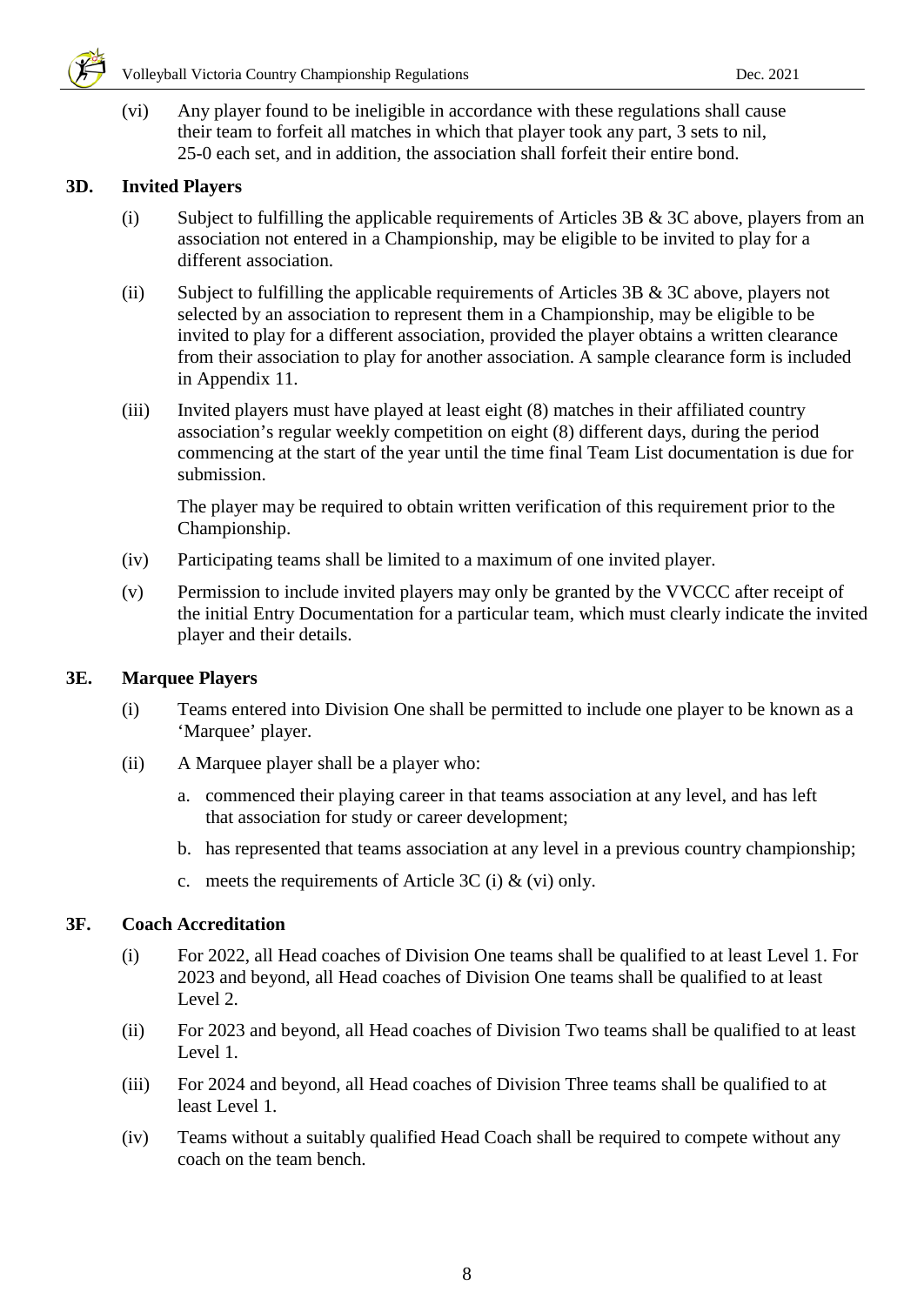# **3G. Entries & Registration**

- (i) The Host Association shall distribute invitations to participate by ordinary mail, facsimile or e-mail (in accordance with the current contact details held by Volleyball Victoria), to all regional affiliated associations, at least three (3) months prior to the date set for the Championship. Appendix 10 details a sample invitation.
- (ii) Associations desirous of entering a team(s), shall register their association by utilizing the official Championship web-site. Appendix 10-1 describes the entry process via the web-site.
- (iii) After verification of the Associations eligibility by the VVCCC, additional access to the entry section of the web-site will be granted and advised to the nominated association contact. The entry will be finally accepted on receipt of the required fees and bonds by the date set by the Host Association, which shall be at least four (4) weeks prior to the Championship. Host Associations are required to pay all applicable fees and bonds.
- (iv) Having registered to participate and paid the required fees and bonds, an association acknowledges and accepts complete liability for full compliance with these regulations, agreeing to pay particular attention to the player eligibility criteria and provision of referees.
- (v) Referees must be nominated in accordance with section 3L(ii).

Associations entering Division One must nominate their Division One referee no later than the date set by the host association for close of entries, whilst Associations entering other Divisions must nominate their referees by the date set by the host association for submission of final Team List documentation.

- (vi) Failure to return the required fees and bonds by the due date may result in continued access to the entry section of the web-site being denied and the entry being rejected.
- (vii) Associations must complete the Team List documentation via the official Championship web-site by the date set by the Host Association, which shall be at least seven (7) days prior to the event. Associations must nominate a minimum of seven (7) players.
- (viii) Failure to complete the Team List documentation on the web-site by the due date may result in the Technical Delegate rejecting the entry, in which case that team shall forfeit their entire bond. If the entry is to be accepted, a penalty of 5 penalty units per team shall be applied to the responsible association.
- (ix) If, for whatever reason, a listed player is unable to participate, the team may continue to play in the event provided at least seven (7) players are present to commence the first match of the event.
- (x) Any team who requests to add one or more players after the registration deadline, may do so, provided that player fulfils the eligibility criteria, but will have a Late Player fee of 5 penalty units per player deducted from their bond.
- (xi) Any team who withdraws after submission of their entry documentation, but prior to the registration deadline, shall forfeit their bond in total but shall have their entry fee refunded in full.
- (xii) Any team withdrawing after the registration deadline, or who fails to present for the event, shall forfeit both their entry fee and bond in full.

# **3H. Draw**

(i) The draw shall be constructed to ensure all teams play throughout each day prior to finals. Where possible, a full round-robin format will be used for each division, including 8-team draws, with any variation, and the format of any such variation, approved by the VVCCC.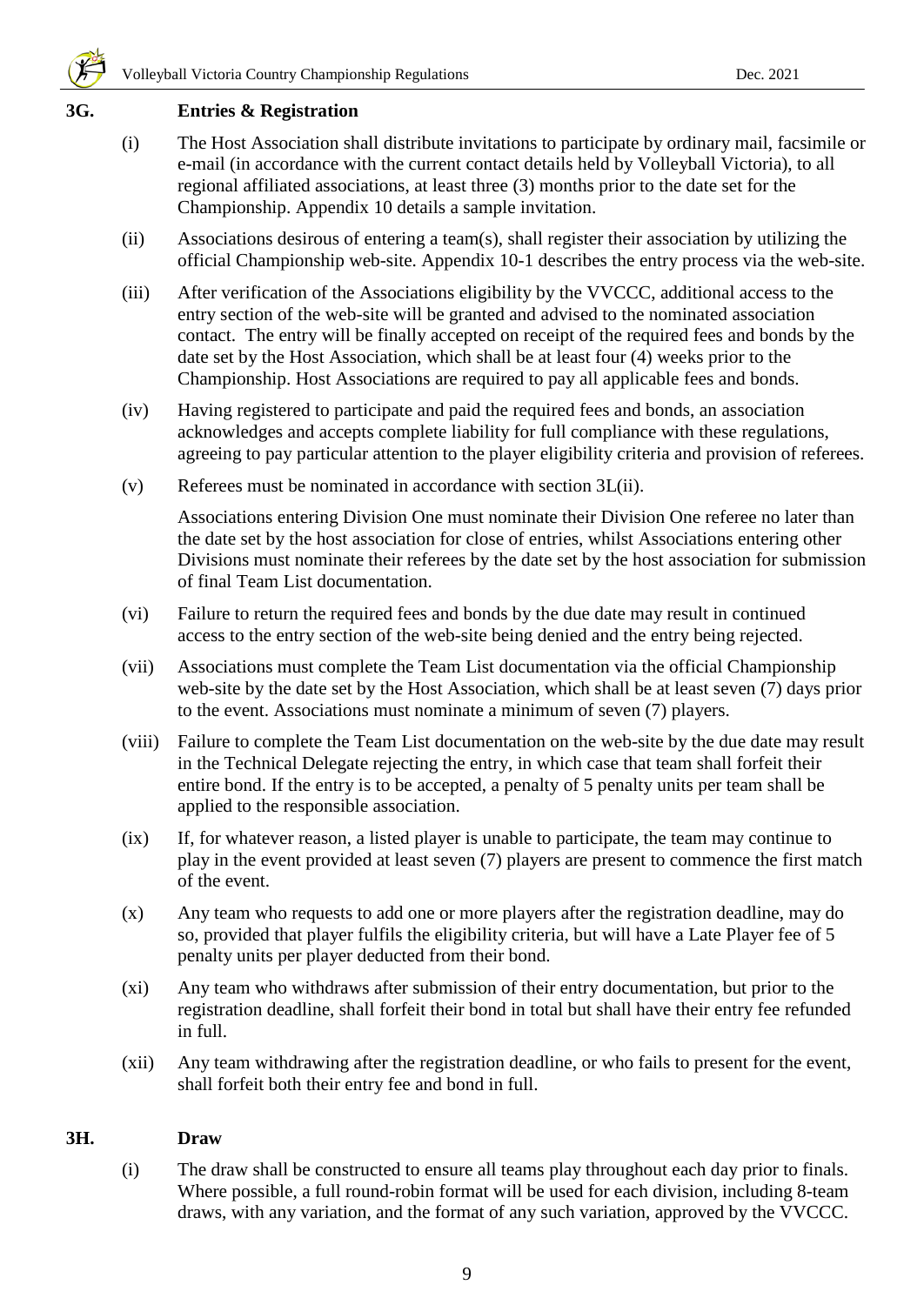

- (ii) Should pools be required in any division, quarter finals and semi finals shall be incorporated into the draw, and should be completed prior to the day on which medal matches are contested.
- (iii) The allocation of teams to divisions and/or pools shall be approved by the VVCCC.
- (iv) Time slots for matches shall be set at a minimum of 90-minute intervals, unless a variation is approved by the VVCCC.
- (v) The draft draw shall be prepared by the Host Association for VVCCC approval at least three (3) weeks prior to the Championship. In considering the proposed draw, the VVCCC shall pay attention to the principles of fairness, without restricting any options to maximise local spectator interest.
- (vi) Following approval, the VVCCC shall load the draw onto the official Championship website, at least 4 clear days prior to the Championship.

# **3I. Results**

- (i) All matches shall be played best of five, no time limit, unless a different format is approved by the VVCCC.
- (ii) Championship points shall be allocated as follows:
	- a. Match won 3 points
	- b. Match lost 1 point
	- c. Match forfeit 0 points
- (iii) Set percentage shall be determined on the basis of sets won and sets lost.
- (iv) Point percentage shall be determined on the basis of total match points won and lost.
- (v) The teams to contest the grand finals of each division shall be determined by total championship points, and if equal then on set percentage and if still equal then on point percentage.

If a tie still exists, the result of the last match played between the tied teams shall be used to determine the final order of the teams.

(vi) A progressive results table shall be maintained on the official VVCCC Results system and displayed by the host association in a prominent location throughout the Championship.

### **3J. Disputes and Protests**

- (i) Disputes relating to the eligibility of any participant shall be referred to the Jury for determination and appropriate action**.**
- (ii) Protests formerly raised by the captain of a team relating to a refereeing decision in any championship match shall be immediately referred to the Referee Delegate, or if not immediately available, the Technical Delegate, for court-side resolution.

The first referee shall relate the protest to the Referee Delegate/Technical Delegate who may seek additional comment from other match officials (second referee, scorer and/or line judges), with each captain and the Jury member in attendance. Subject to a decision being reached by the Referee Delegate/Technical Delegate, their decision shall be final and no further correspondence entered into.

Should the protest not relate to a 'Rule of the Game' issue, the Referee Delegate/Technical Delegate may choose to refer the matter to the Jury for further deliberation, in which case the match will continue and the result will be subject to the deliberation of the Jury.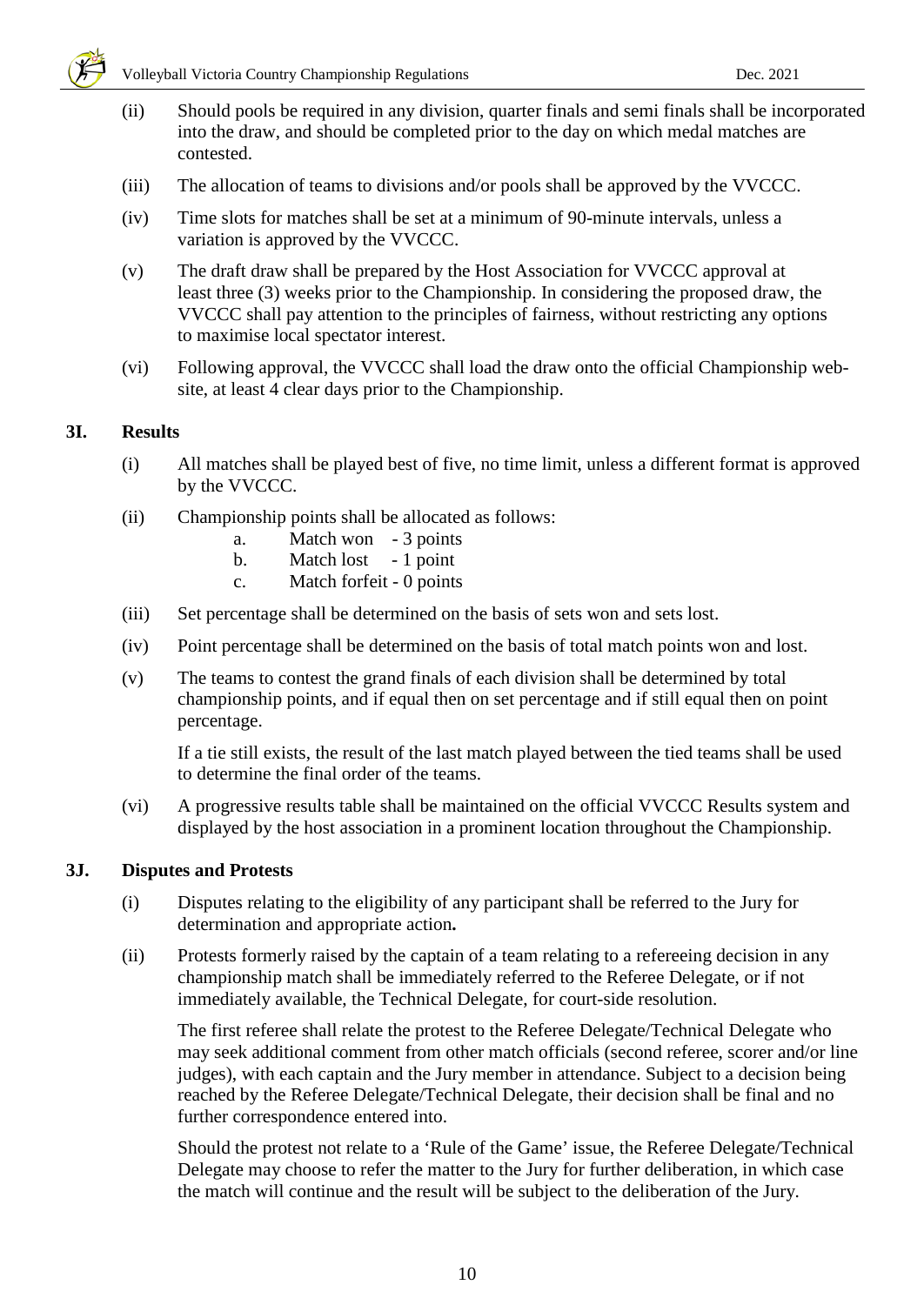

(iii) Other disputes shall be in writing, addressed to the Chair of the Jury, and be delivered to the Tournament Manager or Chair of the Jury within two (2) hours of the completion of the match or incident relating to the dispute.

## **3K. General Regulations**

- (i) Nominated match start times shall be based on the GEST (Guaranteed Earliest Start Time) system.
- (ii) Teams will be guaranteed a minimum of 20 minutes on court warm-up (including spiking and serving).
- (iii) All teams shall be guaranteed a minimum of 60 minutes between playing commitments.
- (iv) Any team not ready to commence play within 10 minutes of the appointed time, being the later of the GEST time or 20 minutes after the conclusion of the previous match, shall forfeit the match, 3 sets to nil.
- (v) Teams must ensure each player wears the uniform number nominated in the final Team List documentation as scoresheets and championship programs will be pre-prepared on the basis of that information. A minimum of 7 players and a maximum of 14 players may be nominated.
- (vi) Teams with players wearing numbers different to those listed in the Team List documentation shall incur a penalty of 2 penalty units per match per player.
- (vii) Teams presenting less than seven (7) players for a competition match, unless as a result of an injury sustained during a Championship match, shall incur a penalty of 2 penalty units for each match in which their team members are below the minimum. In accordance with FIVB rules, any team presenting less than six players shall be declared incomplete.
- (viii) For Division One competition, team uniforms must be strictly in accordance with the FIVB Rules of Play, except for player numbers, which must be within the range of 1 to 29 only.

For all other divisions, player numbers must be within the range of 1 to 99, provided each player has a unique number.

Playing numbers temporarily applied using strapping or other forms of adhesive tape will not be permitted.

(ix) For Division One competition, playing uniforms (shirt and shorts/skirts) must be identical. Socks must be predominantly the same colour and must be the same style/length. Noncompliance shall incur a penalty of 2 penalty units per player per match to be deducted from the team bond.

For all other divisions, the basic style and colour of playing uniforms must be the same.

For all divisions, some/all of the playing uniforms may bear the first and/or surname of the player, but nicknames are not acceptable.

Where uniforms are noticeably different, the Jury will be asked to rule on the acceptability of the uniform in question.

- (x) For all country championships, the twelve-substitution rules shall apply.
- (xi) Twelve-substitution scoresheets shall be used in all matches.

Coaches requiring copies of scoresheets should advise the Competition Manager who shall arrange for the appropriate copies to be made available.

(xii) Teams may use one or two liberos. For teams using two liberos, 'Libero per match' shall apply as per FIVB rules. For teams using a single libero, 'Libero per set' may be used.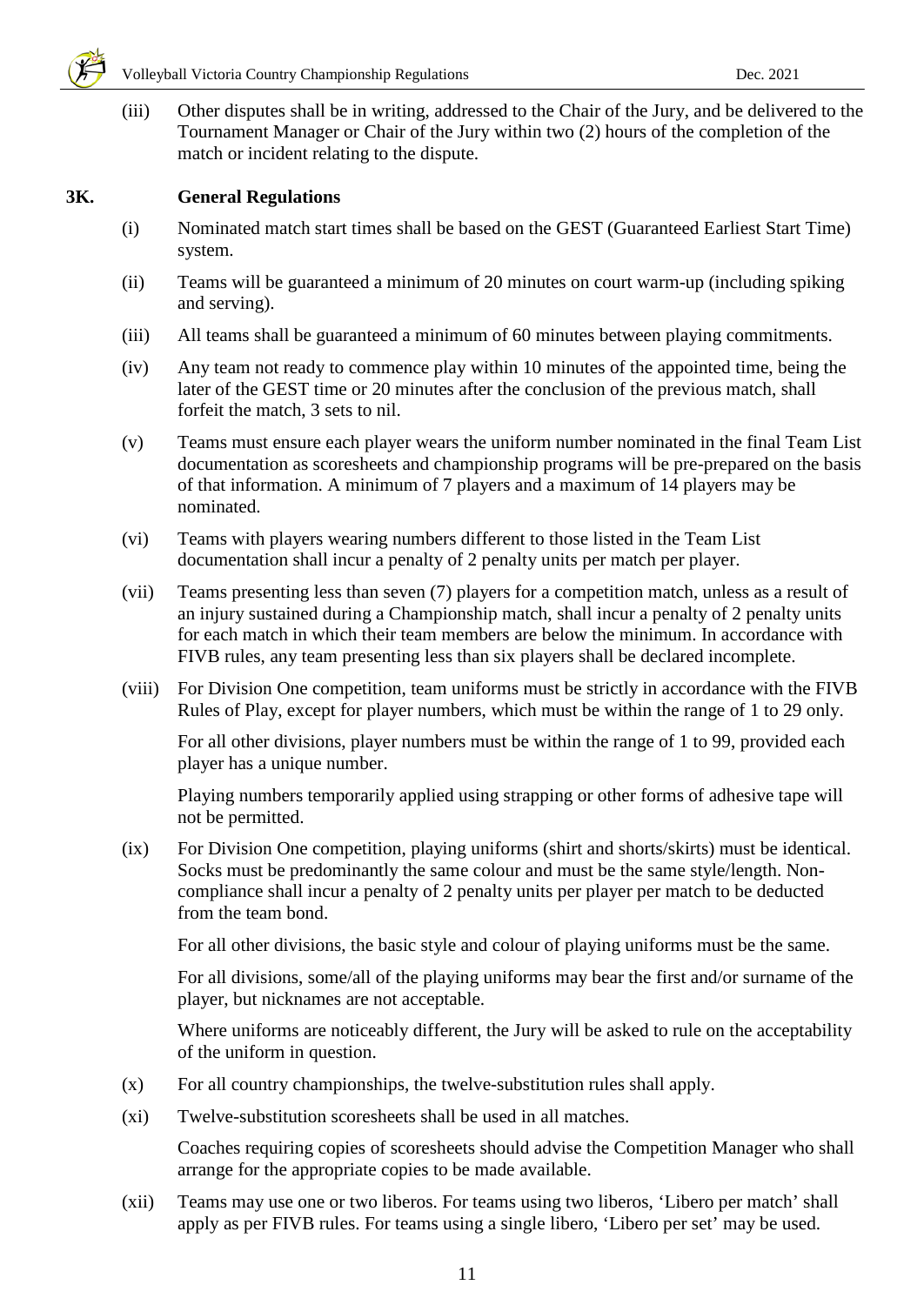

(xiii) Once a match is commenced, it must be completed. Where a match is deemed to have no bearing on the outcome of a division, either team may approach the Technical Delegate for permission to not commence that match. Such a request must be made at least 20 minutes before the scheduled start time, with approval strictly subject to there being no advantage to any team that will participate in any medal match at a later time.

# **3L. Officials**

# **(i) Referee Delegate**

- (a) The Volleyball Victoria Referee Commission shall be invited by the VVCCC to appoint a Referee Delegate for the Championship.
- (b) The authority, responsibility and appointment conditions of the Referee Delegate shall be as detailed in Appendix 13.
- (c) Failure of the Volleyball Victoria Referee Commission to appoint a Referee Delegate within six weeks of a request to do so shall result in the VVCCC making their own appointment under the terms and conditions as detailed in Appendix 13.

# **(ii) Referee Panel**

(a) A referee panel shall be formed for the duration of the Championship from the fully qualified independent referees nominated in the entry documentation by Associations entering Division One teams, plus an optional additional two referee assistants nominated by the Host Association.

Referees nominated by other than Division One teams are entitled to participate in all Referee Panel activities as an observer.

(b) Associations entering Division One will be required to nominate qualified referees at the rate of one referee for up to two Division One teams.

Associations entering Division One must provide referee nominations as part of the initial entry process – refer section  $3G(v)$ . Should an Association entering Division One fail to nominate a referee, the Technical Delegate and Referee Delegate shall negotiate with the Association regarding the provision of a Referee at the Association's cost, refer section 3L(ii)(n) or the entry may be rejected.

Associations entering divisions other than Division One shall be required to nominate referees at a minimum rate of one referee per team. Nomination of referees for divisions other than Division One shall form part of the Team List  $d$ ocumentation – refer section 3G(v).

Failure to nominate appropriate referees shall incur a penalty of 5 penalty units.

(c) For 2005 senior Championships and beyond, nominated referees for Division One must be both qualified to at least Level 2 and be independent of playing or coaching commitments.

For 2022 Championships and beyond, nominated referees for Division Two must as a minimum be qualified to at least Level 2.

For 2023 Championships and beyond, nominated referees for Division Three must as a minimum be qualified to at least Level 2.

(d) Referee assistants nominated by the Host Association are optional, but if nominated are expected to be competent officials (preferably but not necessarily qualified) able to undertake second referee/scorer/line judge duties for Division One and if qualified, undertake First Referee duties on other divisions.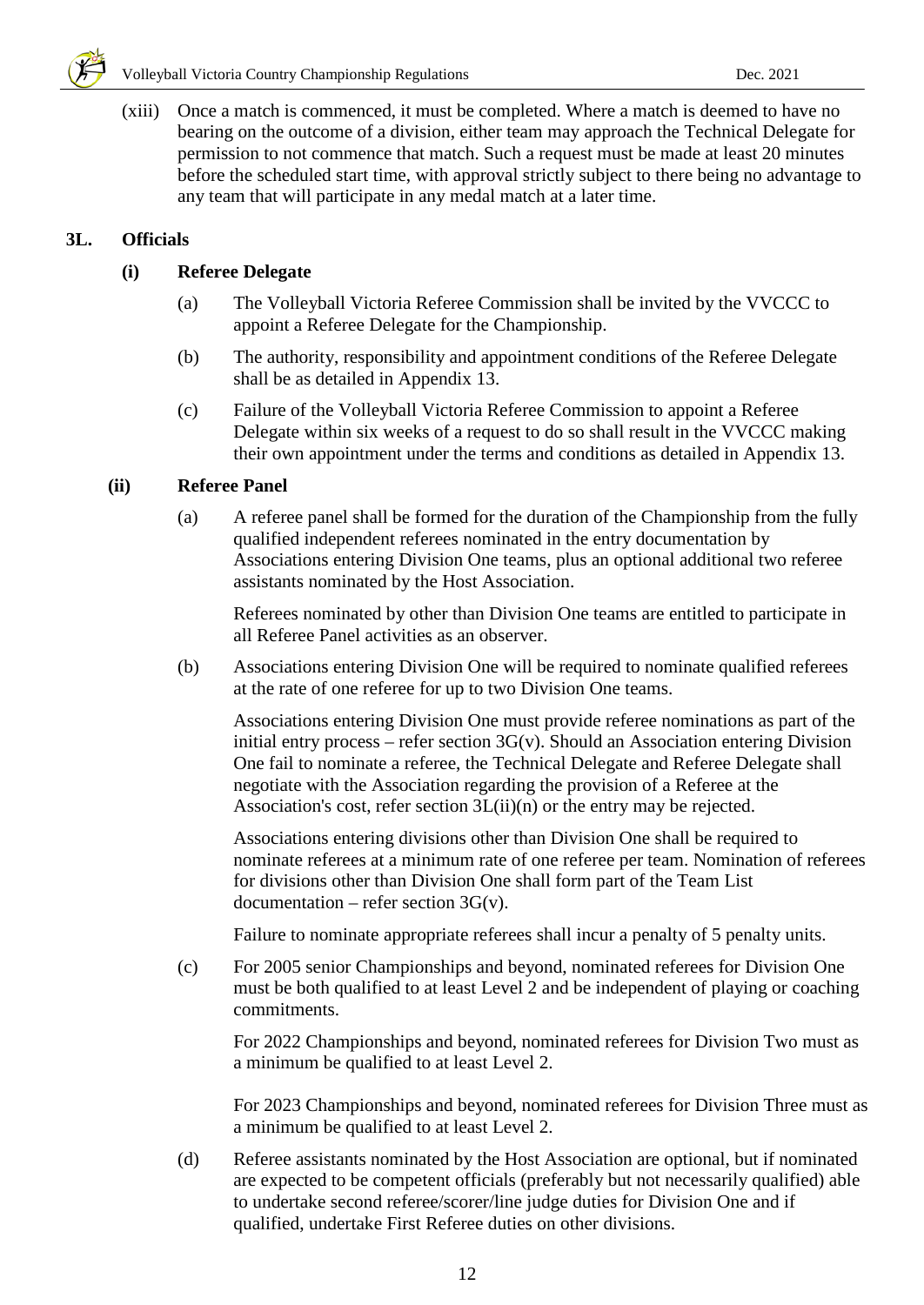

- (e) Division One referees must provide and wear an official Volleyball referee uniform of light blue shirt (navy blue jumper/jacket permitted during cold weather) and dark trousers (navy or black).
- (f) All referees must supply their own whistle and yellow/red cards.
- (g) Members of the referee panel must be available to be rostered by the Referee Delegate for first and/or second referee duties on all Division One preliminary matches and as many other division preliminary matches as possible.
- (h) Members of the referee panel must be available to be rostered by the Referee Delegate for first and second referee and scorer duties on all finals matches.

Where possible, members of the referee panel may also be rostered to perform line judge duties for finals matches. However, if this is not possible, the Host Association shall be responsible for providing competent line judges for all finals matches, in addition to ball retrievers and floor moppers as outlined in the Organisational section.

- (i) All members of the referee panel, plus at least one of the nominated referees from each team in divisions other than Division One, shall attend the initial referee meeting as scheduled by the Referee Delegate.
- (j) Members of the referee panel who make themselves unavailable for any match, particularly finals matches, and referees who fail to attend the initial referee meeting, shall cause a penalty of 5 penalty units to be applied to the association they represent.
- (k) Associations are encouraged to nominate additional referees (qualified or not) for experience.
- (l) All refereeing officials shall be directly responsible to the Referee Delegate.
- (m) Members of the Jury may speak with referees about their duties but shall not issue directions in relation to individual performance unless as a direct result of solving a formal protest in a specific match.
- (n) Independent (non-playing/coaching) referees nominated by participating associations shall be entitled to a reasonable allowance to cover travel, accommodation and meals. Any such allowance shall be negotiated between the referee and their association and be paid by the nominating association.

### **(iii) Duty Teams**

- (a) Participating teams in each division shall be rostered for duty within their own or a lower division throughout the competition draw.
- (b) Duty teams shall supply a minimum of 4 members scorer, scoreboard operator and two line judges. Scorers must be conversant with the 12-sub score sheet.

Where referees are not supplied from the referee panel, an additional two members shall be provided to act as first and second referee.

Duty teams unable to provide the requisite qualified referee shall incur a penalty of 4 penalty units per rostered duty, which shall be made available to any qualified referee able to undertake the required duty.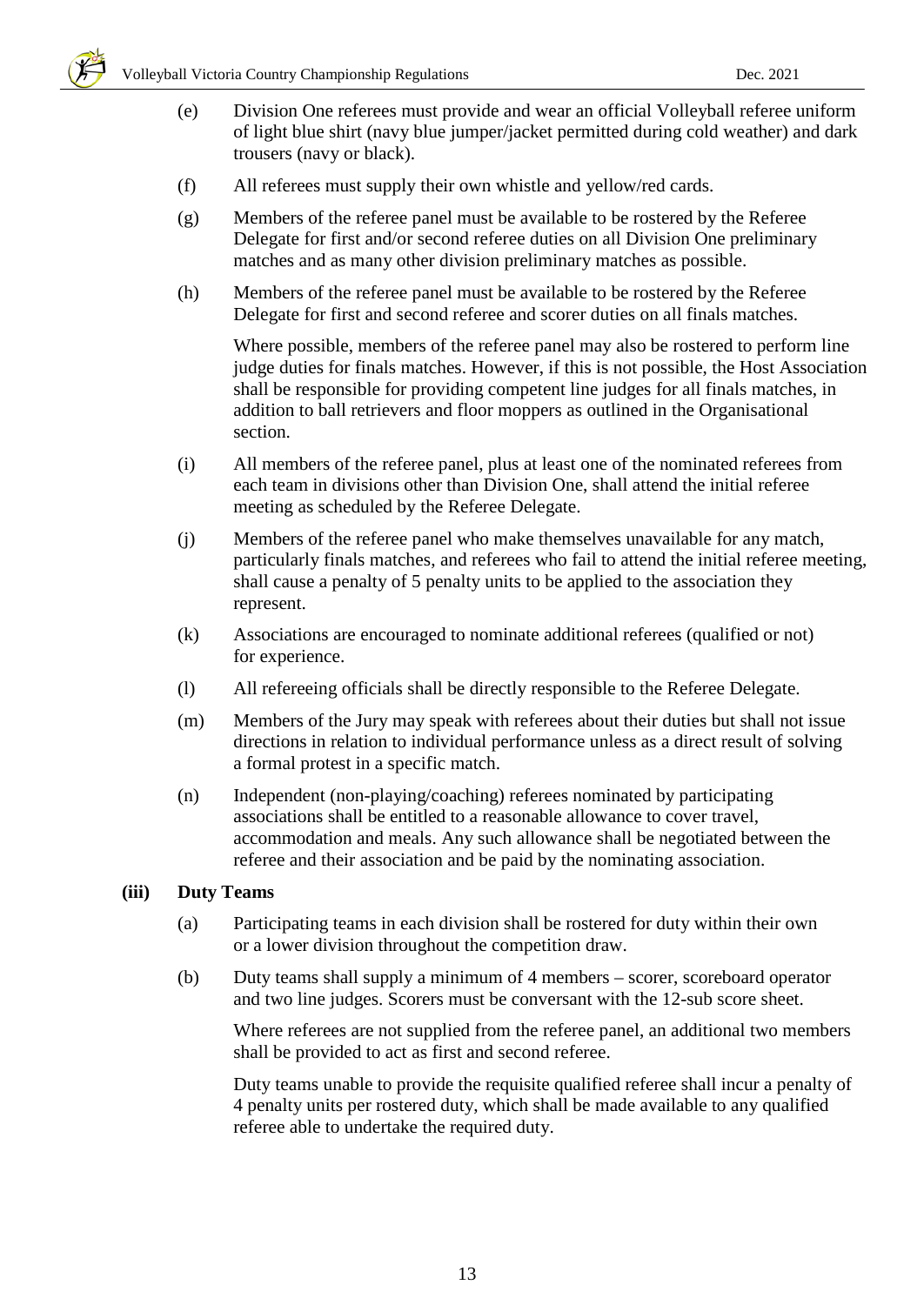(c) Duty teams must be available to commence their duty at the GEST time, or within 15 minutes of the conclusion of an immediately preceding match, whichever is the later.

Any duty team not ready to commence their duty at the appointed time, being the later of the GEST time or 15 minutes after the conclusion of the previous match, shall incur a penalty of 4 penalty units.

(d) Duty teams are expected to perform their responsibilities in a courteous and professional manner at all times.

Jury members assigned to matches where a duty team's performance is considered below acceptable levels shall request an improvement in performance via the first referee at the first available opportunity.

Subsequent failure of a duty team to reach an acceptable standard shall be detailed in the match report by the Jury member for consideration by the Jury at its next meeting.

# **3M. Fines and Penalties**

- (i) Fines and penalties may only be applied by the Technical Delegate in accordance with these regulations.
- (ii) The Jury is the only body authorised to determine and apply penalties not specifically stated in these regulations.
- (iii) Penalties applied by the Jury may be in any form, including but not limited to championship point penalties, bond deductions, monetary fines on associations, player suspension or team disqualification.
- (iv) Unless otherwise stated, any penalty involving a bond deduction on teams other than Host Association teams shall be retained by the Host Association and included as event income. Penalties applied to Host Association teams shall be payable to Volleyball Victoria who may use such funds in any way they see fit.
- (v) Penalty units shall equate to \$5.00 bond deduction per unit.

# **3N. Code of Conduct**

- (i) This Code of Conduct applies individually or collectively to all officials, players, coaches, managers, and team officials participating in events covered by these Regulations.
- (ii) All participants have a duty to display, maintain and encourage the highest level of sportspersonship and are expected to set an example in their personal conduct and avoid all unsportslike acts and practices, which may be detrimental to the sport.
- (iii) Such acts and practices during the tournament include, but are not limited to:
	- o Swearing at a match official, opponent or spectator;
	- o Using obscene language or gestures;
	- o Showing persistent outward displays of temper, throwing, hitting, or kicking a volleyball deliberately in the direction of an official, opponent, or spectator;
	- o Persistently challenging the decisions of referees or tournament officials;
	- o Inciting others to challenge the decisions of referees or tournament officials;
	- o Refusing to comply with reasonable requests from referees or tournament officials;
	- o Behaving in a manner deemed detrimental to the sport.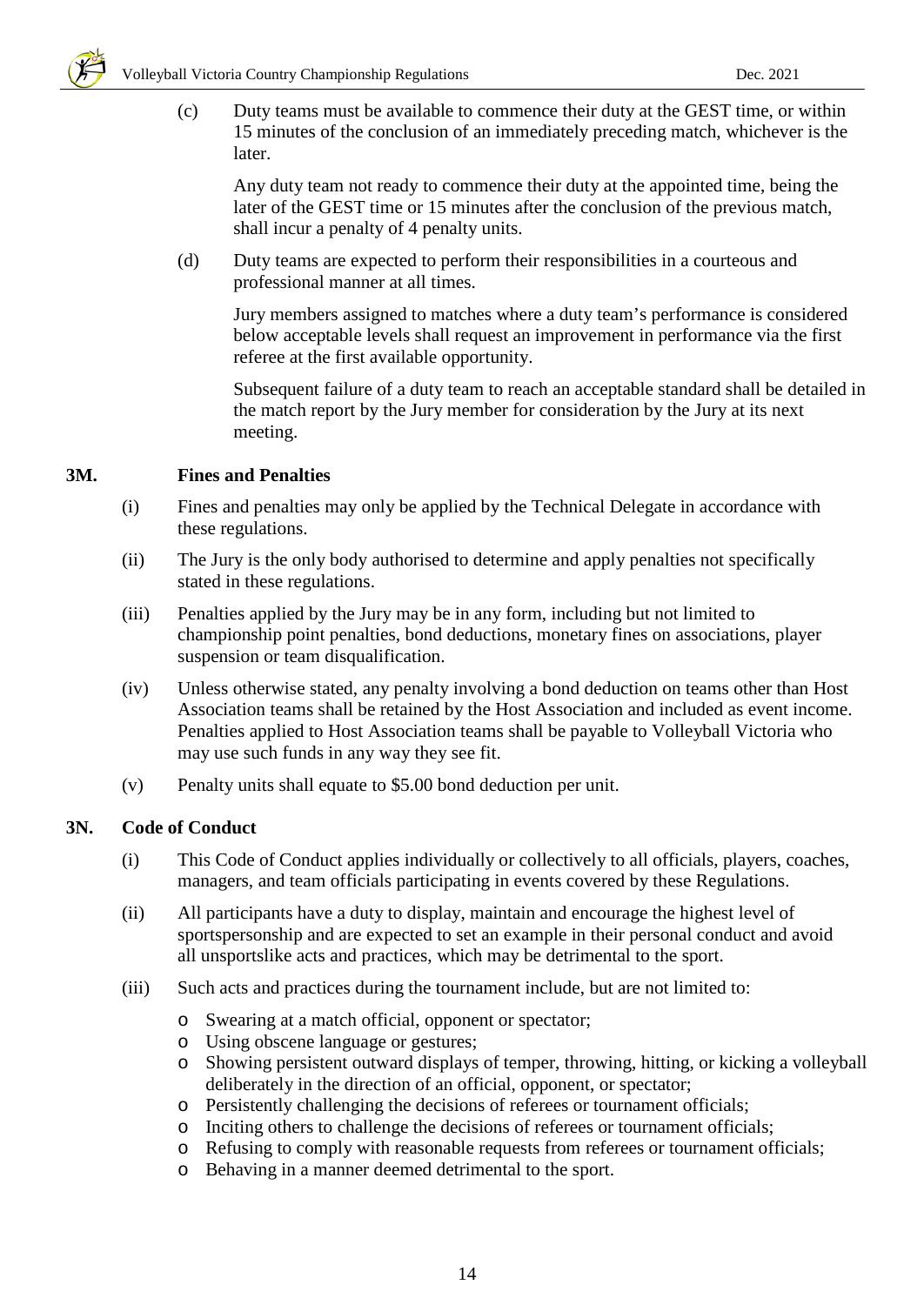

#### **3O. Disciplinary Action**

- (i) All violations of the Code of Conduct occurring during a Championship shall be reported to the Chair of the Jury or his representative.
- (ii) Such reports shall be in writing, stating nature, time and place of the offence, the persons involved, their affiliation and position and the names of witnesses.
- (iii) Reports shall be dealt with as soon as practicable by the Jury, after they have been received.
- (iv) In considering the report, the Jury may call witnesses but will provide the opportunity for the defendant to present their case.
- (v) The defendant is entitled to be accompanied by one other person and may themselves call witnesses. Legal representation shall not be permitted.
- (vi) A record of the hearing shall be maintained by a member of the Jury, a copy made available to the defendant and a copy forwarded to Volleyball Victoria.
- (vii) The Jury shall have the power to suspend offenders for all or part of the tournament, and if warranted, recommend further action to Volleyball Victoria.

### **3P. Childsafe Policy**

- (i) Volleyball Victoria and Volleyball Australia have adopted Childsafe Policies which will be applied to all Victorian Country Championships.
- (ii) From 2018, all persons over the age of eighteen years who are First Referees, Coaches (Head Coaches and Assistant Coaches) and Team Managers, will be required to hold a current Victorian Working with Children's Check (WWCC).
- (iii) Any person over the age of eighteen years who is registered as a player in a Championship, and as a consequence is required to undertake team duty (second referee, scorer or line judge), will NOT be required to hold a current WWCC.
- (iv) Any person over the age of eighteen years who is not registered as a participant (player, coach or team manager) in a championship, and wishes to perform team duty (second referee, scorer or line judge), WILL be required to hold a current WWCC.
- (v) Any person who fails to have the requisite qualification as outlined above, is prohibited by law from performing the role they wish to. Refusal to comply with the law may result in their team being eliminated from the Championship.
- (vi) The Technical Delegate will be responsible for verifying the eligibility or a person required to hold a current WWCC, who shall then advise the Jury, who shall rule on the eligibility of the team involved to continue participating in the Championship.

………………..oo………………..

(End of Regulations)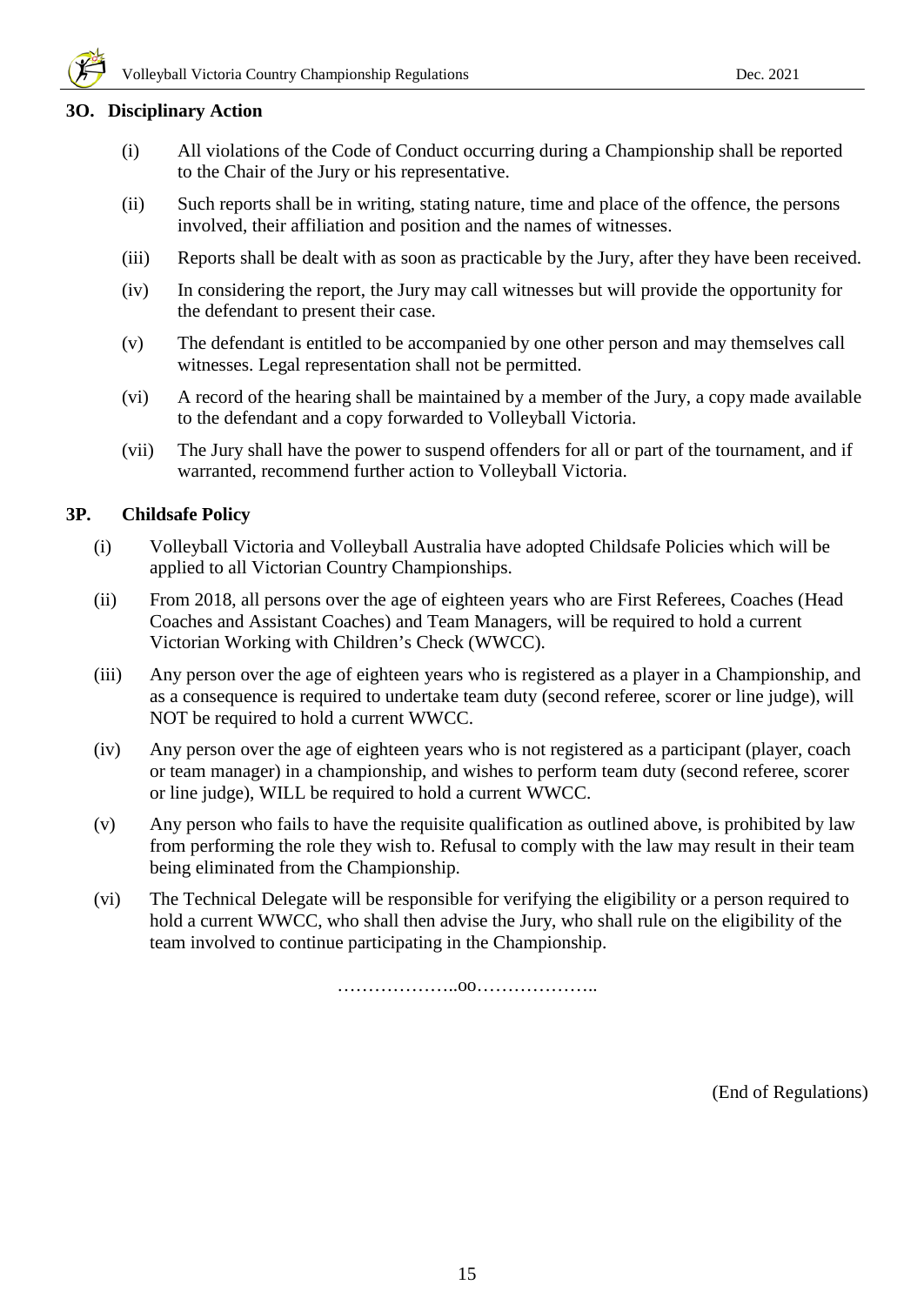# **VVCCC STRUCTURE**

| <b>Purpose</b>             | The Volleyball Victoria Country Championships Commission (VVCCC) is established<br>to oversee, review and implement rules and regulations for the conduct of annual<br>Victorian Country Volleyball Championships.                                                                                   |
|----------------------------|------------------------------------------------------------------------------------------------------------------------------------------------------------------------------------------------------------------------------------------------------------------------------------------------------|
| <b>Authority</b>           | The VVCCC shall have the full authority of the Board of Volleyball Victoria (VVI) to<br>implement the rules and regulations of the Victorian Country Volleyball<br>Championships, as approved by VVI.                                                                                                |
|                            | For each Country Championship, the Commission shall appoint one of its number as the<br>Technical Delegate to that championship to represent VVI and the Commission.                                                                                                                                 |
| <b>Composition</b>         | The VVCCC shall consist of up to five appointed members, plus the VVI General<br>Manager (or nominee) as an ex-officio member. Nominations to the Commission shall<br>be invited from all affiliated regional associations. The VVI Board shall select and<br>appoint members as required.           |
|                            | Additional members may be invited by the Chair to join the Commission for limited<br>periods of up to 12 months at a time to assist with specific projects/issues the<br>Commission may be involved with.                                                                                            |
|                            | The appointed Referee Delegate shall be entitled to attend and fully participate in<br>Commission meetings throughout the calendar year of appointment.                                                                                                                                              |
| <b>Term of Appointment</b> |                                                                                                                                                                                                                                                                                                      |
|                            | Unless a position becomes vacant for whatever reason, members shall be appointed<br>for a term of four years, with at least two of their number retiring every two years.                                                                                                                            |
|                            | At the first meeting of the Commission following its formation, the members shall<br>decide among themselves who shall retire after two years and who shall retire after<br>four years.                                                                                                              |
| <b>Meetings</b>            | The VVCCC shall meet as required, but at least once prior to a Country Championship<br>and once after a Country Championship. Meetings may be conducted by telephone,<br>email or face-to-face as agreed between the members.<br>A quorum for VVCCC meetings shall be a minimum of four (4) members. |
| <b>Structure</b>           | At the first meeting of the Commission following its formation, and every two years<br>thereafter, the members shall appoint one of their number as Chair, whose responsibility<br>it will be to facilitate the operation of the Commission.                                                         |

# **Appointed Commissioners**

| Murray Mansfield (Chair) | Bendigo        | 5443 4923    | Retires 2023 |
|--------------------------|----------------|--------------|--------------|
| David Berry              | Horsham        | 0487 824 599 | Retires 2023 |
| <b>Robert Straube</b>    | Geelong        | 5284 1462    | Retires 2021 |
| Susan Lloyd              | Latrobe Valley | 0427 749 647 | Retires 2021 |
| VVI GM (or nominee)      | VVI.           | 9794 0009    | ex-officio   |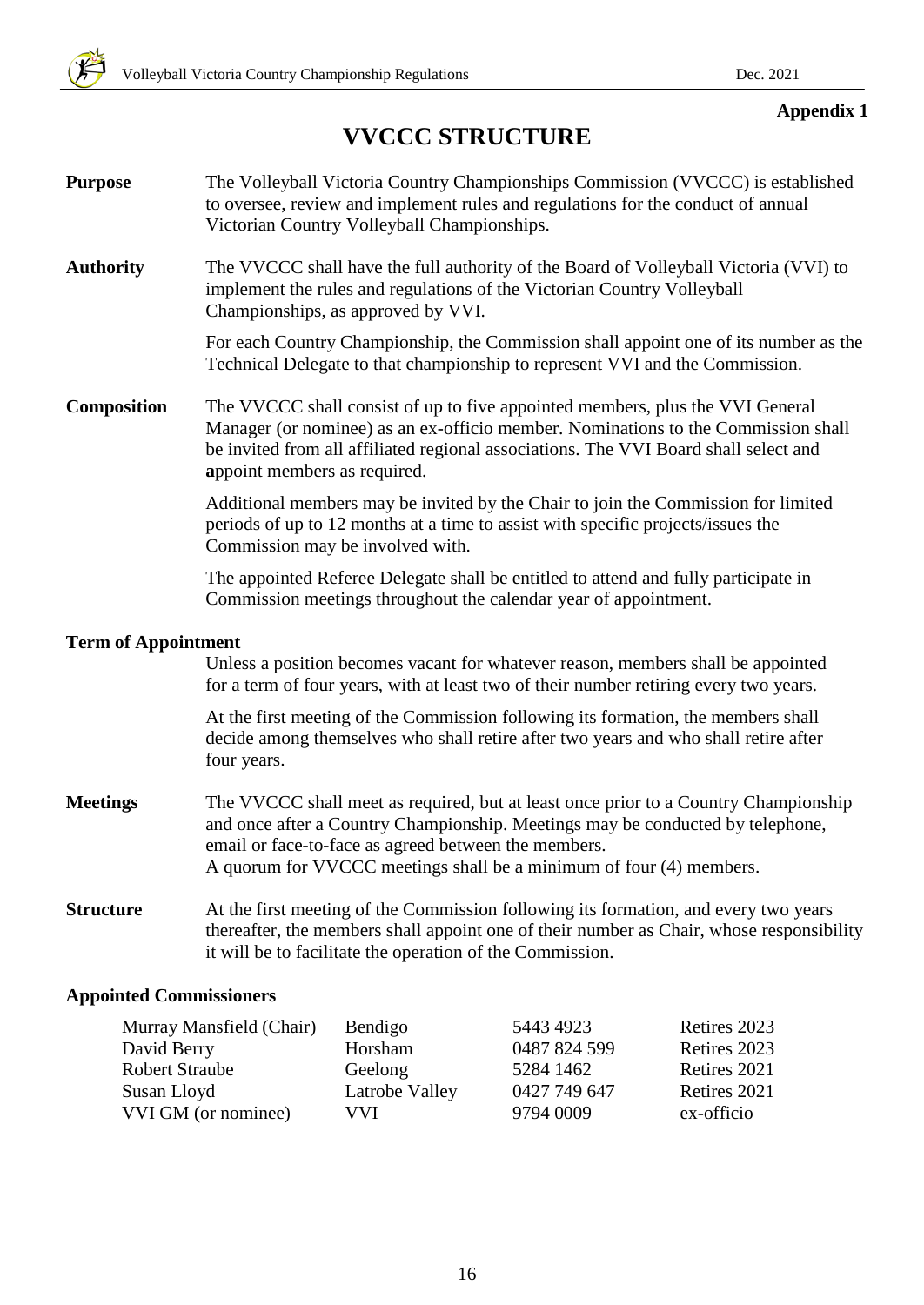# **VVI RESPONSIBILITIES**

The following identifies the responsibilities of VVI in the presentation of a Victorian Country Championship.

From time to time, other responsibilities may be accepted with the agreement of all parties.

# **Volleyball Victoria will:**

- (i) grant overall authority for the general organisation of the championship to the VVCCC, and acknowledge that specific functions, as detailed in these regulations, may in turn be assigned to the Host Association;
- (ii) reimburse the costs associated with providing and maintaining perpetual trophies in each division;
- (iii) provide top quality leather volleyballs, sufficient for two balls per playing court of each championship. All volleyballs shall become the property of the Host Association at the conclusion of the championship;
- (iv) reimburse the costs associated with the appointment of a Technical Delegate in accordance with these regulations;
- (v) reimburse the costs associated with the appointment of a Referee Delegate in accordance with these regulations;
- (vi) at the conclusion of the Open Country Championship in each odd numbered year, seek from affiliated regional associations, nominations for at least two members to serve on the VVCCC;
- (vii) prior to the end of each odd numbered year, formally appoint at least two members to the VVCCC to serve for the next four years (retiring members shall be eligible for reappointment);
- (viii) appoint replacement members to the VVCCC for the remainder of the term of any position that becomes vacant, for whatever reason.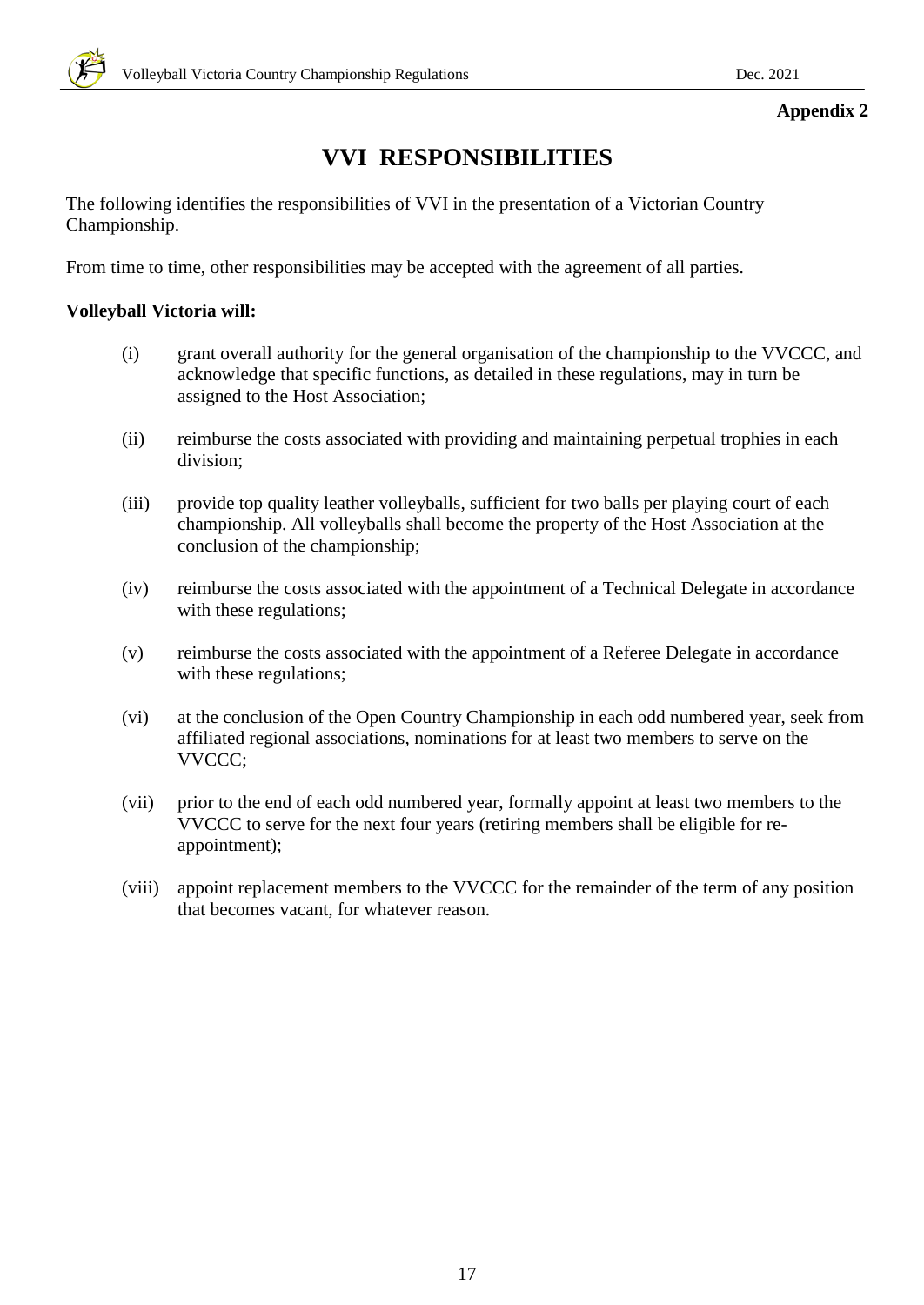# **VVCCC RESPONSIBILITIES**

The following identifies the responsibilities of the VVCCC in the presentation of a Victorian Country Championship.

From time to time, other responsibilities may be delegated with the agreement of all parties.

# **The VVCCC shall:**

- (i) in accordance with section 2c of these regulations, confirm the Host Association for the next championship and advise all affiliated associations of the date and location;
- (ii) nominate one of its members as Technical Delegate for that championship. Appendix 4 details the authority, responsibilities and appointment conditions of the Technical Delegate;
- (iii) seek the nomination of a Referee Delegate, by the Volleyball Victoria Referee Commission, in time to allow the participation of the Delegate in Commission meetings;
- (iv) be responsible for approving the championship budget submitted by the Organising Committee, including the structure and level of any championship entry fees;
- (v) through the Technical Delegate, carry out pre-event inspections of facilities and meet with the Organising Committee to review their plans;
- (vi) from the entries received, approve the structure and composition of divisions/pools;
- (vii) through the Technical Delegate, verify the eligibility of the participants;
- (viii) through the Technical Delegate, provide guidance and assistance to the Organising Committee;
- (ix) through the Technical Delegate, prepare and submit reports of the Championship;
- (x) review the Host Association rotation schedule at the conclusion of each cycle;
- (xi) determine the Host Association should any particular association be unable or ineligible to accept their scheduled hosting opportunity;
- (xii) at the conclusion of each odd numbered year, appoint one of their number as Chair for the next two years;
- (xiii) appoint a replacement Chair for the remainder of the term of any Chair who is unable to continue, for whatever reason;
- (xiv) between championships, review these regulations and recommend proposed changes to VVI for adoption;
- (xv) interpret these regulations as required for the period from the close of any championship to seven days prior to the next championship.

Appendix 14 summarises the Championship activities and suggested timelines of all bodies.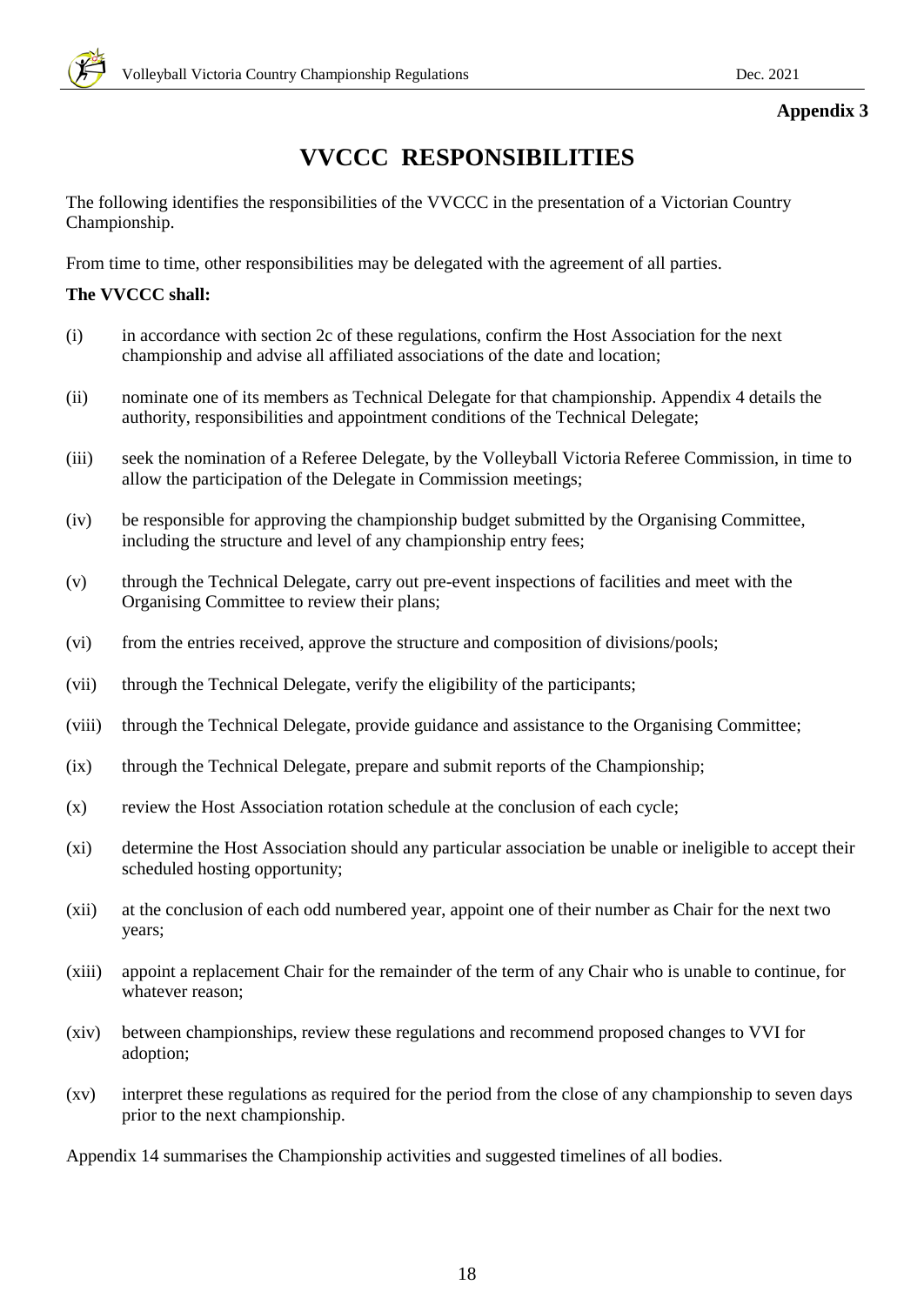# **TECHNICAL DELEGATE AUTHORITY & RESPONSIBILITIES**

**Appointment** The Technical Delegate is an appointment of the VVCCC and as such represents VVI.

The Technical Delegate is expected to arrive at the venue half a day before the championship to meet with the Organising Committee, Referee Delegate and to carry out the necessary inspections.

**Authority** The Technical Delegate carries the authority of VVI, within the limitations of these regulations, to decide on any issue that arises prior to, during or immediately after the championship, that may require interpretation or decision.

> The Technical Delegate has no authority to establish VVI policy nor commit VVI funds, but can make recommendations in either case.

### **General Responsibilities**

The Technical Delegate is responsible to ensure that:

- a. these regulations are applied and observed in a fair and consistent manner;
- b. the Host Association fulfils its general responsibilities in a timely fashion. The Technical Delegate shall inform the VVCCC of any failure by a Host Association to fulfil its responsibilities, who shall then decide on any further action to be taken;
- c. the playing facilities and equipment meet the highest possible standards;
- d. the competition areas provide the safest possible environment for participants;
- e. the presentation of the competition, and in particular the finals, is in accordance with the latest protocols and reflects favourably on the sport.

### **Specific Tasks**

The Technical Delegate is directly responsible to undertake the following tasks:

- a. monitor entry process to ensure appropriate invitations are distributed at the appropriate time, passwords are emailed to validated associations, approve all entries and ensure the official web-site functions effectively;
- b. visit the Host Association to meet with the Organising Committee and carry out an initial inspection of facilities, including playing courts, change rooms, administrative and referee rooms, net systems, referee stands, scoring facilities, PA Systems, canteen facilities including healthy food options, etc. A report of this inspection and meeting, along with any recommendations, shall be provided to the Host Association in writing within two weeks of the meeting;
- c. liaise with the Referee Delegate regarding the timely nomination of referees;
- d. arrange return of perpetual trophies and ensure engraving is up-to-date;
- e. where suitable appointments have not been made to key positions by the Organising Committee within three (3) months of the start of the event, seek and appoint suitable personnel from outside of the Host Association to those positions with any costs covered from the event budget.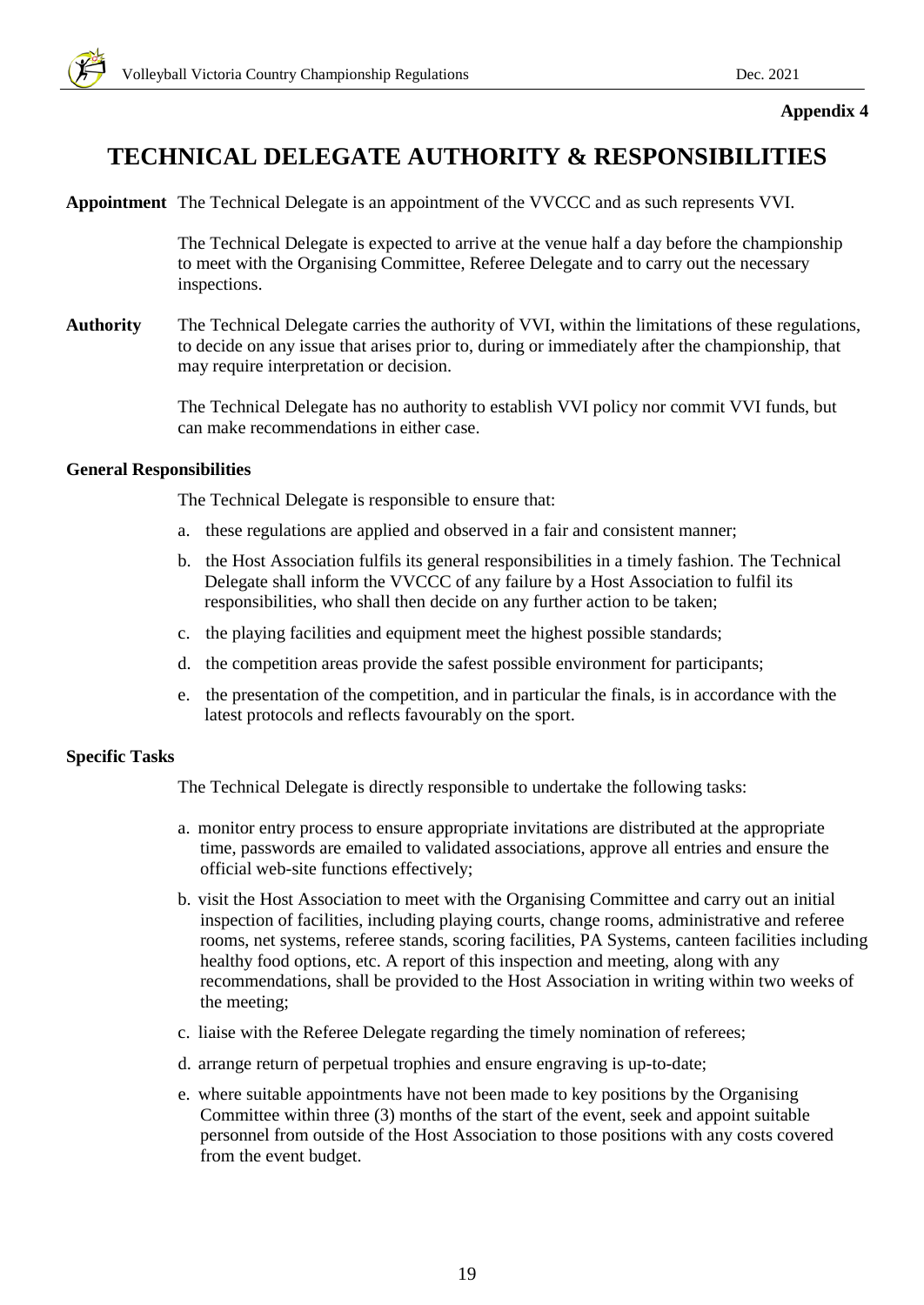- f. verify the completeness and fairness of the competition draw in accordance with the following principles:
	- (i) use a grid to ensure each team plays each other the same number of times;
	- (ii) when multiple courts or venues are used for a division, each team should play on each court/venue a similar number of times;
	- (iii) ensure each team has a similar number of match duties;
	- (iv) using a match distribution chart, ensure that:
		- (a) with the exception of a duty followed by a match, or vice versa, a break of at least 60 minutes occurs between any playing commitments;
		- (b) where possible, duties follow playing commitments;
		- (c) where time slots commence before 9am and finish after 9pm, teams rostered in the first time slot of the day are not rostered in the last time slot of the same day, and teams rostered in the last time slot of a day are not rostered on the first time slot of the following day;
	- (v) approve assignment of 'perceived best matches' to the Show Court on the first day of the championship, and in conjunction with the Host, determine remaining round assignments to the Show Court, no later than 7.00pm on the first day of the event.
- g. ensure the final competition draw is loaded onto the official web-site;
- h. obtain access to the VVI registration database after player registrations close, to determine any applicable penalties, and advise associations of any apparent discrepancies. During the tournament, undertake a final check to verify that all players are currently registered and eligible to participate;
- i. in conjunction with the Referee Delegate, monitor completed scoresheets to ensure only nominated referees officiate matches;
- j. along with the Referee Delegate and Tournament Manager, undertake a final inspection of the Field of Play and ancillary facilities immediately prior to the commencement of the championship. Appendix 5 contains the appropriate inspection documentation;
- k. convene a jury, consisting of Technical Delegate, Referee Delegate, Tournament Manager and three nominees of the Host Association, and prepare a roster of Jury members to witness as many Division One matches as possible, and random matches in other Divisions. Appendix 6 details the structure and responsibilities of the Jury;
- l. coordinate selection of the All-Star Seven awards;
- m.regularly monitor the facility paying specific attention to risks to participant or spectator safety;
- n. provide assistance and advice as required to the Organising Committee;
- o. immediately following the championship, prepare a championship summary for display on the official web-site;
- p. obtain from the Organising Committee a completed financial statement and prepare a final report of the championship, for presentation to VVI and loading onto the official web-site;
- q. interpret these regulations as required for the period seven days prior to thechampionship until the close of the championship. The Technical Delegate may seek opinion from the Jury prior to making any such interpretation.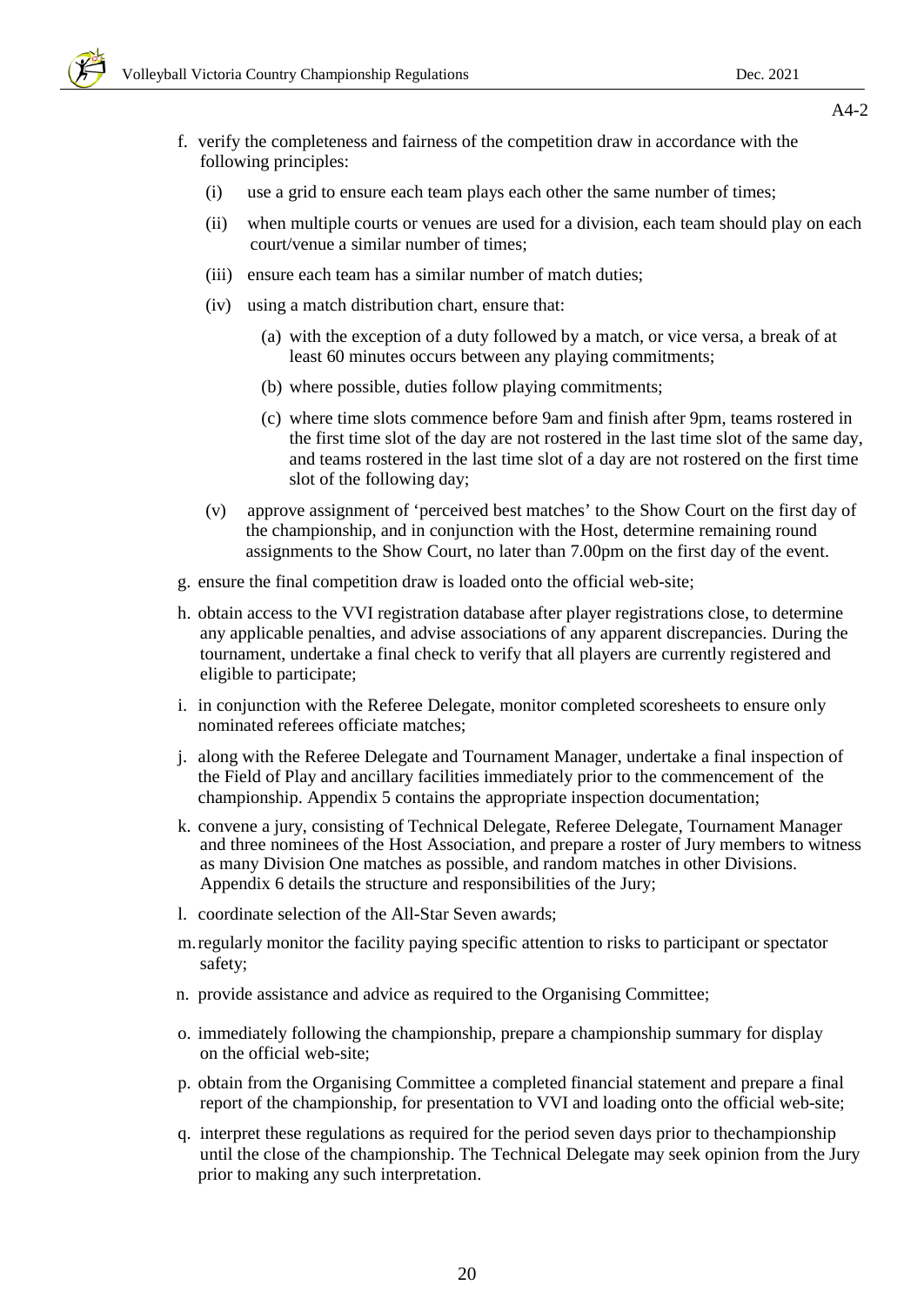**Expenses** On receipt of the final report and a formal claim, VVI will reimburse the following:

- a. fuel expenses in attending the pre-event inspection and meeting;
- b. fuel expenses in attending the championship;
- c. meal allowance of \$30 per day for the pre-event inspection and meeting;
- d. meal allowance of \$40 per day for one day before and each day of the event;
- e. accommodation in a 3-4 star hotel for up to two nights for the pre-event inspection and meeting;
- f. accommodation in a 3-4 star hotel for one night before, and each night for the duration of the championship;
- g. an allowance of \$100 per day for each day of the Championship plus the pre-event inspection and meeting, in line with VVI policy to recompense key event volunteers;
- h. an allowance of \$50 to cover general administrative costs including stationary, phone calls, photocopying, etc.

Appendix 14 summarises the Championship activities and suggested timelines of all bodies.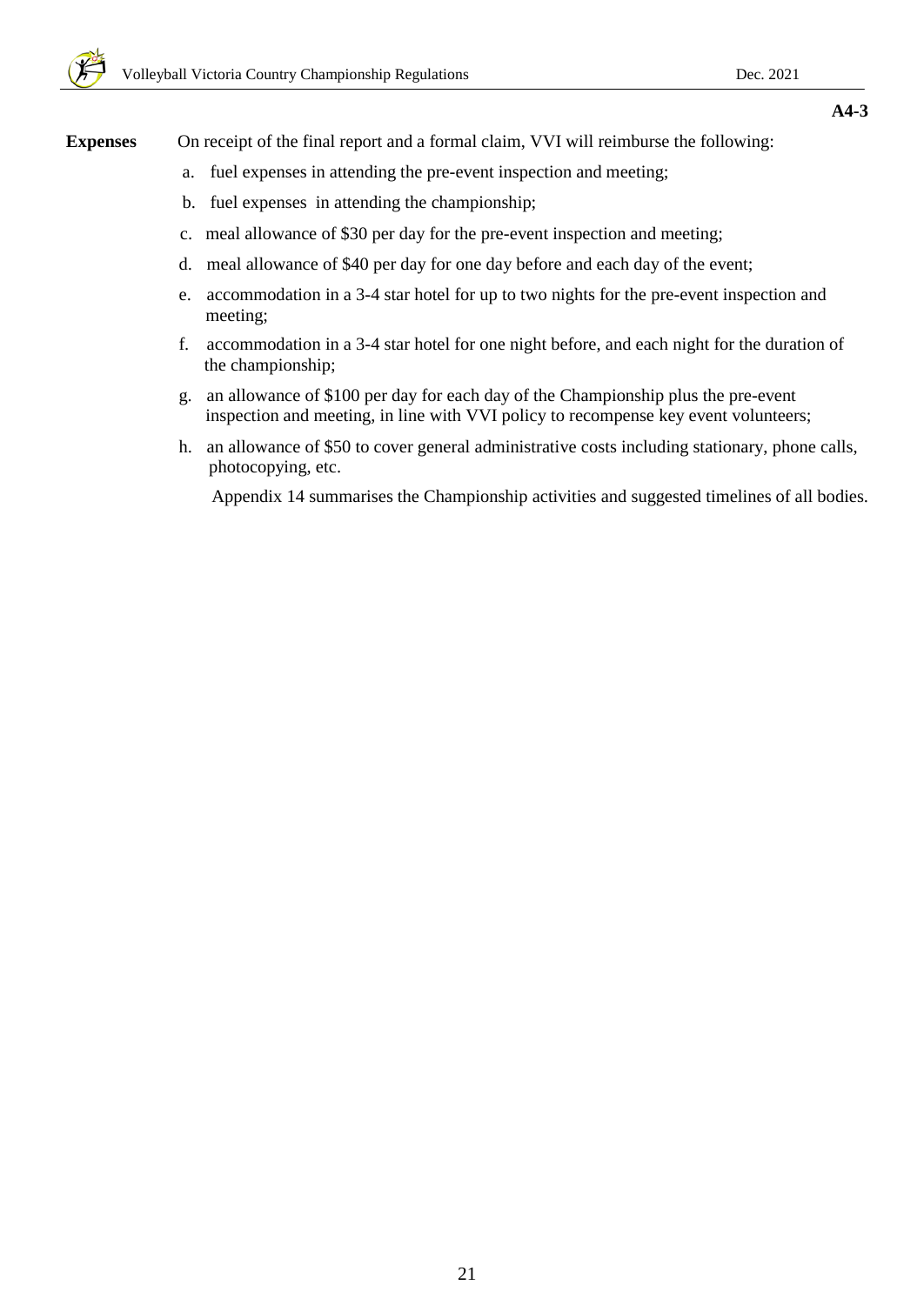



| <b>Date of Competition</b> |     | Date of Inspection                 |  |
|----------------------------|-----|------------------------------------|--|
| $\alpha$ ating at          | $-$ | $\sim$ $\sim$ $\sim$ $\sim$ $\sim$ |  |



**Net system**

| Mesh condition $Y / N$ Net tension $Y / N$           |                             |  | Mesh sag $Y / N$ |                       |                      |  |
|------------------------------------------------------|-----------------------------|--|------------------|-----------------------|----------------------|--|
| Post padding $Y/N$ Rope support $Y/N$ Antennae $Y/N$ |                             |  |                  |                       | Side markers $Y / N$ |  |
| <b>Court Equipment</b>                               |                             |  |                  |                       |                      |  |
|                                                      | Leather volleyballs $Y / N$ |  |                  | Quantity/court $\_\_$ |                      |  |

| Ball Storage Y / N | Towels $x 2 Y/N$ |  |
|--------------------|------------------|--|
|--------------------|------------------|--|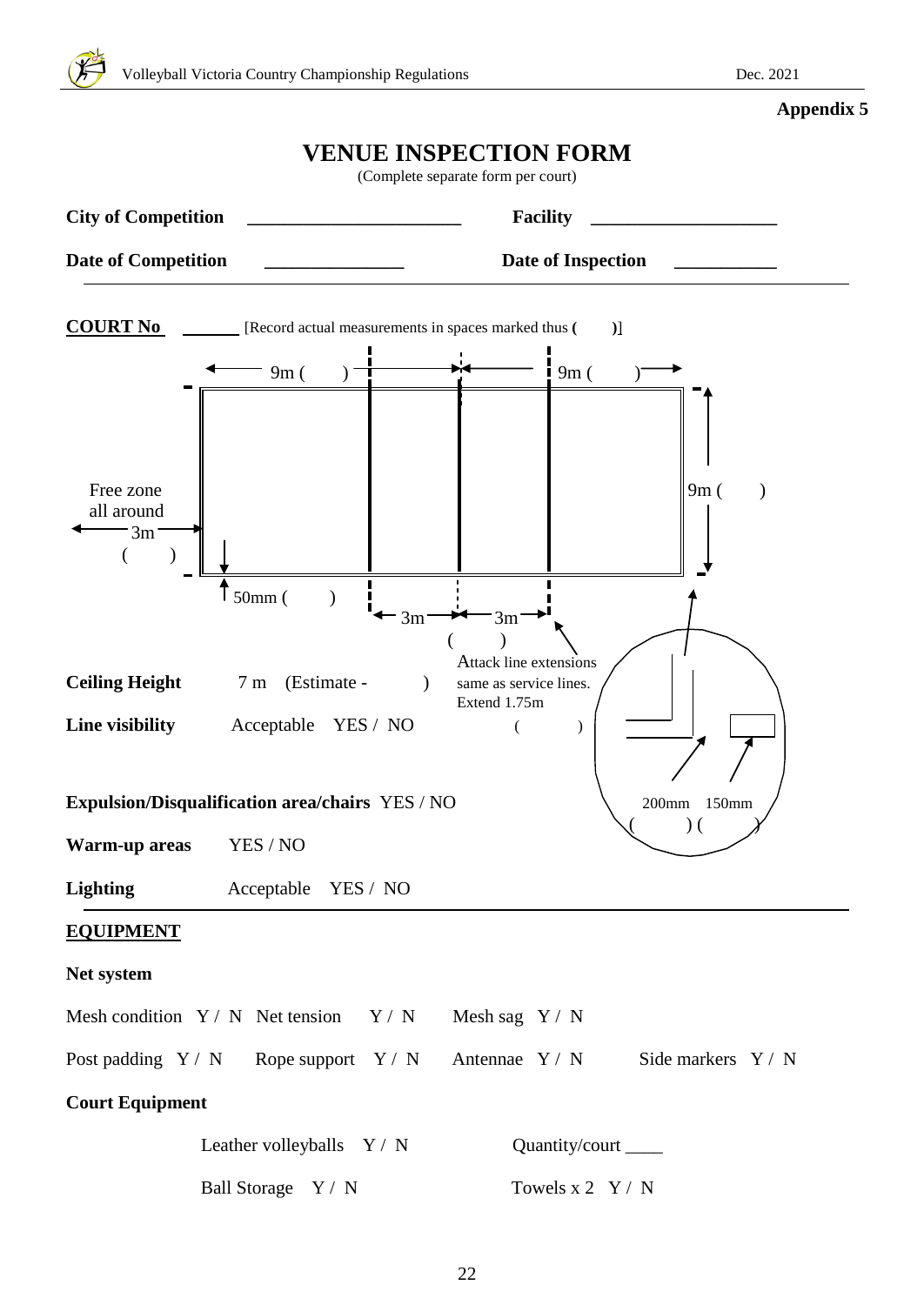**A5-2**

# **FIELD OF PLAY FURNITURE**

| <b>Scorers bench</b><br>Suitable                                                  | Y / N                       | <b>Jury table</b>                             | Y / N                                                                         |  |  |
|-----------------------------------------------------------------------------------|-----------------------------|-----------------------------------------------|-------------------------------------------------------------------------------|--|--|
| <b>Electronic scoreboard</b>                                                      | Suitable<br>Y / N           | Manual scoreboard Y/N                         |                                                                               |  |  |
| <b>Referee stand</b>                                                              | Adjustable $Y/N$            | Safety check Y / N                            |                                                                               |  |  |
| Substitute bench                                                                  | Capacity $Y / N$            | Safety check $Y / N$                          |                                                                               |  |  |
| <b>OTHER REQUIREMENTS</b> (If remote halls used, items duplicated as indicated *) |                             |                                               |                                                                               |  |  |
|                                                                                   |                             |                                               | Ball Pump* Y / N Pressure Gauge* Y / N Height measure* Y / N Blood kit* Y / N |  |  |
| Spare net* $Y / N$ Spare balls*                                                   | Y / N                       | Spare Towels* $Y / N$                         |                                                                               |  |  |
| PA System Y / N CD Player                                                         | Y / N                       | Announcer                                     | Y / N                                                                         |  |  |
| <b>ANCILLARY AREAS</b>                                                            |                             |                                               |                                                                               |  |  |
| <b>Change rooms</b>                                                               | Suitable: Y/N Hot Water Y/N |                                               |                                                                               |  |  |
| Referee room                                                                      | Suitable<br>Y/N             | Tea/Coffee $Y / N$                            | Heating/Cooling $Y / N$                                                       |  |  |
| <b>Tournament office</b> Suitable Y/N Tea/Coffee Y/N                              |                             |                                               | Heating/Cooling $Y / N$                                                       |  |  |
| <b>First Aid room</b>                                                             | Suitable                    | $Y / N$ Staffed by - Qualified person $Y / N$ |                                                                               |  |  |
| <b>Meeting Room</b>                                                               | Suitable<br>Y / N           | <b>Canteen Facilities (Acceptable Menu)</b>   | Suitable Y/N                                                                  |  |  |
| <b>STAFFING</b> (3 month pre-check only)                                          |                             |                                               |                                                                               |  |  |
| Org. Comm. Contact<br>Tourn. Manager                                              |                             |                                               |                                                                               |  |  |
|                                                                                   |                             |                                               |                                                                               |  |  |
| Media Liaison                                                                     |                             |                                               |                                                                               |  |  |
|                                                                                   |                             |                                               |                                                                               |  |  |
|                                                                                   |                             |                                               |                                                                               |  |  |

**RECOMMENDATIONS** (If insufficient room, attach a list)

Signed \_\_\_\_\_\_\_\_\_\_\_\_\_\_\_\_\_\_\_\_\_\_\_\_\_\_\_\_\_\_\_\_ (Technical Delegate) Date \_\_\_\_\_\_\_\_\_\_\_\_\_\_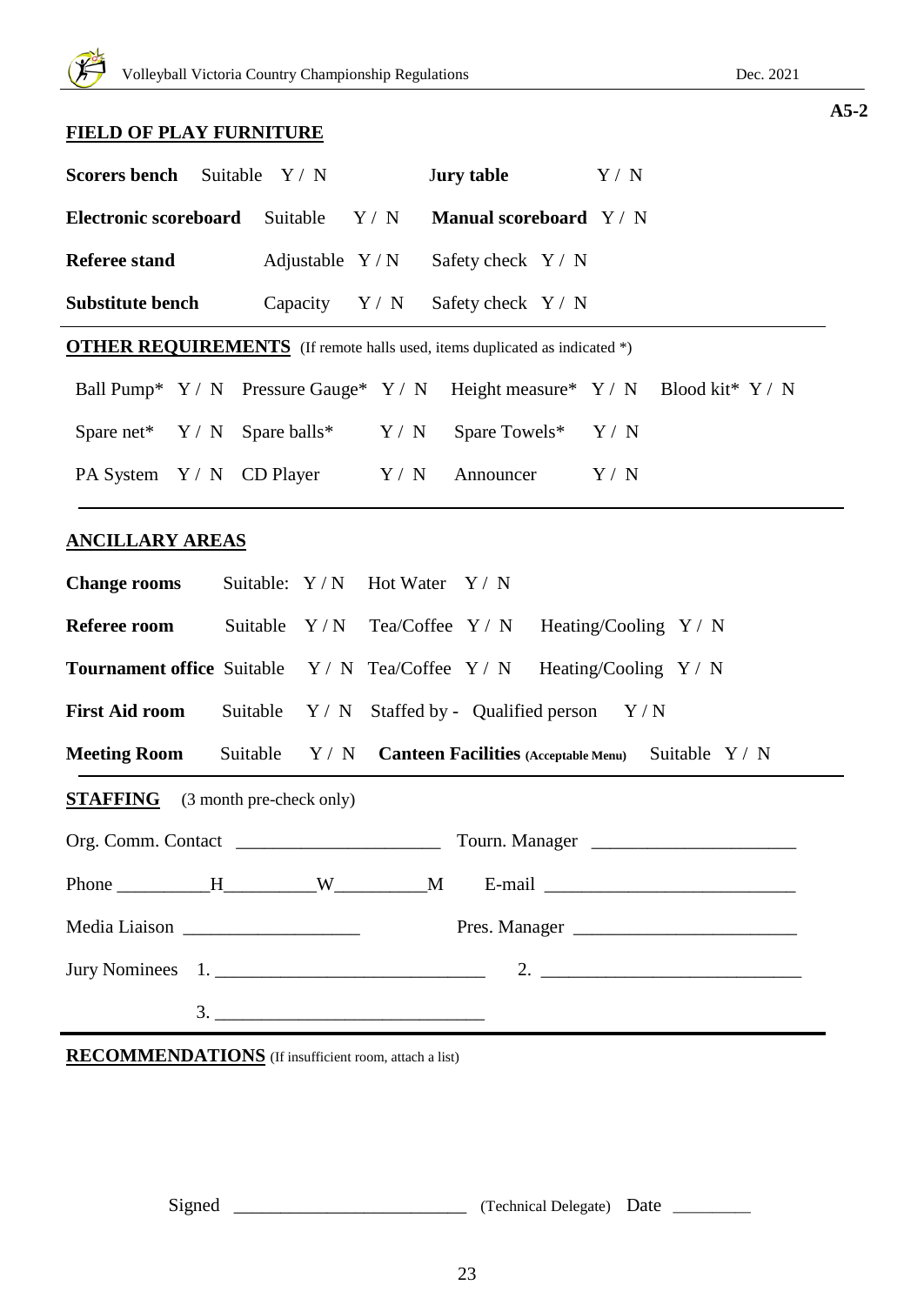# **TOURNAMENT JURY**

**Composition** The Jury shall consist of a core of six persons:

- \* Technical Delegate (Chair);
- \* Referee Delegate;
- \* Tournament Manager; and
- \* Three experienced persons appointed by the host association.

Up to three additional persons may be appointed with the approval of the Technical Delegate, but the core members must be identified in advance and be available to resolve any disputes referred to the Jury.

**Meetings** The Jury shall conduct an initial meeting prior to the commencement of the tournament to finalise the Jury roster and review the tournament procedures.

> A meeting may be convened at the conclusion of each days matches to review match reports and decide on any issues which may affect the remainder of the tournament. Other meetings shall be convened as soon as practicable by the Chair of the Jury, or on request of any three members. Notes of each Jury meeting shall be prepared by one of the Jury Members.

# **Authority** The Jury shall be the highest disciplinary authority for the event, and will be constituted only for the duration of the event.

Decisions of the Jury shall be final during the event, but recommendations may be made to Volleyball Victoria for additional action, to which appeal shall be available.

The Jury is responsible and authorized to:

- 1. Decide on any issue, including application of penalties in any form, relating to:
	- the result of a tournament match;
	- the eligibility of any participant;
	- inadequate performance by a duty team;
	- any report lodged against a participant by a Jury member or first referee of a match for infringement of the Code of Conduct; or
	- any other matter referred to it by a member of the Jury.

2. Participate in a roster to witness as many Division One senior matches and random matches in other divisions of the tournament to ensure:

- matches start on time:
- duty teams satisfactorily perform their duty;
- participants are in correct uniform;
- correct match protocols are observed throughout the match;
- participants abide by the Code of Behaviour;
- the playing area is maintained in a safe condition;
- the result of the match is correctly recorded;
- any disputes are resolved as they arise; and
- completing a match report for review by the Jury Chair.

Refer to the Match Report form and its attachment for additional description of these responsibilities.

As Jury members require a full and uninterrupted view of the Field of Play, room must be available at a courtside Jury Table or at the scorer's bench.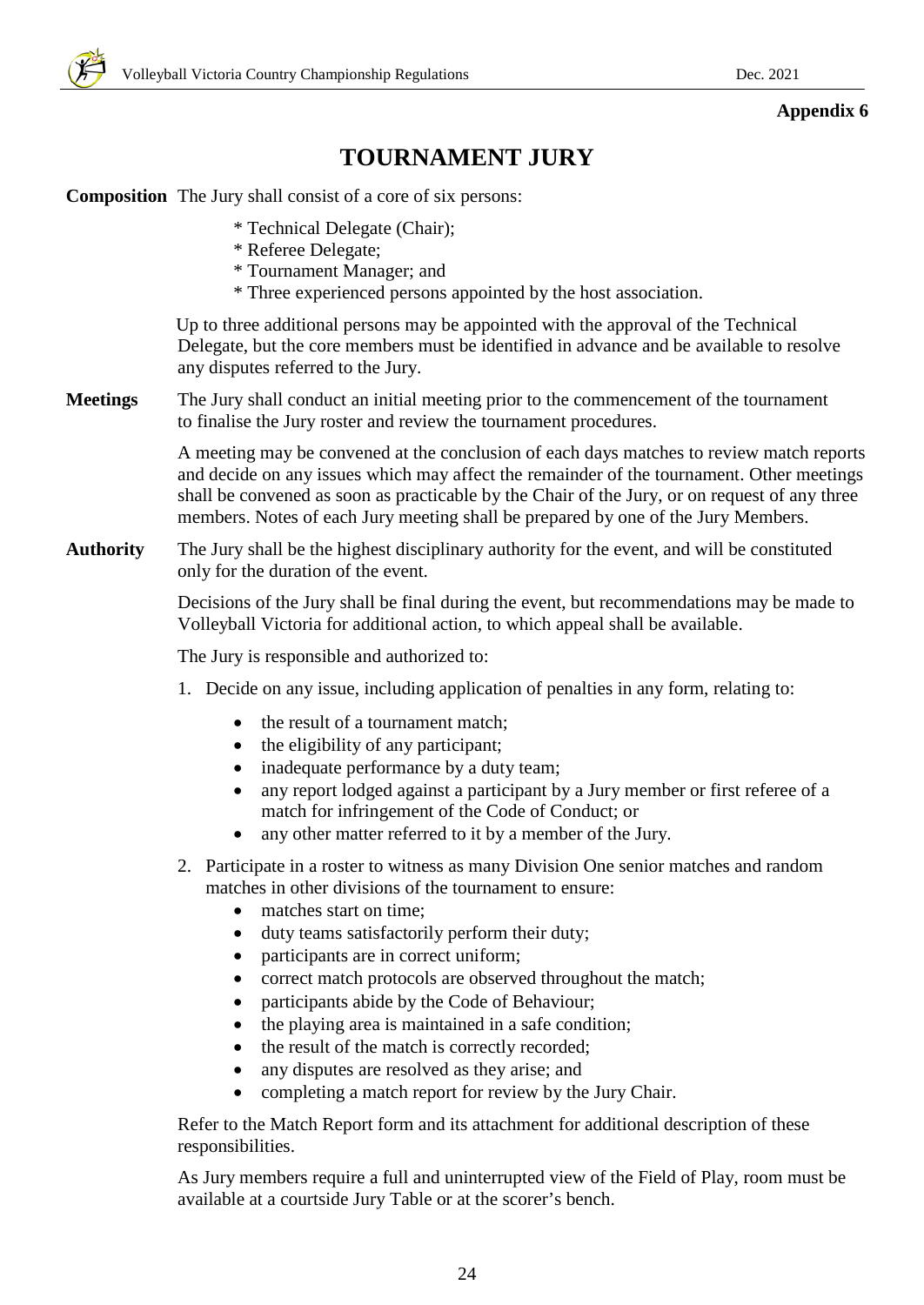#### $A6-2$ **MATCH REPORT FORM** (To be completed by the rostered Jury member for each match) Round / Semis / Final  $City \_$ **Phase** Division \_\_\_\_\_\_\_ Gender M/W Pool\_ Est. Spectators **MATCH DETAILS**  $S/R$  $S/R$ Team: Duty:  $-$ Team: \_  $A/B$  $A/B$ **RESULT Starting Players** Set Substitutes **Starting Players** Set Substitutes II III IV V VI II III IV V VI II III IV V VI II III IV V VI I I Score Mins. Score I I  $\mathbf{1}$  $\mathbf{1}$  $\overline{2}$  $\overline{2}$  $\overline{\mathbf{3}}$  $\overline{\mathbf{3}}$  $\overline{\mathbf{4}}$  $\boldsymbol{\Delta}$ 5 5 **Totals** ... Set Score ....

# **JURY MEMBERS MATCH REPORT**<br>(Please comment on the following)

| <b>Jury Members Name</b> | <b>Jury Members Signature</b> |
|--------------------------|-------------------------------|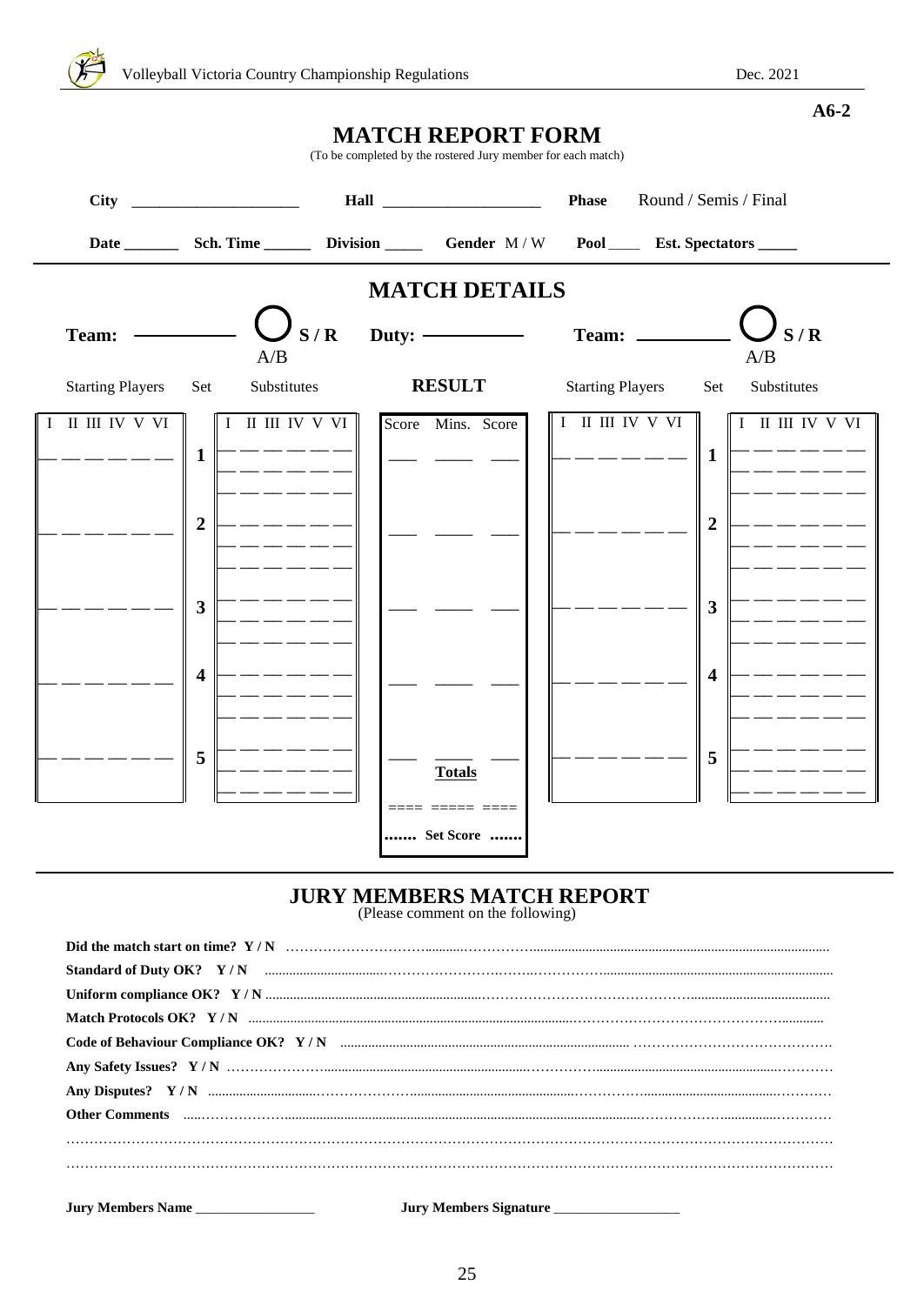**A6-3**

# **NOTES FOR MATCH JURY MEMBER**

**Introduction** Jury members must be conversant with the Rules and Regulations governing the competition. Your main purpose is to assist the tournament organisers to present this event in the best possible way for participants and the spectators.

**Match Report** The Match Report form provides important information that may assist in:

- \* resolving potential after-match protests;
- \* management of future matches; and
- \* planning, management and marketing for future events.

There are sections that require completion at the START, DURING and AFTER each match. This means your attendance throughout a match is crucial. Please return the form to the tournament office after each match so it is available to the Chair of the Jury.

The following comments are aimed at providing a guide to the duties of a Match Jury member:

**Match Start Time** - Remember the match is under the control of the referee, but Jury members should assist both the organisers and the referees to ensure the match starts on time. Note reasons for any delay in the scheduled start time.

**Standard of Duty -** Duty teams are expected to provide between 4-6 duty members, depending on the number of rostered referees. These are 1 scorer, 1 scoreboard operator, 2 line-judges and possibly a 1st and  $2<sup>nd</sup>$  referee. Note any shortage of officials.

Line judges MUST stand during play. Second referees should watch receiving team rotations at each service. Second referees MUST watch the net and centre line while play is close to the net - NOT watch the flight of the ball or a line. Poor performance by a referee should be noted and reported to the Referee Delegate - do NOT question referees on their technical performance. Duty teams must NOT play with the ball during time-outs or in-between sets.

Again, remember the 1<sup>st</sup> referee is in charge of each match, but often the referee belongs to the duty team and is reluctant to demand better performance. If a duty member fails to perform their task adequately, Jury members should approach the referee during set breaks and bring the inadequacy to their attention.

**Uniforms -** The rules of volleyball set out clearly what the uniform requirements of players are. Division One players shirt and shorts must be identical – socks must be predominantly the same colour and must be the same style/length. No player *significantly out of uniform* should be allowed to play - eg. different colour playing tops or shorts, no numbers on shirts, playing in tracksuits, etc. If they insist on playing, the matter will be referred to the Jury for final determination.

*Minor uniform infringements* in lower divisions such as faded shirts or shorts, different colour socks, etc., should be brought to the attention of the Technical Delegate for the appropriate action. Remember the Libero must have a legal number on their shirt.

All uniform infringements should be pointed out to the team captain by the Jury member preferably before, but at least after, the match.

**Match Protocols -** Observe the following protocols agreed to be applied during each match, and if necessary remind the 1<sup>st</sup> referee of any discrepancies. Teams should line-up on the base line at the start of the match before shaking hands. Players should exit the court, preferably via the base line, after each set and change ends, one team behind the referee stand and the other behind the  $2<sup>nd</sup>$  referee. Players must NOT cross under the net. At the start of the  $2<sup>nd</sup>$  and subsequent sets, players may enter the court directly from their benches. Note the procedure used for substitutions and report discrepancies on the report form.

**Code of Behaviour -** Note the behaviour of players and coaches. Remember the referee has full control of the match, but your observation should be reported to the Technical Delegate. Players and coaches displaying bad sportsmanship are bad for the game, and must be dealt with by the Jury.

**Court Safety -** *It is paramount that the playing area be kept as safe as possible.* This issue is a joint responsibility of both the referee and the Jury member. DO NOT allow play to continue if the court is wet.

Take DIRECT action to ensure bags, water bottles, etc., are clear of the playing area, including the free zone. Constantly be on the look-out for safety hazards.

**Disputes -** Should a dispute arise during a match, attempt to solve it immediately. Disputes involving interpretation of rules should be solved by the Referee/Technical Delegate. Formal protests should be documented for hearing by the Jury.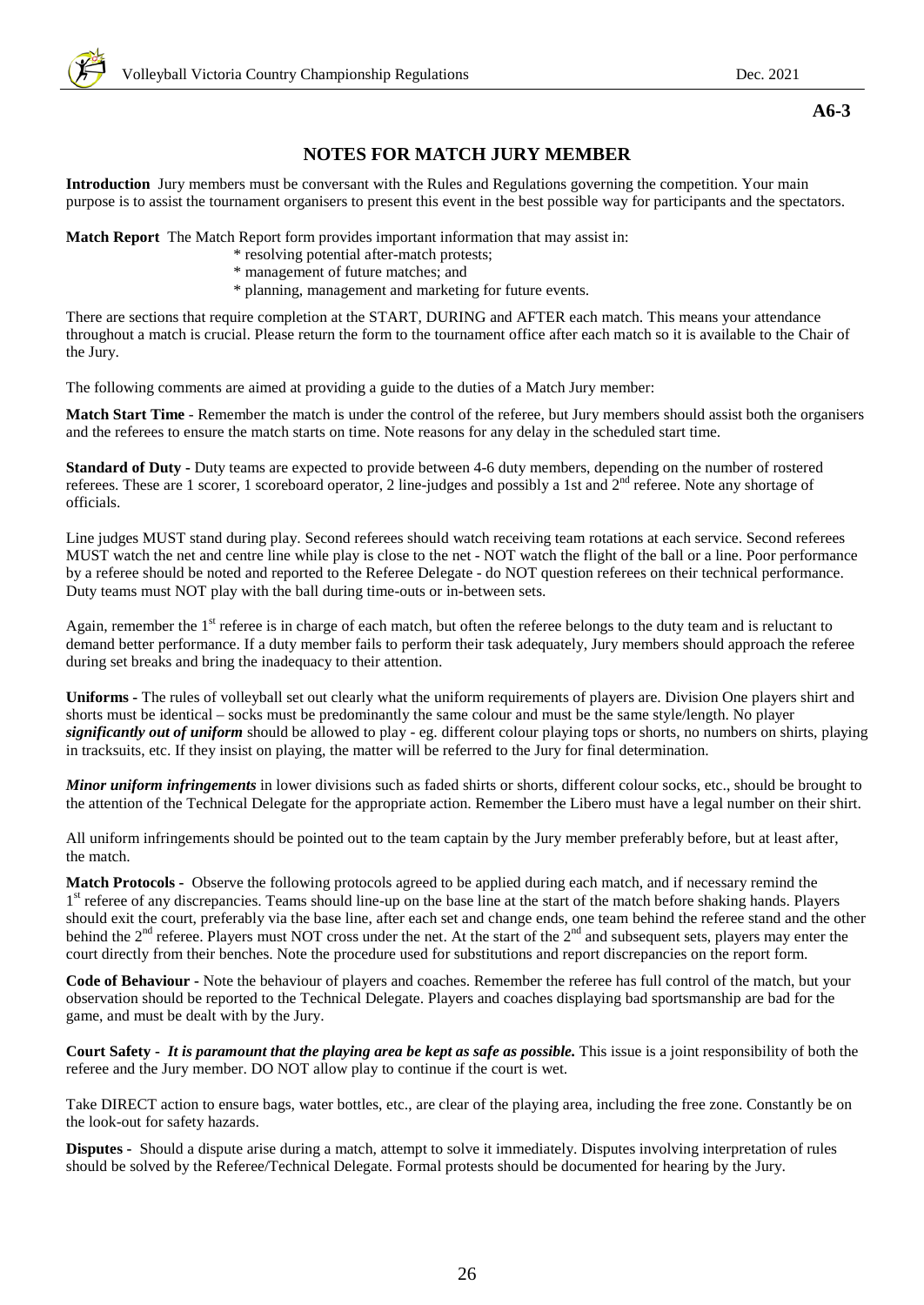# **HOST ASSOCIATION RESPONSIBILITIES**

The following identifies the responsibilities of the Host Association in the presentation of a Victorian Country Championship.

From time to time, other responsibilities may be delegated with the agreement of all parties.

# **The Host Association shall**

(i) appoint an Organising Committee of no less than four persons plus the Tournament Manager, assigning responsibilities for Chair, Secretary, Finance, Facilities & Equipment, Media & publications.

The role of the Tournament Manager is very important for this event, and should remain organisationally independent from any other duties throughout the weekend.

(ii) appoint the Presentation Manager and three other suitable persons to act as Jury members. Associations may choose to appoint additional persons and/or assign additional responsibilities, which may/may not form part of the Organising Committee.

Where a Host Association is unable, for whatever reason, to appoint suitable persons to fill the key positions of Tournament Manager, Presentation Manager and Jury members as detailed in these Regulations, within three (3) months of a Championship, the Technical Delegate shall be authorized to seek and appoint suitably qualified persons from outside the Host Association, with any associated costs covered by the event budget.

Should the Technical Delegate be required to make any such appointments, the VVCCC shall seriously consider the justification of including the Host in future hosting cycles;

- (iii) make an appropriate reservation on up to three sporting facilities, deemed suitable for the specific championship;
- (iv) Arrange the services of a qualified Sports Trainer throughout the event, from 30 minutes before the first scheduled match until 30 minutes after the completion of the final scheduled match on each day of the event.

The Sports Trainer shall have a minimum qualification of Level 1 Sports Trainer, with Level 1 First Aid and CPR, plus a current accreditation with Sports Medicine Australia. Practising GP's and Physiotherapists are also acceptable.

The Sports Trainer shall be based at the main venue and will be required to provide their own treatment table (unless already available at the venue) and basic supplies. Athletes will be expected to provide their own tape for repeated taping of chronic injuries  $-e$ g. Ankle, knee and finger taping of pre-existing injuries.

The Sports Trainer will be required to provide assessment and initial management of injuries sustained during the tournament, including taping of old and new injuries to competing athletes, plus basic first aid treatment to athletes and support staff of the event.

The Sports Trainer must always act within their scope of practice and training and will be required to have adequate professional indemnity insurance with an insurer of their choice which covers them at the venue. Proof of insurance must be supplied prior to the event starting.

- (v) prepare a preliminary budget, detailing all anticipated income (including sponsorship), all expected costs for which the Host Association is responsible, and a recommended fee structure (including any proposed admission charges and team entries), and submit to the VVCCC for approval;
- (vi) following approval by the Technical Delegate, issue an invitation to all regional affiliated associations to register and enter the Championships via the official web-site. Appendix 10 contains the required documentation;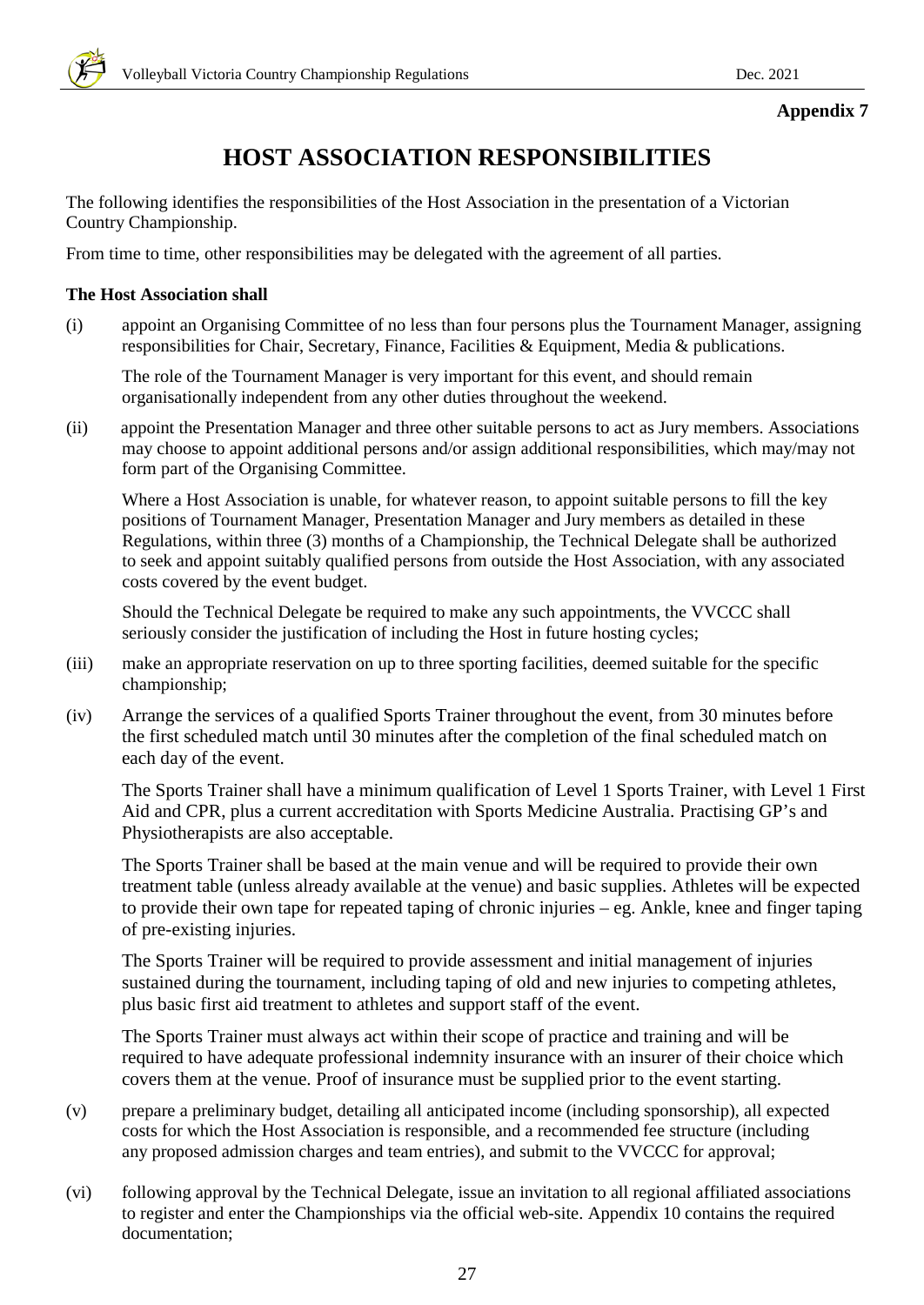

(vii) arrange for a preliminary inspection of facilities (playing courts, change rooms, administration office, referee room, etc.) and major equipment (nets, referee stands, scoring facilities, PA system, etc.) by the Technical Delegate.

Suitable access to the internet during the Championship must be available from within the venue, preferably from the administration office. Should this not be guaranteed during the preliminary inspection, the Technical Delegate shall be authorized to arrange internet access via whatever method may be available, with any costs covered by the event budget;

- (viii) arrange for a meeting between the Organising Committee and the Technical Delegate, to discuss the organisation of the championship (entry process, draw preparation, scoresheet preparation, program production, media coverage, jury operation, match result distribution, round protocols, finals protocols, ceremony organisation, sponsorship progress, facility and equipment inspection outcome, canteen facilities (including healthy food options, etc.);
- (ix) in consultation with the Technical Delegate, assign preliminary pools/divisions and prepare a draft draw, including preliminary assignments to the Show Court, for Technical Delegate approval;
- (x) arrange the supply and engraving of individual medals (gold/silver/bronze for each player and coach of the top three teams in each division) and award trophies (individual trophy for each member of the All-Star Seven awards). Subject to cost and consistency considerations, standard VVCCC medals and trophies should be obtained where appropriate;
- (xi) market the event at least throughout the local region;
- (xii) complete arrangements for finals protocols and presentation ceremonies (invite guest presenter, organise PA system, medal distribution process, etc.);
- (xiii) prepare and distribute pre-event media release to all local media and all entered associations;
- (xiv) prepare and produce the championship program (welcome message, list of services, draw, team lists, past winners, sponsor advertisements, etc.);
- (xv) undertake final preparations including venue set-up, court set-up, preparation of result displays, preparation of scoresheets, etc. in time for final inspection. (Appendix 8 lists the required court layout and equipment list);
- (xvi) oversee general running of the championship (distribution/collection of scoresheets and match balls, copying of scoresheets, updating of progressive result display, maintaining safe environment for players and spectators, etc.;
- (xvii) welcome and host invited dignitaries (local councillors, politicians, media, sponsors, etc.);
- (xviii) prepare for finals and ceremony presentations. Appendix 9 lists appropriate guidelines;
- (xix) prepare and distribute post-event media release to all participating associations;
- (xx) conduct Organising Committee review, finalise accounts and prepare financial statement for submission to VVCCC.

Appendix 14 summarises the Championship activities and suggested timelines of all bodies.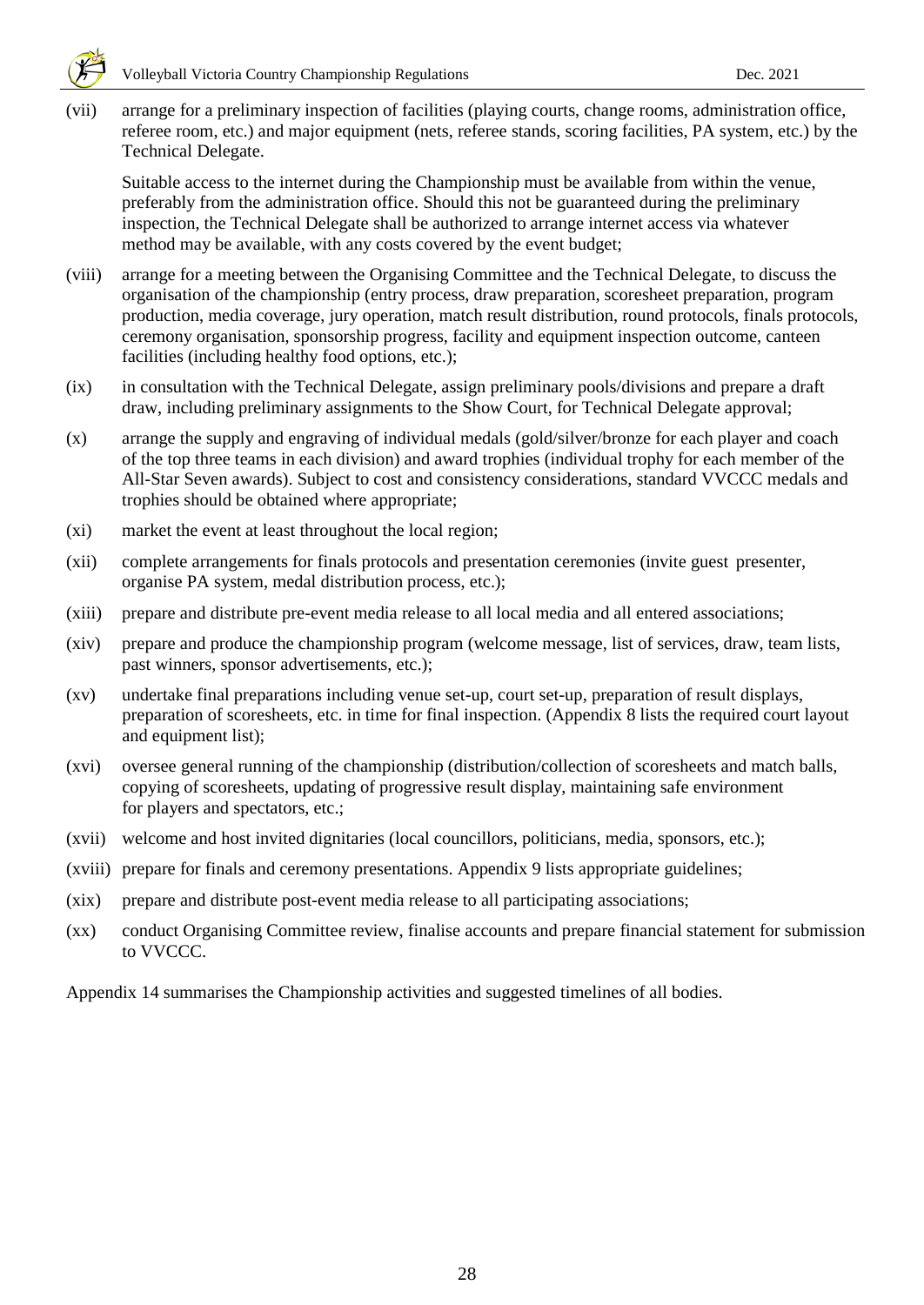# **FIELD OF PLAY LAYOUT, FACILITIES & EQUIPMENT LIST**

The following dimensions are as specified in the FIVB Official Rules, and any variation should be approved by the Technical Delegate.

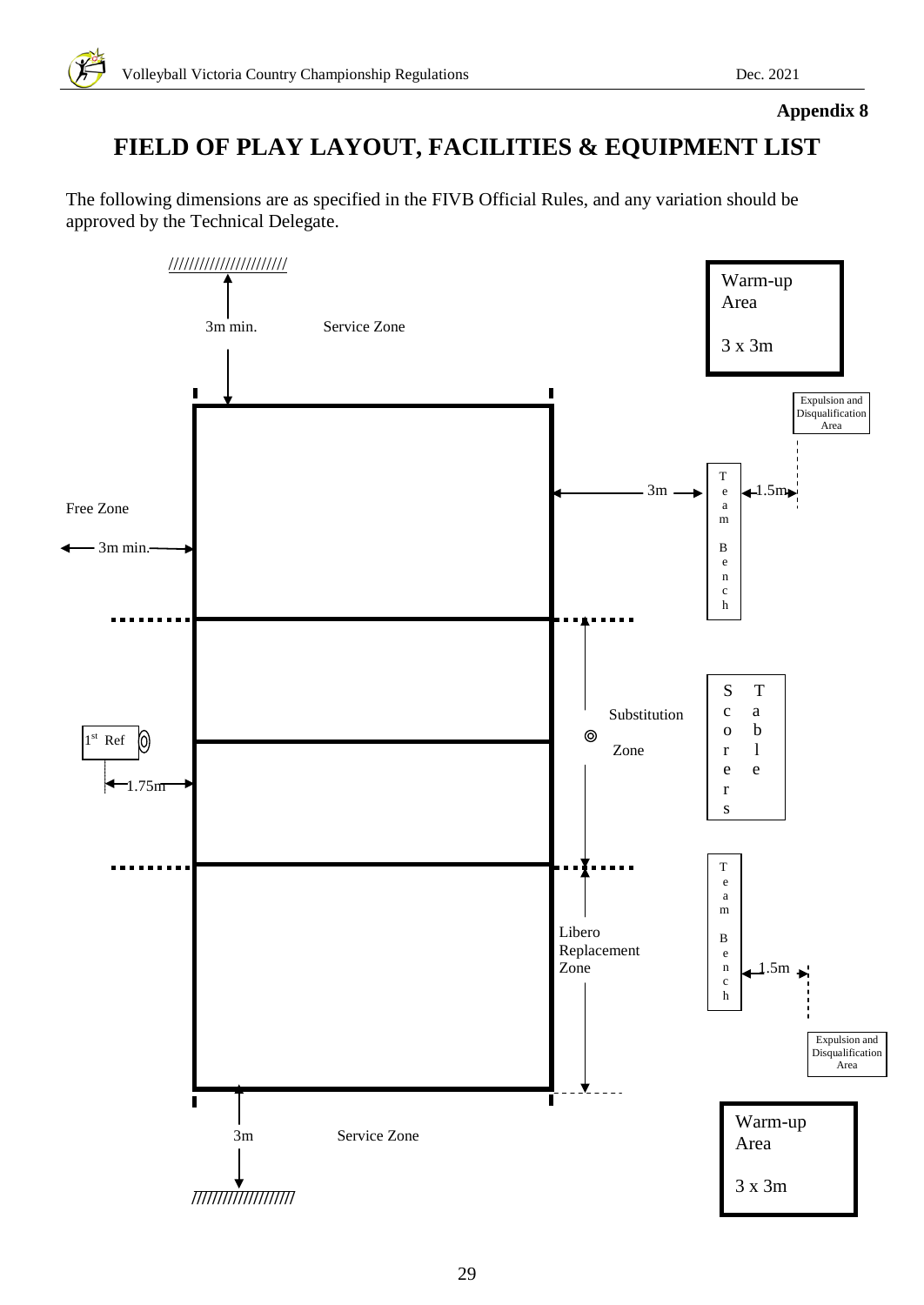# **Venue Facilities** Check

- Playing Courts as per Field of Play layout and Appendix 5
- $\Box$  Practice Courts (if possible)
- $\square$  Divider curtains if in the same hall
- Men's and Women's Change rooms with operable hot showers
- $\Box$  Spectator seating tiered on main court, chairs on secondary courts
- $\Box$  Public address system with CD deck main court
- Administration room
- $\Box$  Referee room with tea/coffee
- $\Box$  Result display area
- $\Box$  Photo copier (A3 & A4)
- $\Box$  Canteen facilities including healthy food options

# **Court Equipment**

- $\Box$  Nets with rope cable (not steel) and adjusting strings
- □ Net antennae and side markers
- $\Box$  Padded support posts & no guy wires
- Adjustable referee stands
- $\square$  Substitute benches (min. capacity 8 per team)
- $\Box$  Scorers Table (min. capacity 2 scorers and Jury member)
- Electric scoreboard
- Manual scoreboard
- $\Box$  Volleyballs 2 per court
- Match ball containers
- $\Box$  Line judge flags min. 2 per court (4 for finals)
- $\Box$  Towels 2 per court
- Score sheet clipboards
- $\Box$  Pens
- $\Box$  Score sheets single copy, A3 size
- $\Box$  Team line-up sheets

# **Other Equipment**

- □ Tournament T shirts for Organising Committee members & Court Personnel
- □ Spare towels
- $\Box$  Measuring tape 25m
- $\Box$  Net height measuring stick marked at appropriate heights
- □ Ball pressure gauge
- □ Blood kit (Bucket, disinfectant spray, paper towelling, surgical gloves)
- Equipment to measure ambient temperature on court
- $\Box$  Spare net, antennae, rope, string and court tape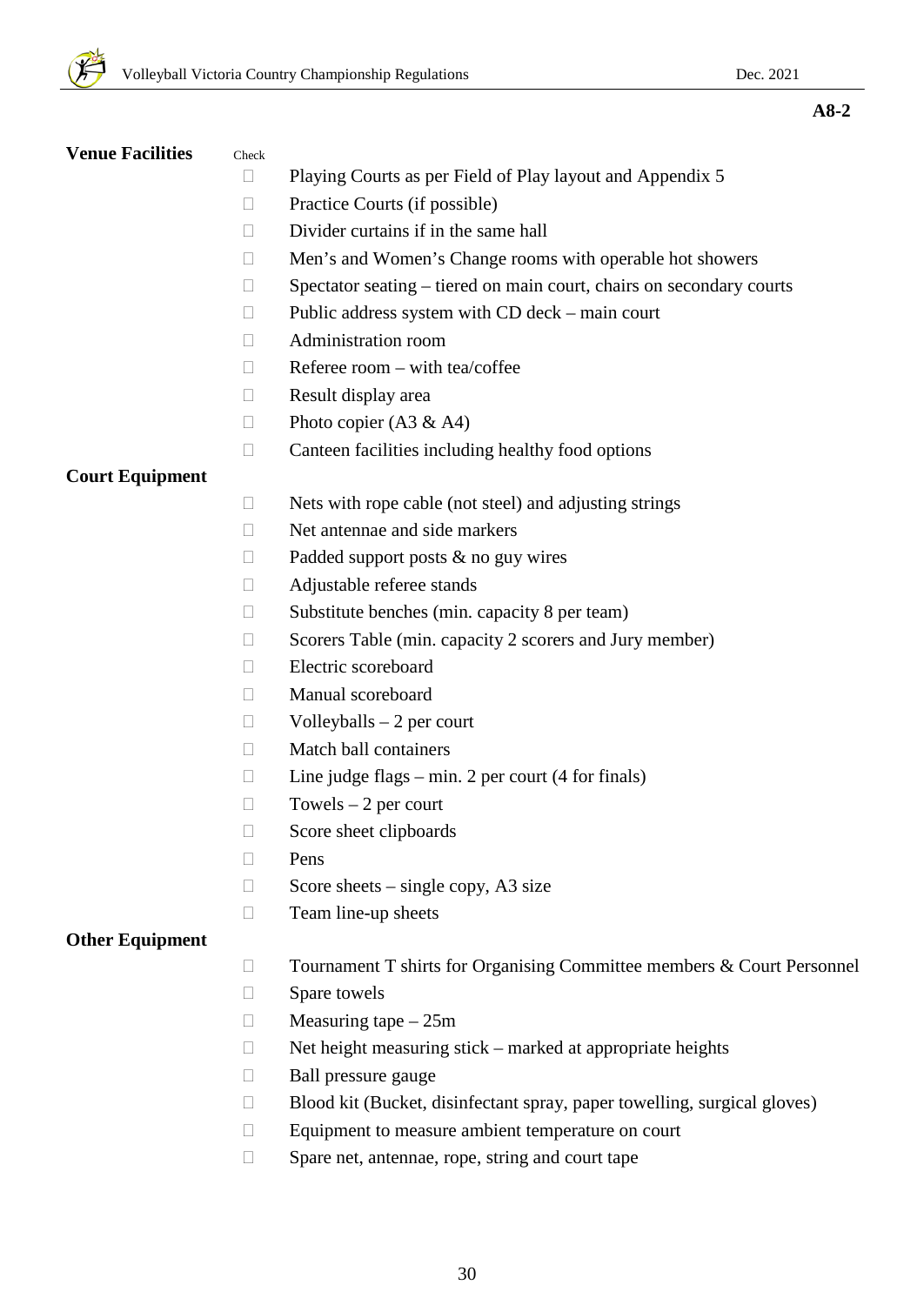# **FINALS PROTOCOL & PRESENTATION CEREMONY GUIDELINES**

# **Introduction**

The presentation of the entire tournament is extremely important, but none more so than the grand finals of each division. However, the available time and facilities (courts, halls and personnel) will have a direct bearing on the extent of ceremonial presentation able to be included.

As a minimum, a combined medal presentation and closing ceremony should be scheduled immediately following the conclusion of the Men's and Women's Division One Gold medal matches. Unless the available facilities and personnel allow, presentation of medals for all other finals matches may be made immediately following the conclusion of each final on the match court of that final.

The following presentation protocol is provided as a guide and host associations are urged to strive to achieve this standard for at least both Men's and Women's Division One Gold Medal matches.

The extent of the detailed planning and preparation given to this feature has a direct bearing on the success and professionalism of the final result. The instruction given to the competing teams and officials, the content of the announcer's script and the selection of a suitable announcer, are critical factors in what can be a relatively small, but very impressive facet of the championship.

The Technical Delegate must discuss the finals presentation and protocols during the pre-championship meeting and inspection.

# **Personnel**

Ideally, a member of the Organising Committee should be appointed as the Presentation Manager with sole responsibility for ceremonies and presentations. Such an appointment has the advantage of specific and defined duties, which can be attractive to a non-playing volunteer. Such an appointment also relieves the other Organising Committee members of such tasks, particularly when some could be playing in finals themselves.

The following personnel are therefore required:

- Presentation Manager (PM);
- six ball retrievers;
- four floor wipers two per set on rotation (also be used during medal ceremonies);
- competent announcer;
- four line judges, two scorers and referees appointed by the Referee Delegate from the referee panel.

The line judges, ball retrievers and floor wipers should be uniformly dressed, preferably in a printed polo shirt and the same colour shorts/pants.

# **Finals Protocol**

Appendix A9-2 describes the sequence of events for the Presentation Manager, officials (refs and Line Judge's), teams and announcer. The 1<sup>st</sup> referee manages the specific activities during the protocol. It is crucial that all parties are fully aware of their part in the presentation, to ensure a smooth flowing and impressive spectacle.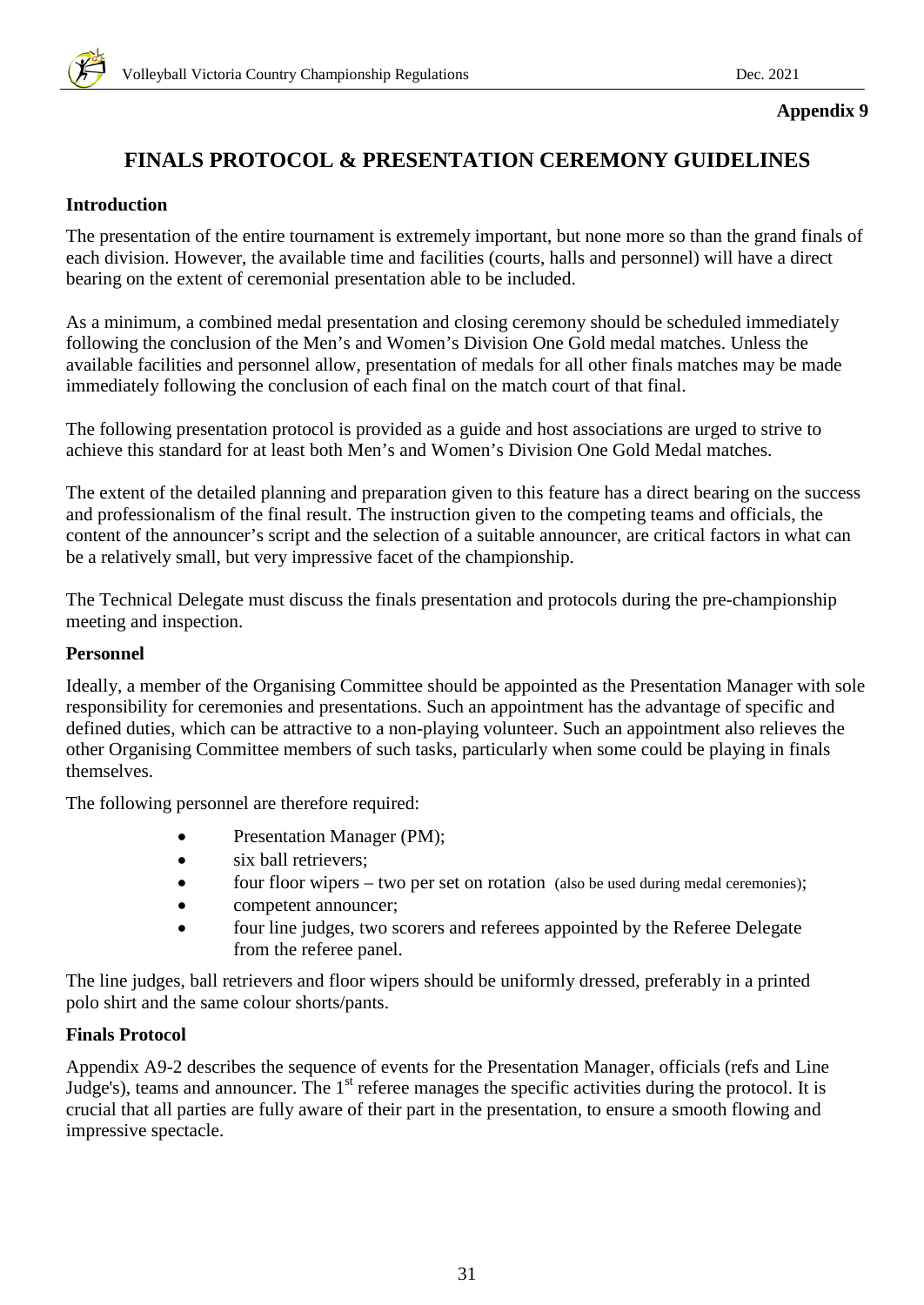

# **A9-2**

| <u>FINALS PRE-MATCH PROTOCOL</u> |                                                       |                                                                                                                                                                |                                                                                                                                                                                                                                                                  |                                                                                                                        |                                                                                                                                                                                                                                                                        |  |
|----------------------------------|-------------------------------------------------------|----------------------------------------------------------------------------------------------------------------------------------------------------------------|------------------------------------------------------------------------------------------------------------------------------------------------------------------------------------------------------------------------------------------------------------------|------------------------------------------------------------------------------------------------------------------------|------------------------------------------------------------------------------------------------------------------------------------------------------------------------------------------------------------------------------------------------------------------------|--|
| <b>Time</b>                      | <b>Description</b>                                    | <b>Organisers' Action</b>                                                                                                                                      | <b>Officials' Action</b>                                                                                                                                                                                                                                         | <b>Teams' Action</b>                                                                                                   | <b>Announcers' Action</b>                                                                                                                                                                                                                                              |  |
| $T-30$                           | Start<br>preparations                                 | * Check player lists with<br>both teams - names,<br>numbers & pronunciation<br>if necessary.<br>* Check names of<br>officials $-1st$ Ref, $2nd$ Ref,<br>Scorer |                                                                                                                                                                                                                                                                  |                                                                                                                        | <b>Start background music</b><br>- NO announcements.<br>Continue background<br>music in between<br>announcements                                                                                                                                                       |  |
| $T-25$                           | <b>Deliver</b><br>scoresheet &<br>update<br>announcer | * Deliver scoresheet to<br>scorers bench.<br>* Provide final player &<br>officials list to announcer                                                           | * Arrive at court.<br>* Check 4 x line judges, scorer,<br>6 ball retrievers & 4 x floor<br>wipers available<br>* Check paddles, refs stand &<br>ball pressures                                                                                                   | Coaches sign scoresheet.<br>Teams commence<br>stretching & warm-up on<br>match court. Strictly no balls                | "Ladies & Gentlemen,<br>welcome to the grand<br>final of the 200x<br><b>Victorian Country</b><br><b>Championships. Very</b><br>shortly the teams in the<br>XYZ final will commence<br>their warm-up to decide<br>who will take the title in<br>this years competition" |  |
|                                  |                                                       | <b>COMMENCEMENT OF OFFICIAL PRE-MATCH PROTOCOL</b>                                                                                                             |                                                                                                                                                                                                                                                                  |                                                                                                                        |                                                                                                                                                                                                                                                                        |  |
| $T-22$                           | Net check                                             |                                                                                                                                                                | Referees check the net                                                                                                                                                                                                                                           | Teams line up on end lines<br>in preparation to shake<br>hands                                                         |                                                                                                                                                                                                                                                                        |  |
| $T-21:30$                        | Coin Toss                                             |                                                                                                                                                                | Referees conduct coin toss                                                                                                                                                                                                                                       | After coin toss, teams<br>approach net and shake<br>hands.                                                             |                                                                                                                                                                                                                                                                        |  |
| $T-21$                           | Start warm-<br>up with balls                          |                                                                                                                                                                | * First referee signals start of<br>un-official warm-up - teams in<br>playing uniform,<br>* Brief Line Judges                                                                                                                                                    | Teams warm up with balls<br>on match court, in full<br>playing uniform                                                 | "Ladies & Gentlemen,<br>the teams in today's<br>grand final are ABC and<br>DEF. Give them a big<br>welcome.<br>The players for ABC<br>are: Announce player<br>numbers and names.<br>Announce coach and<br>assistant.<br>The players for DEF are:                       |  |
|                                  |                                                       |                                                                                                                                                                |                                                                                                                                                                                                                                                                  |                                                                                                                        | Announce player numbers<br>and names.<br>Announce coach and<br>assistant.                                                                                                                                                                                              |  |
| $T-13$                           | Official warm-<br>up                                  |                                                                                                                                                                | 1st referee whistles to<br>announce the start of the<br>official court warm-up for both<br>teams (10 minutes includes<br>serving)                                                                                                                                | * Both teams commence<br>their spiking/serving warm-<br>up together (10 minutes<br>total)<br>* Coaches submit starting | Continue background<br>music and any other<br>announcements                                                                                                                                                                                                            |  |
| $T-10$                           |                                                       | Obtain starting line-ups                                                                                                                                       |                                                                                                                                                                                                                                                                  | line-up to 2 <sup>nd</sup> referee                                                                                     | Do not announce starting                                                                                                                                                                                                                                               |  |
|                                  |                                                       | from scorer and provide to<br>announcer                                                                                                                        |                                                                                                                                                                                                                                                                  |                                                                                                                        | line-ups yet                                                                                                                                                                                                                                                           |  |
| $T-3$                            | End of official<br>warm-up                            |                                                                                                                                                                | * 1st referee whistles to<br>announce end of official warm-<br>up<br>$*$ 1 <sup>st</sup> & 2 <sup>nd</sup> referee move to<br>centre court and face scorers<br>table to be introduced<br>* Following introduction, each<br>move to their respective<br>positions | Players return to benches<br>for final instructions                                                                    | "Ladies & gentlemen,<br>the first referee today is:<br>Announce 1 <sup>st</sup> ref.<br>The second referee is:<br>Announce 2 <sup>nd</sup> ref.<br>And the scorer is:<br>Announce scorer.                                                                              |  |
|                                  |                                                       |                                                                                                                                                                | * 2 <sup>nd</sup> referee distributes match<br>balls to ball keepers                                                                                                                                                                                             |                                                                                                                        |                                                                                                                                                                                                                                                                        |  |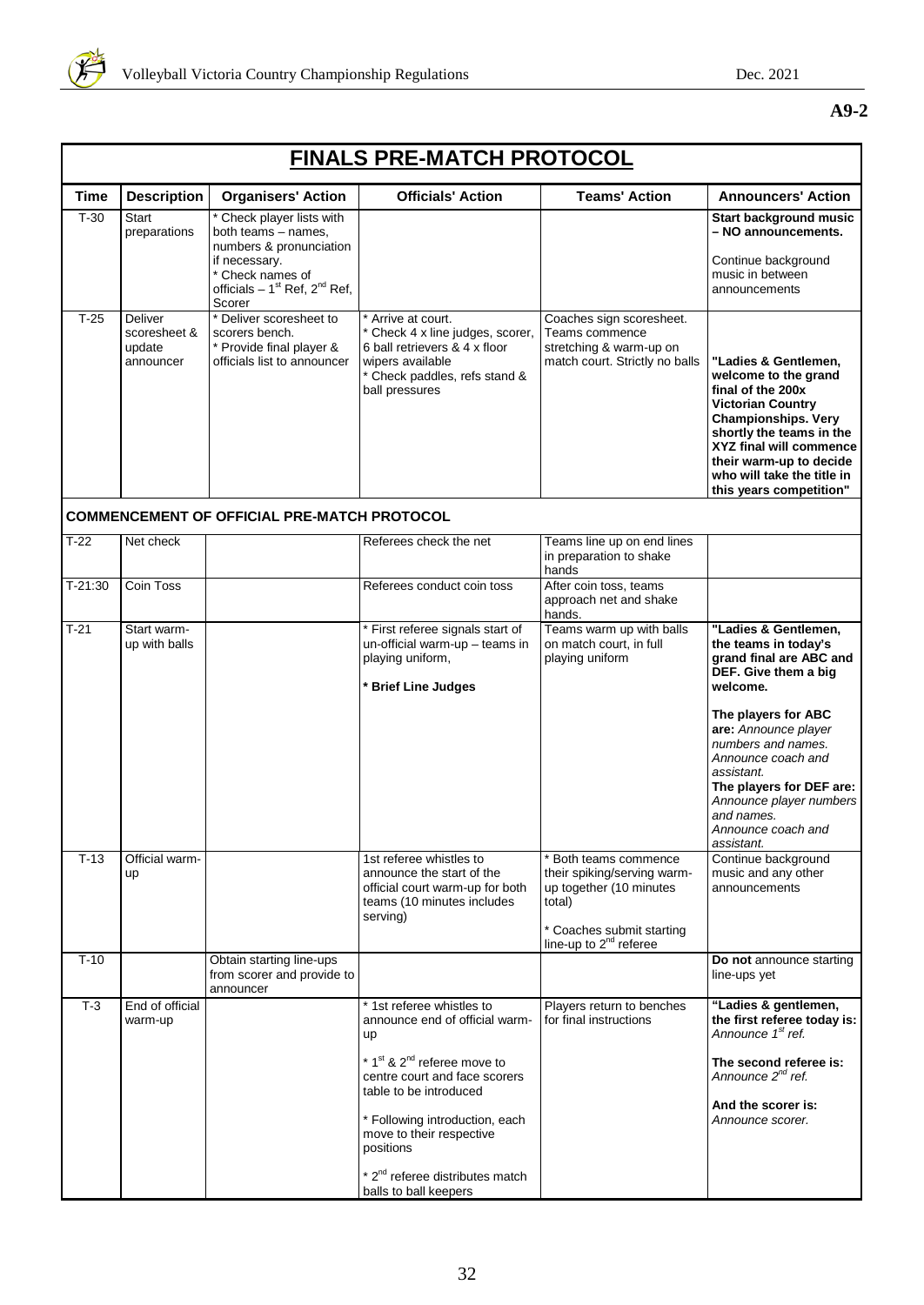

| $T-2:30$ | Team<br>introductions |                                                                                                                             | * Team officials, starting 6<br>plus libero sit on team<br>bench. Other players go to<br>warm-up area.<br>* Players enter court as<br>number and name called | "Ladies and gentlemen,<br>please welcome the<br>starting six players for<br>team ABC:<br>Announce starting six<br>player numbers and<br>names and libero, plus<br>head coach.<br>And for team DEF:<br>Announce starting six<br>player numbers and<br>names and libero, plus<br>head coach. |
|----------|-----------------------|-----------------------------------------------------------------------------------------------------------------------------|--------------------------------------------------------------------------------------------------------------------------------------------------------------|--------------------------------------------------------------------------------------------------------------------------------------------------------------------------------------------------------------------------------------------------------------------------------------------|
| $T-0:30$ | Team<br>positions     | $*$ 2 <sup>nd</sup> referee & scorer check<br>rotations<br>* 2 <sup>nd</sup> referee delivers match ball<br>to first server | * Starting players take their<br>positions                                                                                                                   |                                                                                                                                                                                                                                                                                            |
| $T-0$    | Start match           | 1st referee blows whistle<br>authorising the first service                                                                  |                                                                                                                                                              | Announcer periodically<br>announces score, time-<br>outs and substitutes as<br>they occur.                                                                                                                                                                                                 |

| <b>END OF MATCH PROTOCOL</b> |                        |                                                                                                    |                                                                                                                                                                                                        |                                                              |                                                                                                                          |  |  |  |  |  |  |
|------------------------------|------------------------|----------------------------------------------------------------------------------------------------|--------------------------------------------------------------------------------------------------------------------------------------------------------------------------------------------------------|--------------------------------------------------------------|--------------------------------------------------------------------------------------------------------------------------|--|--|--|--|--|--|
| T+0                          | End of match           |                                                                                                    | 1st referee asks team,<br>including substitutes, to shake<br>hands at the net. then stands<br>down from the stand to shake<br>player's hands. 2nd referee<br>moves across court to join 1st<br>referee |                                                              | Announcer recaps result<br>of match and<br>congratulates teams                                                           |  |  |  |  |  |  |
| T+1                          | Players shake<br>hands |                                                                                                    | Scoresheet formalities<br>completed                                                                                                                                                                    | Players shake hands then<br>move to team benches             |                                                                                                                          |  |  |  |  |  |  |
|                              |                        | If another match follows,<br>organisers encourage<br>teams to clear benches as<br>soon as possible | Ball retrievers collect balls.<br>return them to scorers table                                                                                                                                         | Players collect belongings<br>and depart for change<br>rooms | Announcer asks crowd to<br>thank players again as<br>they leave the court and<br>mentions next match (if<br>one follows) |  |  |  |  |  |  |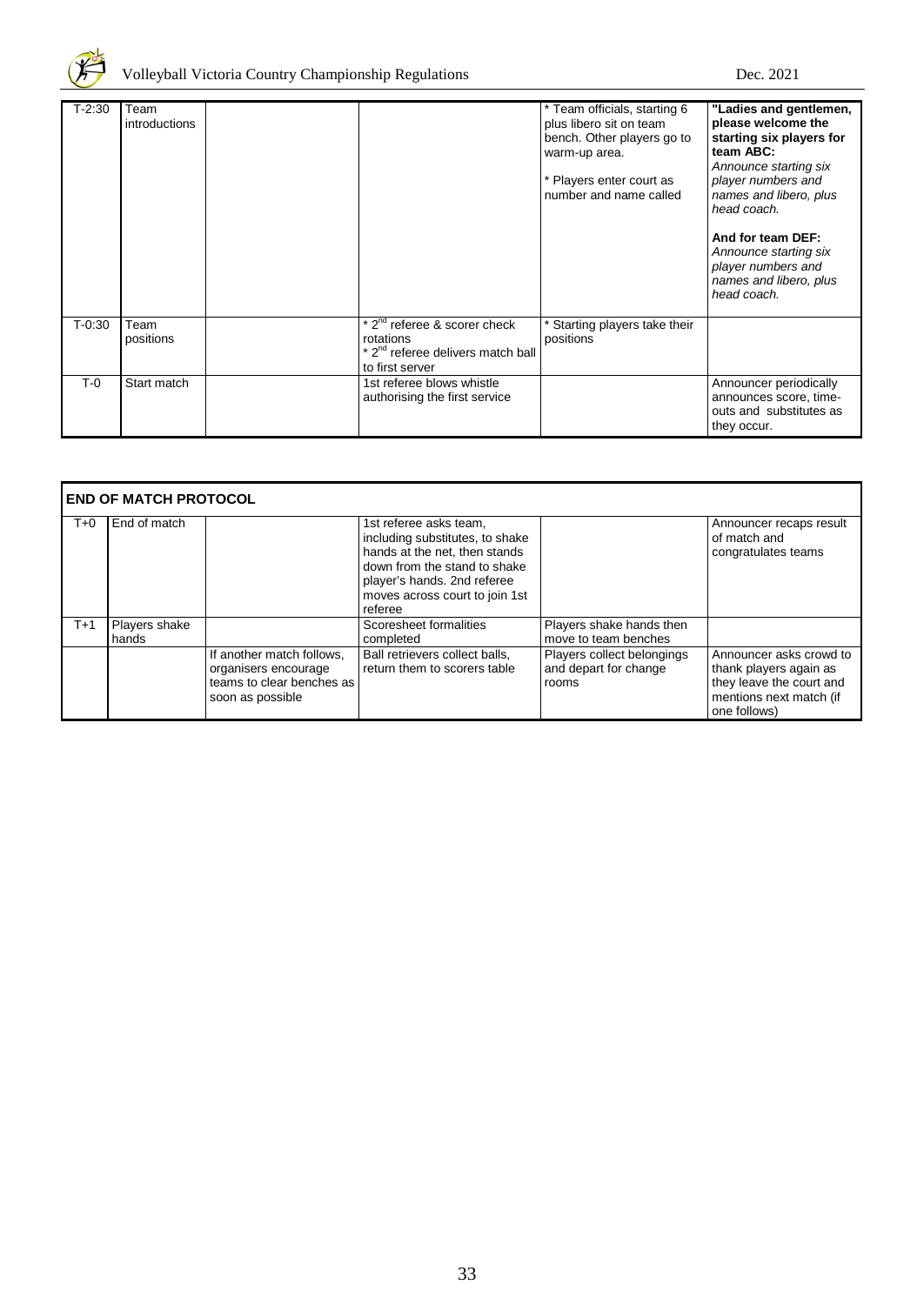# **Presentation Ceremony**

The presentation of trophies, medals and awards is also a very important part of the event.

Ideally, it should be completed immediately following the final, and to maximise its importance, has three key components:

- (i) three local dignitaries as guest presenters;
- (ii) microphone (wireless type);
- (iii) presentation assistants (court personnel).

The format of the medal presentation ceremony should be approximately as follows:

- (a) Presentation Manager arranges for trophies and medals to be available as soon as final concludes;
- (b) Medal teams are assembled as quickly as possible as follows -



Spectators

- (c) announcer introduces representative of Organising Committee (Chair, Presentation Manager or other member);
- (d) Organising Committee member thanks committee, sponsors, officials and participants and introduces guest presenters;
- (e) Organising Committee member announces team names as guest presenters present medals – bronze, silver and gold presented simultaneously. (court personnel hand medals to presenters);
- (f) One guest presenter presents perpetual trophy court personnel hands trophy to presenter;
- (g) Organising Committee member announces All-star Seven, one guest presenter presents trophies;
- (h) Organising Committee member or announcer announces next match;
- (i) Announcer invites Chair of Organising Committee (or nominee) to pass the VVCCC Banner to a representative of the following year's Host Association;
- (j) Organising Committee or Announcer officially closes the Championship.

# **Notes**

It is very important to host any local dignitaries or guest presenters correctly:

- (i) Official invitations (letter or invitation after initial verbal acceptance) must be issued;
- (ii) Guests should be met at appointed time and accompanied throughout their attendance;
- (iii) Guests should have prime seating, in an area separated from the public;
- (iv) Offer refreshments (tea/coffee or soft drink);
- (v) Acknowledge guests prior to and after presentations.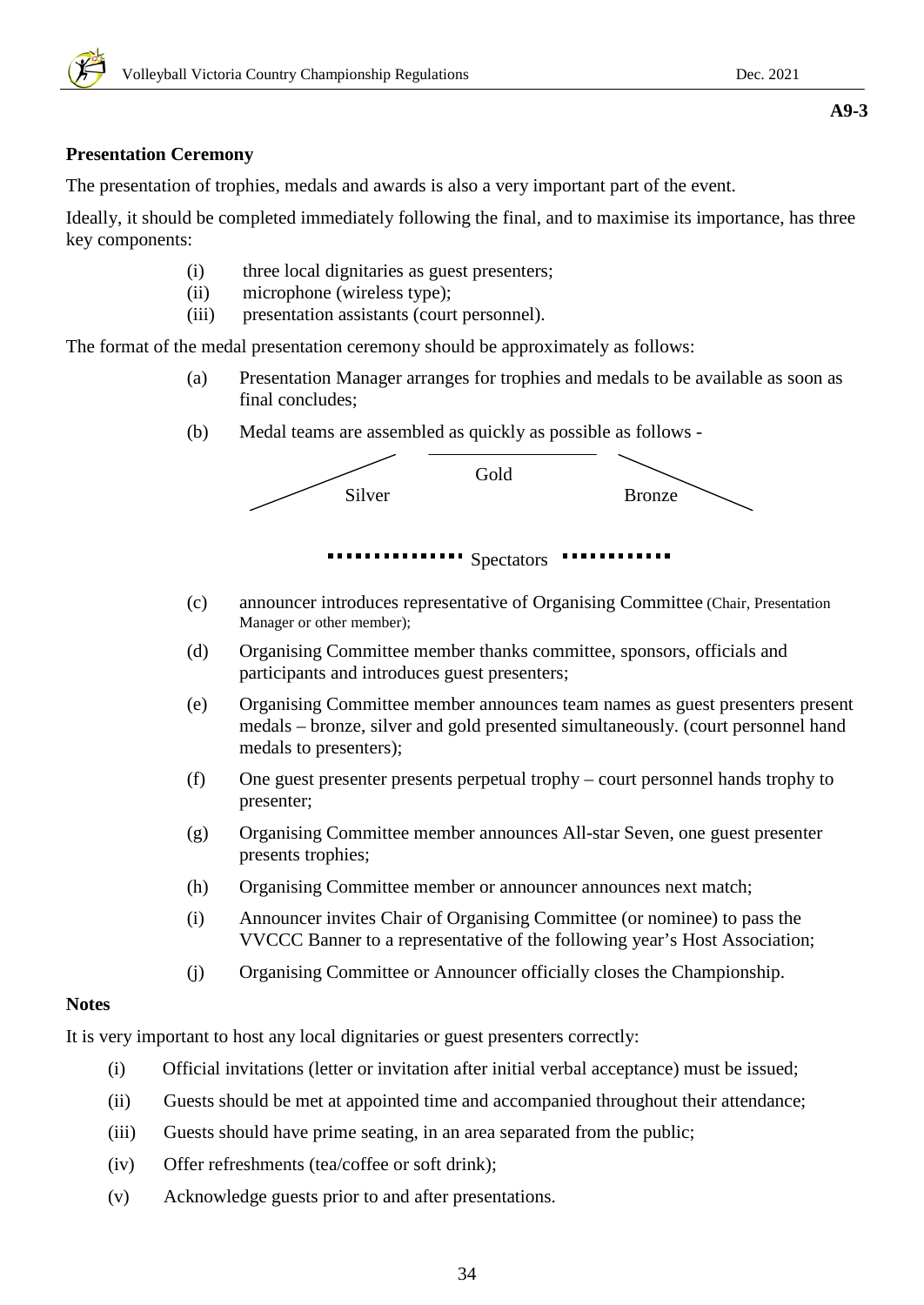# **ENTRY DOCUMENTATION**

Volleyball Victoria Country Championships June  $a^{th} b^{th} \& c^{th} 200x$ 

# OFFICIAL INVITATION

The XYZ Volleyball Association, as host for the 200X Victorian Country Championship, invites your association to participate in this years' event.

To reduce entry lead times, the entry process is now via the VVCCC web-site. Go to *[www.volleyballvictoria.com.au,](http://www.volleyballvictoria.com.au/)* select 'Events' and click on the Country Championships tab.

The site contains a wide range of freely available information, including the regulations applying to these Championships.

Associations wishing to participate must first 'Register' their intention by logging in and creating an account. Access will then be provided and confirmed by email.

The nominated contact can then log on and enter details of the entry for each team, including referees, and amend those details right up until the deadline for team information, which is displayed on the Home page.

The entry fee of  $xxx$  must reach the organising committee no later than xx/xx/xx, otherwise your entry may be cancelled and/or continued access to the entry section of the web site may be denied.

Further information may be obtained from:

Organizing Committee xyz Volleyball Association PO Box 1234 Town 9999

# **ENTRY FEES AND BONDS ARE DUE BY Xth Month 200X**

Please direct all enquiries to: Joe Bloggs, Ph: 1234 5678 email: volleyball@hotmail.com

(All entries are subject to satisfying the eligibility requirements as specified in the regulations.)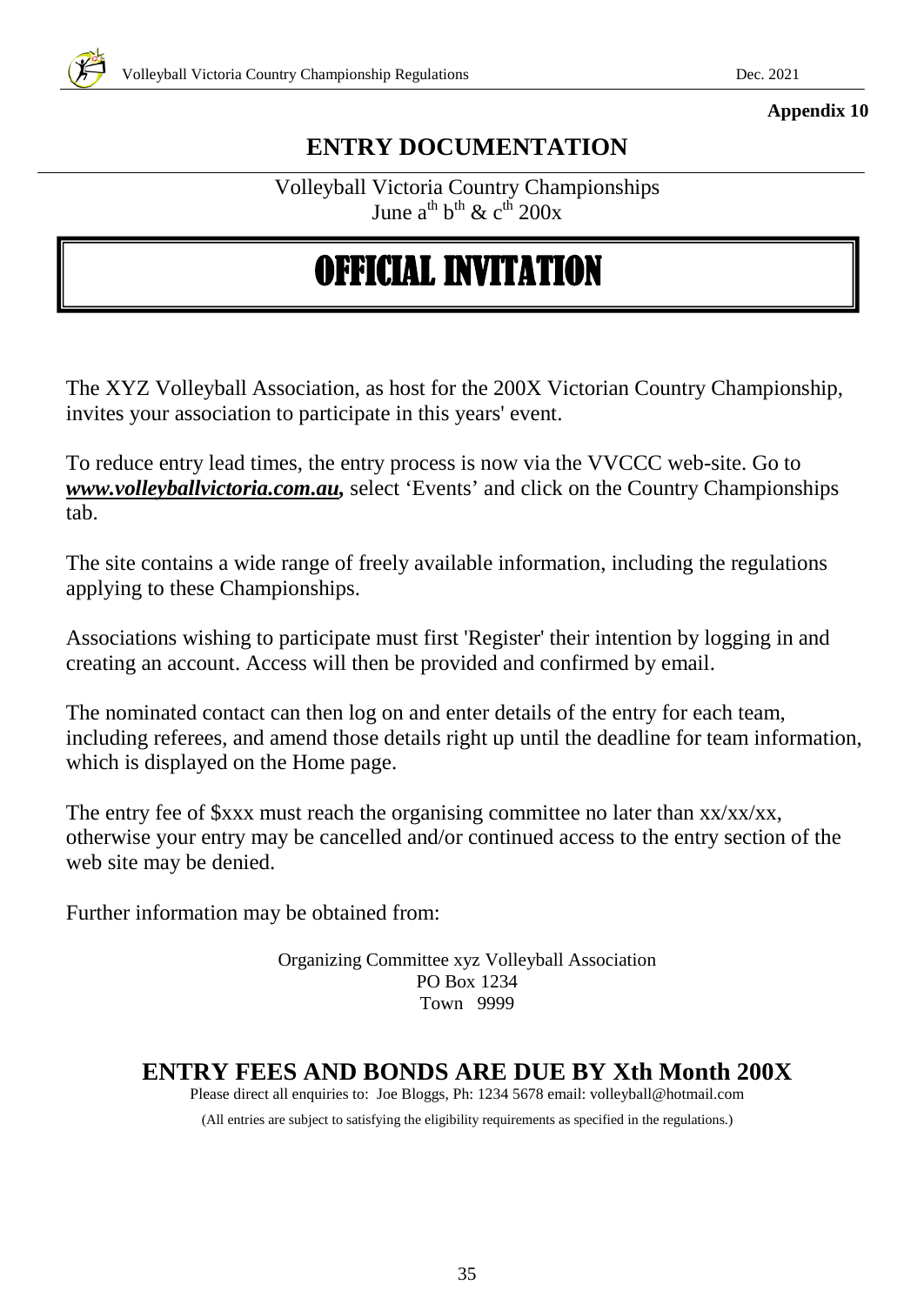# **Entry Process via web-site:**

Go to [www.volleyballvictoria.com.au,](http://www.volleyballvictoria.com.au/) select the 'Events' tab, then click on the Country Championship. (Masters Teams have a slightly different process, but simply follow the prompts).

The entry process requires five major steps:

- 1. Register your Account
- 2. When activated by the Technical Delegate (TD), select your entry type and fill out the Association details
- 3. Enter your team(s) and for Division One teams, the referee
- 4. Enter the Players
- 5. Enter Referees for divisions other than Division One

### **Step 1:**

To register your account - from the Home page, click/tap the **Login** tab. Click/tap **New User? Register your Account**. Complete the registration details and then click **Register**. When the TD activates the account, you will receive an email advising you can proceed.

# **Step 2:**

Association details - from the Home page, click the **Login** tab, enter the email address and password you submitted on the Registration page. Select your Entry Type, which will be 'Association - Multiple Teams'. Complete the Association Registration Details page and click **Submit**.

# **Step 3:**

Enter Teams - you can now enter your first team. Select the Division, then enter a team name and all of the details for a coach, plus a contact phone number. Assistant coaches, managers and accommodation details are optional at this stage – they can be completed later. For Division One teams, a referee must be nominated before the date set for close of entries. Click **Submit** to enter your first team.

# **Step 4:**

Enter Players - you may now enter details of the players in that team. Note that a minimum of 7 players must be registered with first name, last name and their shirt number. Only one invited player and one Marquee player is allowed. The VVI player ID is optional, but is preferred if available.

After your players have been entered, click **Register**. Players can be added/deleted later and numbers can also be changed.

If you don't have all the details, click/tap **Back to Team List** and follow the prompts to enter your next team.

Each team must be entered separately.

If any invited players have been registered, click/tap on the Clearance Form tab and when the form is displayed, print it out. Fill in the details on the form and forward the first copy to the host association by the player registration deadline and give the second copy to the player being invited to play by the other association. DO NOT email the clearance form unless a valid signature is inserted on the form.

# **Step 5:**

Finally, don't forget to **Register Your Referee(s)**. Division One teams are required to register their referees by the **entry deadline** - refer section 3L(ii)(b) of the Regulations. Other division teams must register referees by the team **player registration deadline**. Up to eight referees can be registered per association.

At any stage up until the date and time registrations close, as displayed on the Home Page, you will be able to log back in and modify any part of your details: Click/tap from the menu to update your Association details, Team details, Referees or change your Password.

Don't forget to advise your accommodation details.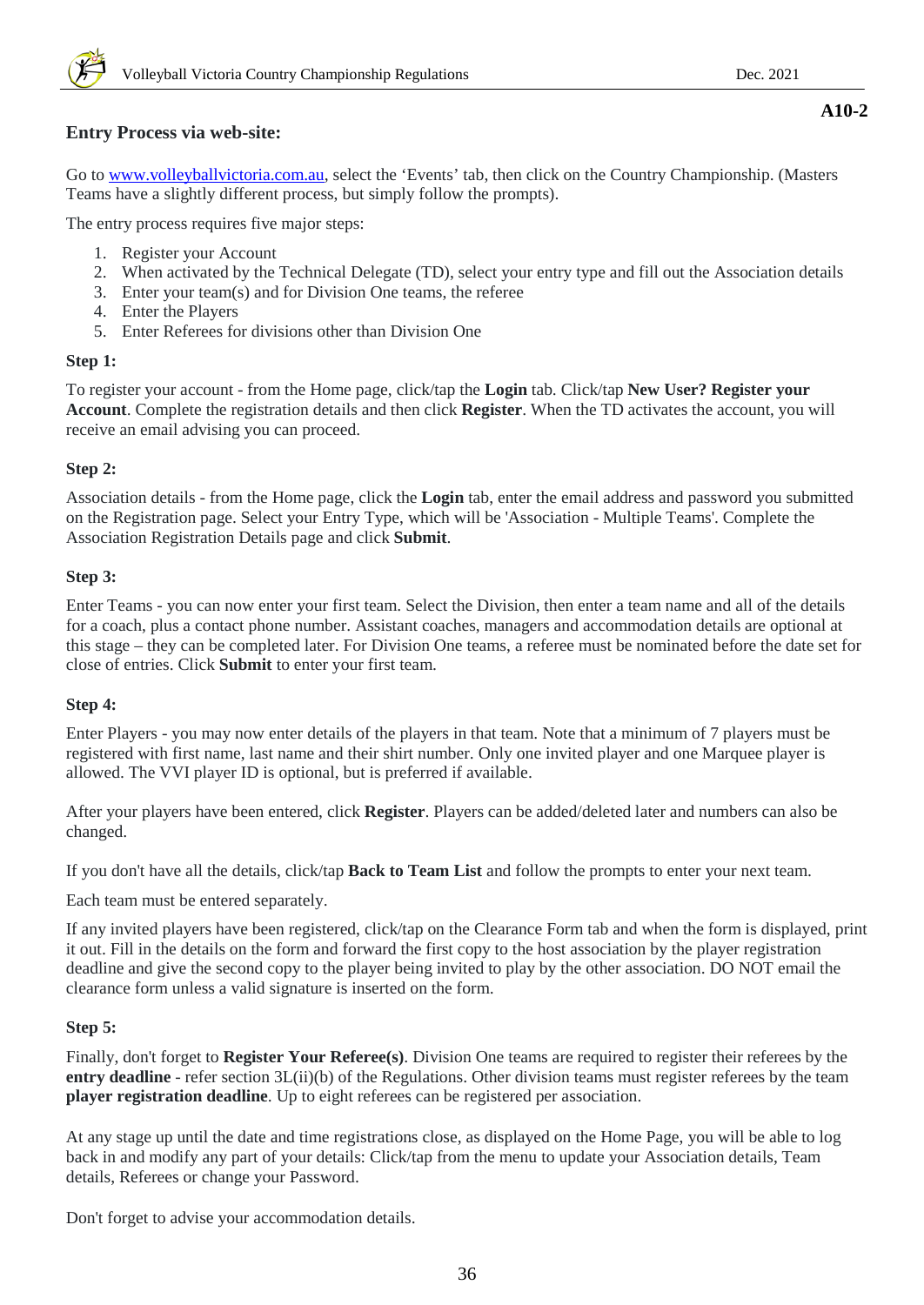# **CHAMPIONSHIP CLEARANCE FORM**

**TO:** Volleyball Victoria Country Championships Commission

This is to certify that ……………………………………….. is the holder of a Volleyball Victoria (Insert Players Name)

Membership Card, ID # ..………, in the ………………………………. Association. (Insert Number) (Insert Association Name)

*Further, the above named player has played at least eight matches in the local competition of this association on eight different days, during the period January 1st of this year and the date set for submission of final team details.*

On this basis, the player is hereby cleared to play for an association of their choice in this year's Victorian Country Volleyball Championships.

Signed …………………………….. Date ……………. (President, Secretary or Administrator of Association issuing clearance)

**This copy to be forwarded to Host Association before deadline for player registrations.**

# **CHAMPIONSHIP CLEARANCE FORM**

**TO:** Volleyball Victoria Country Championships Commission

This is to certify that ……………………………………….. is the holder of a Volleyball Victoria (Insert Players Name)

Membership Card, ID # ..………, in the ………………………………. Association. (Insert Number) (Insert Association Name)

*Further, the above named player has played at least eight matches in the local competition of this association on eight different days, during the period January 1st of this year and the date set for submission of final team details.*

On this basis, the player is hereby cleared to play for an association of their choice in this year's Victorian Country Volleyball Championships.

Signed …………………………….. Date ……………. (President, Secretary or Administrator of Association issuing clearance)

**This copy to be retained by Cleared Player as evidence of clearance**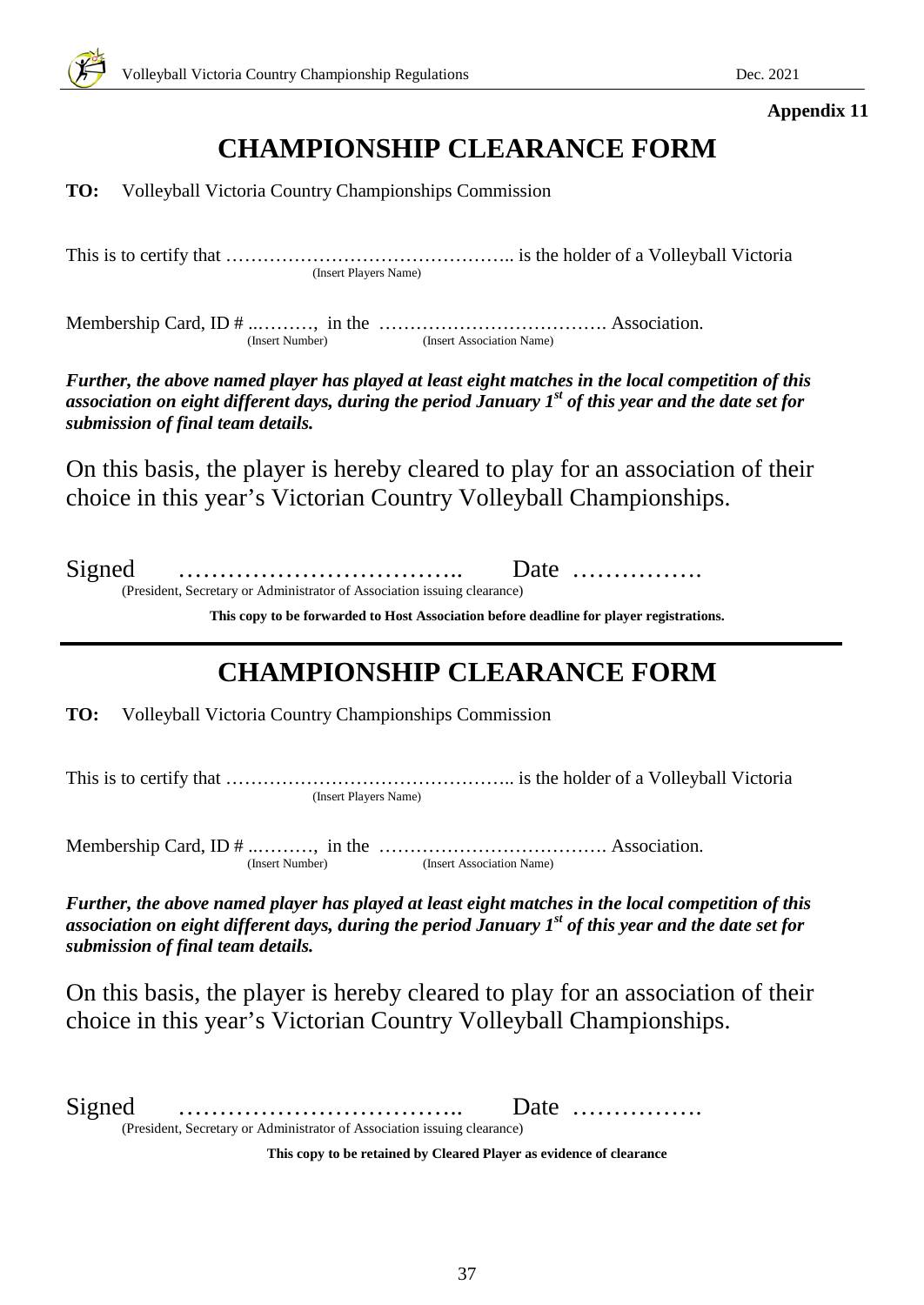# **DECLARATION OF DIVISION ONE PLAYER ELIGIBILITY**

On behalf of the \_\_\_\_\_\_\_\_\_\_\_\_\_\_\_\_\_\_\_\_ Association Men's/Women's (Delete One) Division One team, I \_\_\_\_\_\_\_\_\_\_\_\_\_\_\_\_\_\_\_\_\_\_\_\_\_\_ declare that each registered (Team Captain – Please print name)

player has played at least eight (8) domestic matches in our local competition on at least eight  $(8)$  different days, during the period January  $1<sup>st</sup>$  of this year until the time final Team List documentation was lodged, which qualifies each player to represent this Association.

Furthermore, I declare any invited player in this team has played at least eight (8) domestic matches in their local competition on at least eight (8) different days, during the period January  $1<sup>st</sup>$  of this year until the time final Team List documentation was lodged, which qualifies that invited player to represent this Association.

I understand that should any player be found not to meet these qualifications, all matches in which that player participated will result in a forfeit.

Signed: \_\_\_\_\_\_\_\_\_\_\_\_\_\_\_\_\_\_\_\_\_\_\_\_\_\_\_\_ (Team Captain)

Date: \_\_\_\_\_\_\_\_\_\_\_\_\_\_\_ Time: \_\_\_\_\_\_\_\_\_\_\_\_\_\_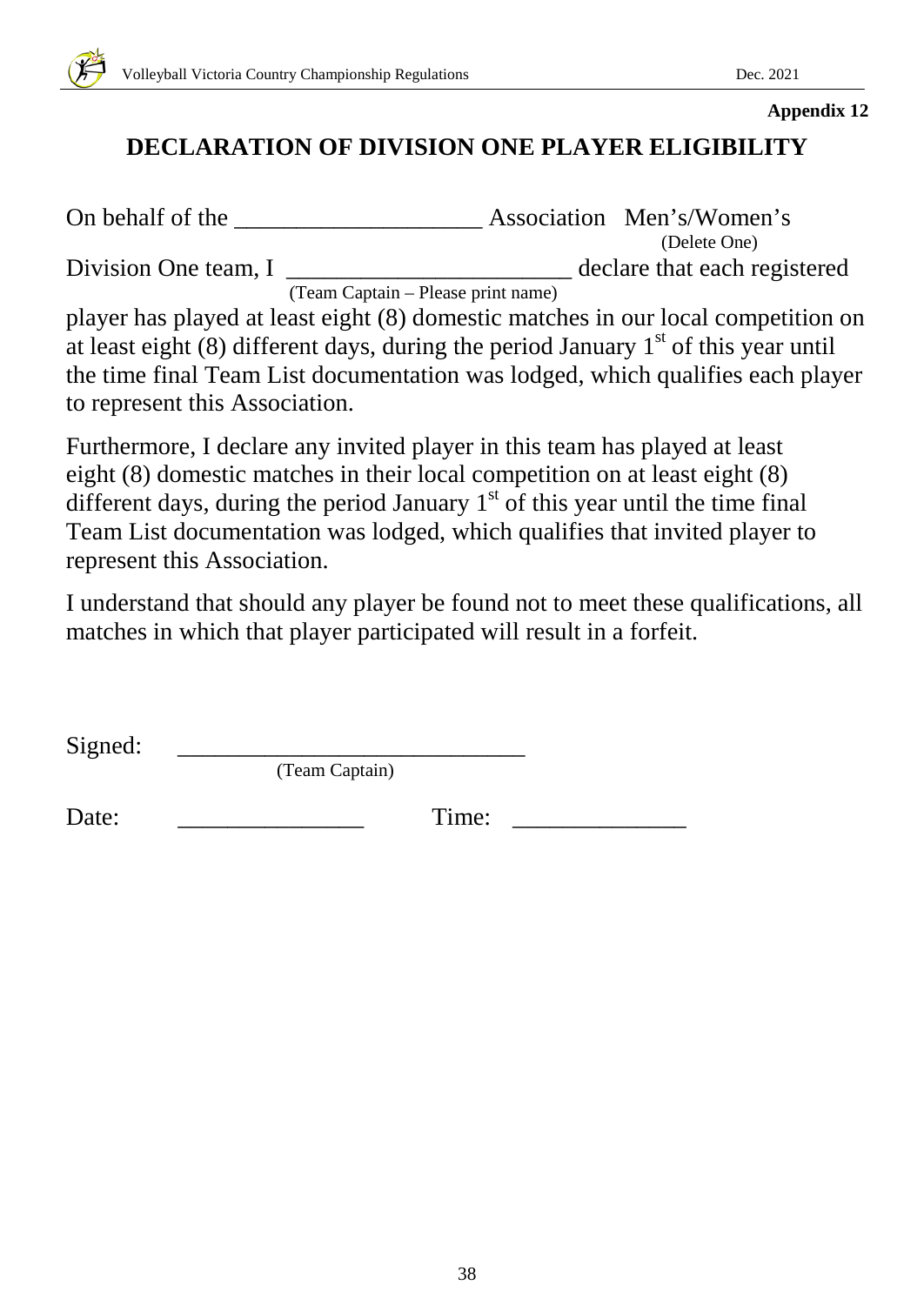# **REFEREE DELEGATE AUTHORITY & RESPONSIBILITIES**

**Appointment** The Referee Delegate is primarily an appointment of the Volleyball Victoria Referee Commission, but in the absence of such an appointment, shall be an appointment of the VVCCC. In either case, the appointee is a representative of Volleyball Victoria.

> The Referee Delegate is expected to arrive at the venue half a day before the event for meetings with the Technical Delegate and Organising Committee and facility and equipment checks.

The Referee Delegate is entitled to attend all meetings of the VVCCC during the calendar year of appointment.

**Authority** The Referee Delegate is the final arbiter in relation to the interpretation of the Rules of the Game and shall be in charge of all nominated referees.

> The Referee Delegate may carry authorisation from the Volleyball Victoria Referees Commission to award upgrades of qualifications to members of the referee panel as a result of their performances during the Championship, and may make recommendations to the Commission for downgrades in appropriate circumstances.

### **General Responsibilities**

The Referee Delegate is responsible, as far as is practicable, to ensure that:

- a. appropriately qualified Referees are nominated by associations and a Referees Manual is produced and distributed before the event to all nominated referees;
- b. all referees apply the Rules of the Game in a fair and consistent manner;
- c. all referees present themselves in a neat and professional manner;
- d. all referees are provided with encouragement and constructive feedback on their performances;
- e. the playing facilities comply with the Rules of the Game;
- f. the competition areas provide the safest possible environment for participants;
- g. the presentation of the competition, and in particular the finals, is in accordance with the specified protocols and reflects favourably on the sport.

### **Specific Tasks**

The Referee Delegate is directly responsible to undertake the following tasks:

- a. provide to all nominated referees, at least one clear week prior to the commencement of the Championship, a Referee Manual (by ordinary mail, fax or email), containing full details of the event from a referee perspective, including uniform and equipment requirements, expectations of their participation, opportunities for upgrades, latest updates on rule interpretations, a list of approved variations to the rules and the protocol to be followed for both preliminary and finals matches;
- b. prior to the start of the Championships, inspect each volleyball for compliance with the Rules of the Game and initial each acceptable ball;
- c. Prior to the start of the Championships, verify the accreditation of all nominated referees, and during the event, in conjunction with the Technical Delegate, monitor completed scoresheets to ensure only nominated referees officiate matches;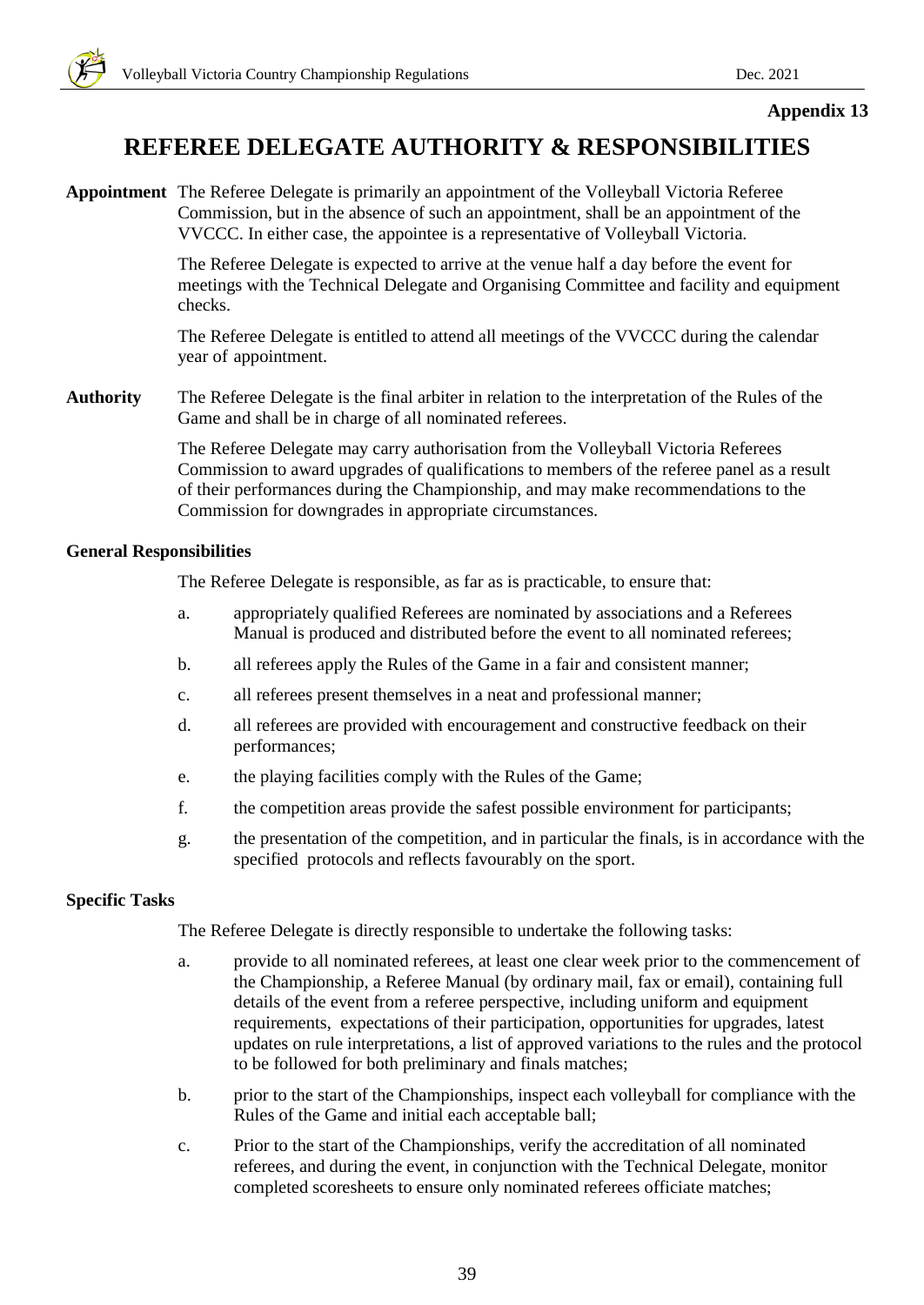- d. along with the Technical Delegate and Tournament Manager, undertake a final inspection of the Field of Play and ancillary facilities immediately prior to the commencement of the championship. Appendix 5 contains the appropriate inspection documentation;
- e. participate in the Jury for the Championship. Appendix 6 details the structure and responsibilities of the Jury;
- f. prepare for and conduct a referees meeting at a suitable time before the event, to be attended by all nominated referees (all divisions);
- g. prepare and display a roster for members of the referee panel to officiate all Division One preliminary matches and as many other division preliminary matches as possible;
- h. allocate members of the Referee Panel as  $1<sup>st</sup>$  and  $2<sup>nd</sup>$  referees for all finals matches. Where possible, scoring and line judge duties may also be rostered for finals;
- i. monitor the performance of members of the referee panel (each referee should be monitored a minimum of once per day) and provide constructive feedback to each referee monitored;
- j. when authorised by the VVRC, decide upgrades to qualifications and make the appropriate announcements during the presentation ceremony;
- k. provide immediate dispute and protest resolution regarding interpretations of the rules. Where a protest does not relate to the playing rules, the Referee Delegate may decide on the protest, in which case his decision shall be final, or may choose to refer the protest to the Jury for deliberation, in which case, the match shall continue and the result will ber subject to the verdict of the Jury;
- l. answer questions relating to interpretations of the rules from players and coaches of participating teams;
- m. participate in the selection of the All-Star Seven awards;
- n. oversee the Referee of the Tournament and Referee Encouragement awards;
- o. regularly monitor the facility, paying specific attention to risks to participant or spectator safety, including authorizing play when the ambient temperature on any court is below  $10^{\circ}$ C;
- p. immediately following the championship, prepare and present a comprehensive report to the VVRC, with a copy to VVI and Technical Delegate, which includes a list of referees in attendance, general comments on performance and upgrades awarded or recommendations for downgrades.

### **Expenses** On receipt of the final report and a formal claim, VVI will reimburse the following:

- a. fuel expenses incurred in attending the championship;
- b. meal allowance of \$40 per day for one day before and each day of the event;
- c. accommodation in a 3-4 star hotel for one night before, and each night for the duration of the championship;
- d. an allowance of \$100 per day of the Championship, in line with VVI policy to recompense key event volunteers;
- e. an allowance of \$15 to cover general administrative costs including stationery, phone calls, photocopying, etc.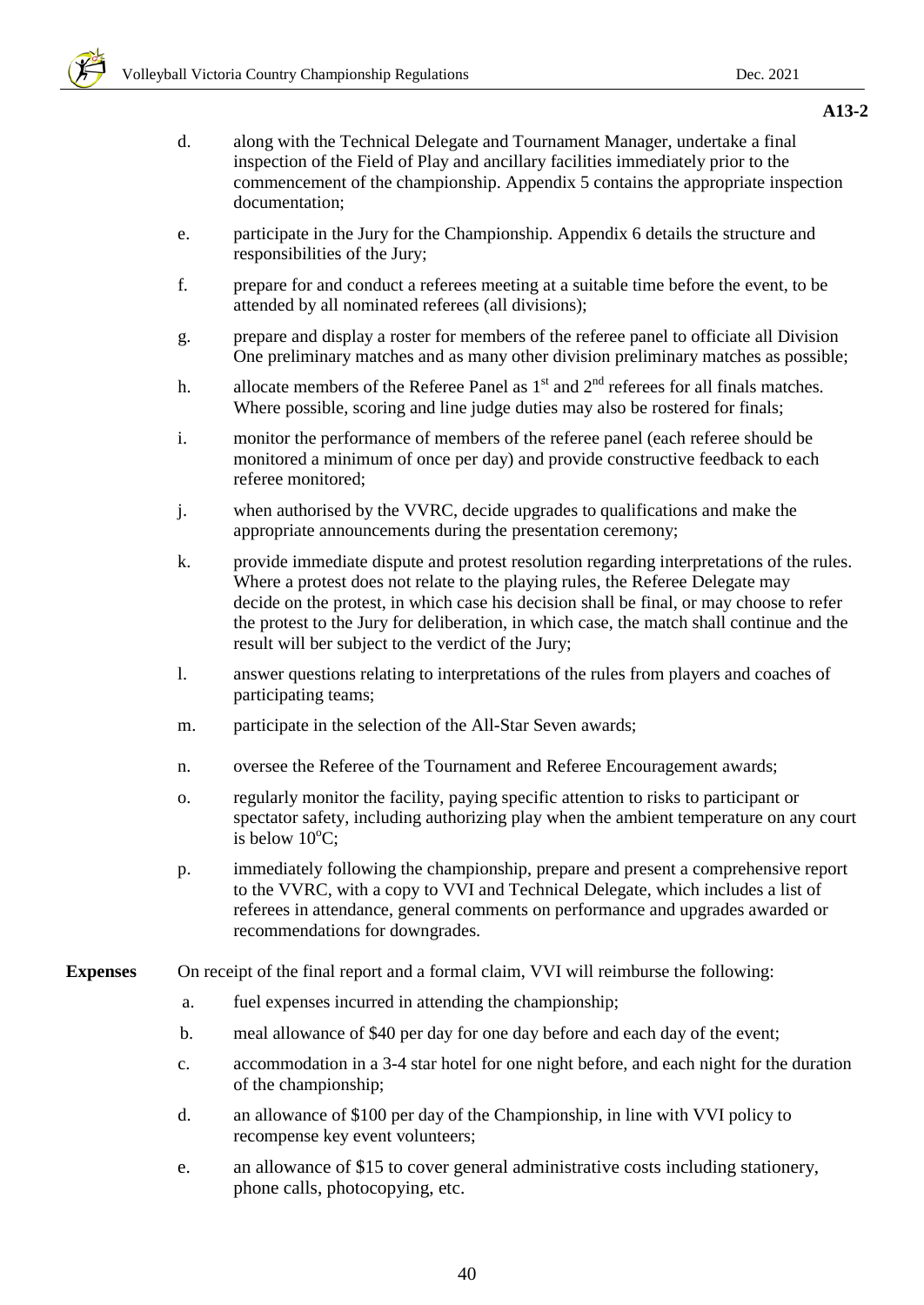# **CHAMPIONSHIP ACTIVITY AND TIMELINE SUMMARY**

| <b>Period</b>   | <b>Responsibility</b> |              |                             |   |                                                                          |  |
|-----------------|-----------------------|--------------|-----------------------------|---|--------------------------------------------------------------------------|--|
|                 | <b>VVCCC</b><br>TD    |              | <b>Host</b><br><b>Teams</b> |   | <b>Task</b>                                                              |  |
| 9-12 month pre  | ✔                     |              |                             |   | Confirm date and location                                                |  |
|                 | ✔                     |              |                             |   | Nominate Technical Delegate (TD)                                         |  |
|                 |                       | $\checkmark$ |                             |   | Seek appointment of Referee Delegate by VVRC                             |  |
|                 |                       |              | ✔                           |   | Appoint Organising Committee and commence organization                   |  |
|                 |                       |              | ✔                           |   | Book venue(s)                                                            |  |
|                 |                       |              | ✔                           |   | Seek sponsorship                                                         |  |
| 4-5 months pre  |                       |              | ✔                           |   | Prepare preliminary budget                                               |  |
|                 | ✔                     |              |                             |   | Approve preliminary host association budget                              |  |
| 3-4 months pre  |                       |              | $\checkmark$                |   | Prepare for meeting with TD and preliminary inspection                   |  |
|                 |                       | ✔            |                             |   | Meet with host association and carry out initial inspection              |  |
|                 |                       |              | ✔                           |   | Distribute entry invitations                                             |  |
|                 |                       |              | ✔                           |   | Arrange suitable Sports Trainer services                                 |  |
|                 |                       |              |                             | ✔ | Consider entries and commence preparations                               |  |
|                 |                       | ✔            |                             |   | Monitor entry process                                                    |  |
| 4-5 weeks       |                       |              |                             | ✔ | Complete entry documentation incl. D1 Referee nominations                |  |
|                 |                       |              | ✔                           |   | Receive/check entries, consult TD and VVCCC re. pool/division assignment |  |
|                 |                       | $\checkmark$ |                             |   | Arrange supply of Volleyballs from VVI                                   |  |
|                 |                       |              | ✔                           |   | Arrange trophies and presenters                                          |  |
| 3-4 weeks pre   | ✔                     |              |                             |   | Approve pool/division composition                                        |  |
|                 |                       | $\checkmark$ |                             |   | Arrange return of perpetual trophies                                     |  |
|                 |                       |              | $\checkmark$                |   | Prepare draft draw and submit to TD for approval                         |  |
|                 |                       | ✔            |                             |   | Check and approve match draw                                             |  |
| 7 days pre      |                       |              |                             | ✔ | Finalize team selection and complete final registrations                 |  |
| 5 days pre      |                       |              | ✔                           |   | Post competition draw to web-site                                        |  |
|                 |                       |              | ✔                           |   | Prepare and distribute pre-event media release                           |  |
|                 |                       |              | ✔                           |   | Produce championship program                                             |  |
| 1-5 days pre    |                       | ✔            |                             |   | Preliminary check of eligibility via VVI registration database           |  |
| 1 day pre       |                       |              | ✔                           |   | Final preparations – courts, scoresheets, result displays, etc.          |  |
|                 |                       | $\checkmark$ | ✔                           |   | Undertake final inspection of facilities                                 |  |
| During          |                       |              | ✔                           |   | Distribute/collect scoresheets, copy, update results, etc.               |  |
|                 |                       |              | ✔                           |   | Prepare for finals presentation and ceremonies                           |  |
|                 |                       | ✔            |                             |   | Verify registration of all players                                       |  |
|                 |                       | ✔            |                             |   | Convene championship Jury                                                |  |
|                 |                       | ✔            |                             |   | Coordinate selection of All-Star Seven awards                            |  |
|                 |                       | ✔            |                             |   | Monitor participant & spectator safety                                   |  |
|                 |                       | $\checkmark$ |                             |   | Assist organising committee as required                                  |  |
| 1 day post      |                       |              | $\checkmark$                |   | Prepare and distribute post-event media release                          |  |
|                 |                       | ✔            |                             |   | Post finals results, ladders and awards to web-site                      |  |
| 0-1 week post   |                       | ✔            |                             |   | Prepare and post event summary to web-site                               |  |
| 1-2 weeks post  |                       |              | ✔                           |   | Organising Committee reviews and finalises event                         |  |
| 1-2 months post |                       |              | $\checkmark$                |   | Settle accounts, prepare and submit financial statement                  |  |
|                 |                       | ✔            |                             |   | Prepare and post final report to web-site                                |  |